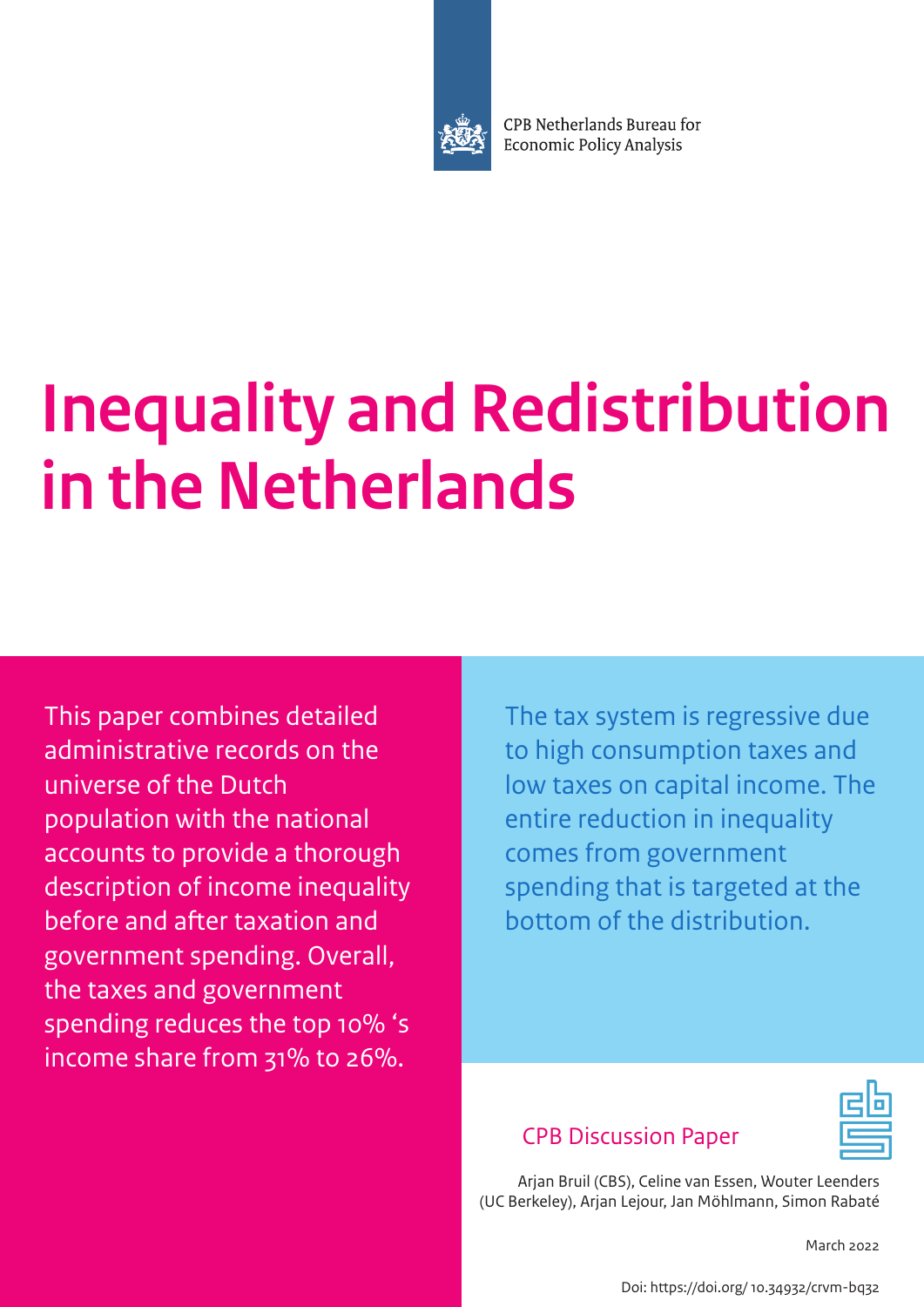## <span id="page-1-0"></span>Inequality and Redistribution in the Netherlands<sup>∗</sup>

Arjan Bruil<sup>1</sup>, Céline van Essen<sup>2</sup>, Wouter Leenders<sup>3</sup>, Arjan Lejour<sup>2,4</sup>, Jan Möhlmann<sup>2</sup>, and Simon  $\rm Rabat\acute{e}^{2,5}$ 

> <sup>1</sup>Statistics Netherlands (CBS) <sup>2</sup>Netherlands Bureau for Economic Policy Analysis (CPB) <sup>3</sup>University of California, Berkeley <sup>4</sup>Tilburg University 5 Ined

> > March 2022

## Abstract

This paper combines detailed administrative records on the universe of the Dutch population with national accounts aggregates to provide a thorough description of income inequality before and after taxation and government spending. Accounting for domestic and foreign retained earnings has a substantial impact on inequality, raising the top 10% share of pre-tax national income from 29% to 31%. Overall, the tax system is regressive due to high consumption taxes and a low tax burden on capital income. The entire reduction in inequality - the top 10% income share falls to 26% - comes from government spending that is targeted at the bottom of the distribution.

JEL codes: D3, H2, H3, H5

Keywords: inequality, redistribution, taxes, transfers, Netherlands

<sup>∗</sup>We warmly thank Jonathan Goupille-Lebret for his review of the paper and his help throughout the project. We are also grateful to Mathias André, Thomas Blanchet, Leon Bettendorf, Koen Caminada, Remco van Eijkel, Rini Hillebrand, Bas Jacobs, Jasper Menger, Marielle Non, Harry ter Rele, Marianne Tenand, Francis Weyzig and Gabriel Zucman for their valuable comments and suggestions. We also thank Romek Vinke for his help in the analysis of corporate income. We finally thank Statistic Netherlands for providing access to the data and in particular Jos Erkens and Annemieke Redeman for their assistance during the entire process. Remaining errors are our own.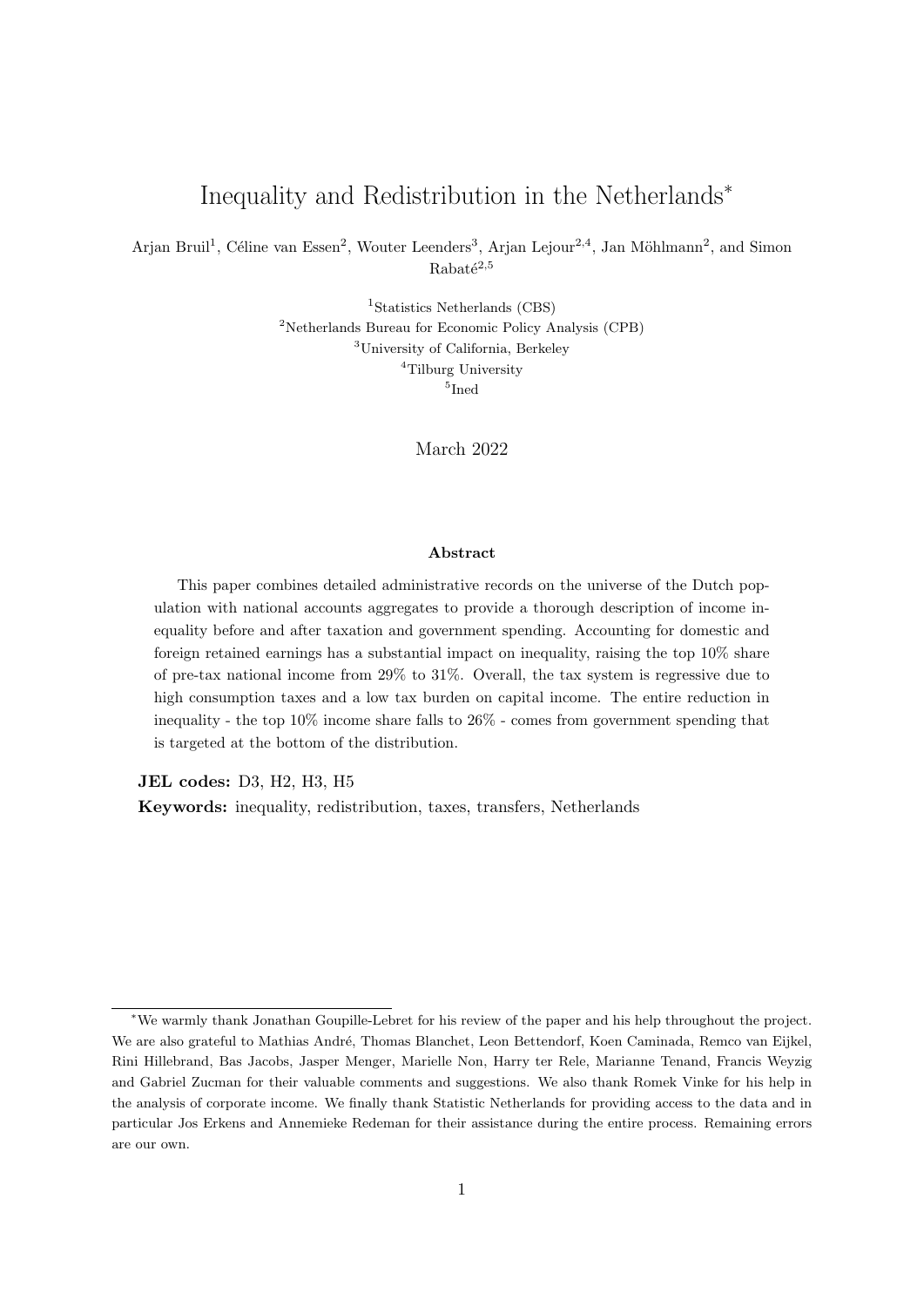## 1 Introduction

Ever since the publication of [Piketty](#page-34-0) [\(2014\)](#page-34-0), the study of inequality has made enormous progress. A frequent shortcoming of traditional inequality research is that its income concepts do not cover all of the national income, as constructed by national accounts statisticians. At the same time, the national accounts which include the most used aggregate income concepts such as net national income and gross domestic product lack a distributional dimension. This gap was already identified by the Stiglitz-Sen-Fitoussi commission [\(Stiglitz, Sen and Fitoussi, 2009\)](#page-35-0). It is now most ambitiously addressed by two research programs, the OECD's Expert Group on Disparities in a National Accounts framework  $(EGDNA)$ ,<sup>[1](#page-1-0)</sup> and the World Inequality Lab's (WIL) Distributional National Accounts (DINA).[2](#page-1-0) Both approaches differs in a number of ways [\(Zwijnenburg, 2019\)](#page-35-1), but share the goal of bridging the gap between micro studies on the inequality of income and wealth and the corresponding macro aggregates.

This paper constructs distributional national accounts for the Netherlands for the year 2016 according to the methodology outlined in [Blanchet et al.](#page-33-0) [\(2021\)](#page-33-0) and is the result of a collaboration between national statisticians, research institutes and academics. We are the first to provide income inequality statistics for the Netherlands that are consistent with national income. We build on [Bruil](#page-33-1) [\(2022\)](#page-33-1), who constructs distributional national accounts for the household sector, by extending our analysis to income earned in the corporate and government sectors as well as exploiting new data sources for the household sector. Most of our income concepts, as well as different types of taxes and government spending are based on microdata on the full universe of the Dutch population. Our distributional results consequently rely on fewer assumptions than in most of the existing DINA projects for many components of taxation and government spending.

When assigning all of national income to households, we find that the top 10% of the income distribution accounts for 31% of pre-tax national income. This share lies below that found for the United States and Italy [\(Guzzardi et al., 2022;](#page-34-1) [Piketty, Saez and Zucman, 2018\)](#page-35-2) and is comparable to the levels found in France and Austria [\(Bozio et al., 2022;](#page-33-2) [Jestl and List, 2020\)](#page-34-2). While labour income and pension benefits make up more than half of the bottom 99%'s pre-tax income, capital income and retained earnings dominate the incomes of the top 1%. Accounting for retained earnings matters for inequality: the top 10% share of pre-tax national income before allocating corporate income is only 29%.

When comparing pre-tax and post-tax income, we find a substantial reduction of overall inequality: the bottom 50%'s share of income increases from 21 to 29%, while the top 10%'s income share falls by 5 percentage points to 26%. The reduction of inequality can be attributed entirely to the redistributive nature of government spending, rather than to taxation. While the corporate tax and taxes on personal income and wealth are progressive (up until the top 0.1%), the tax system as a whole is regressive due to social security contributions which are

 $^{1}$ See [Fesseaui and Mattonetti](#page-34-3) [\(2013\)](#page-34-3) and [Zwijnenburg et al.](#page-35-3) [\(2021\)](#page-35-3) for a review of this approach and [Bruil](#page-33-1) [\(2022\)](#page-33-1) for an application to the Netherlands.

<sup>2</sup>See [Piketty, Saez and Zucman](#page-35-2) [\(2018\)](#page-35-2) and [Garbinti, Goupille-Lebret and Piketty](#page-34-4) [\(2018\)](#page-34-4) for the first applications and [Blanchet et al.](#page-33-0) [\(2021\)](#page-33-0) for an extensive description of the methodology.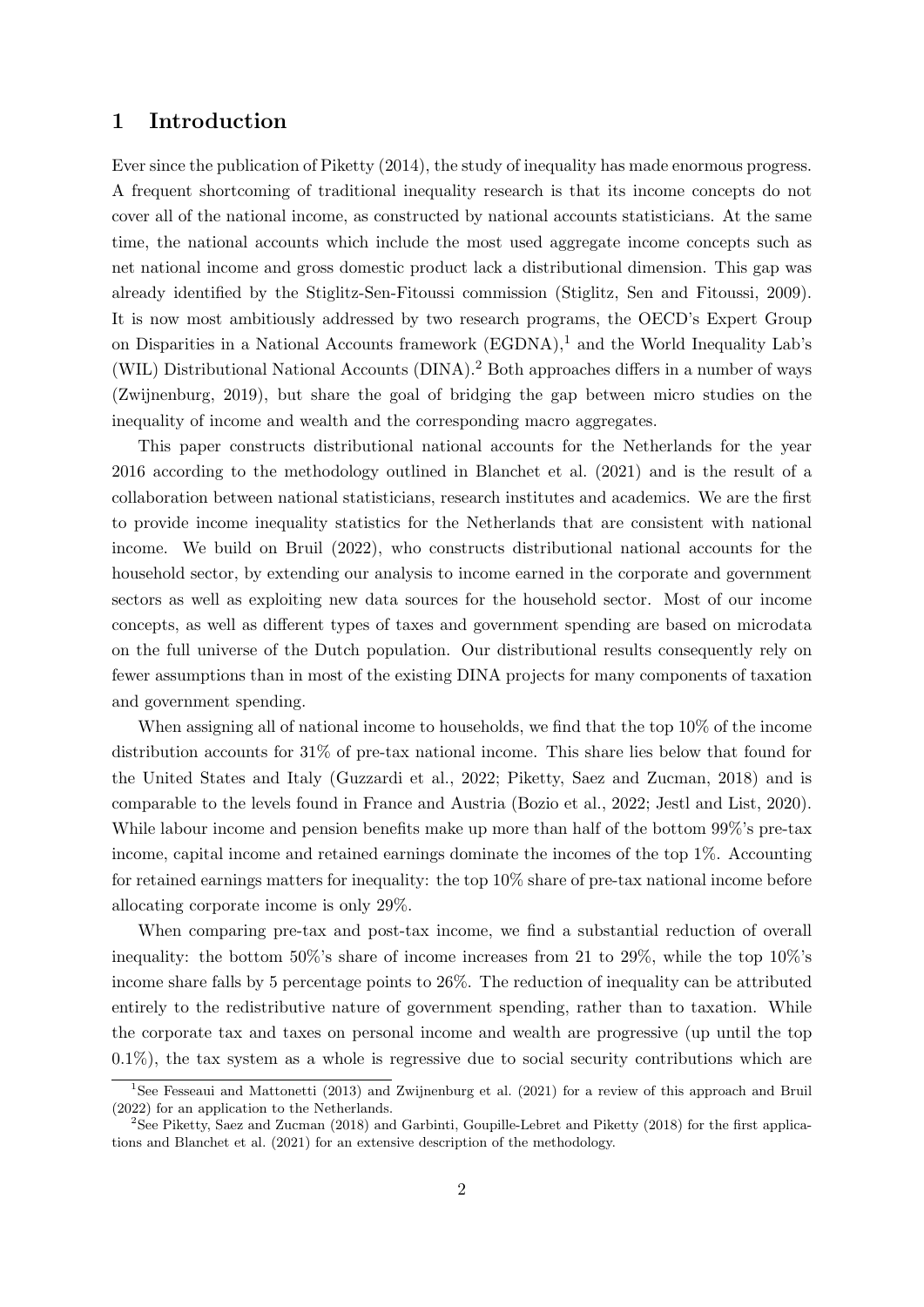mostly flat in income and consumption taxes, the burden of which falls as a share of income. The regressivity is particularly pronounced for the top 1%: whereas the tax burden lies between 40 and 50% for the bottom 99%, there is a sharp drop within the top 1%, ultimately to only 21% for the top 0.01%. Conversely, the spending side is not only directed to low incomes, but the slope of government spending expressed in terms of income is considerably steeper than that of the tax burden. The lowest income groups receive government spending that is at least as large as their pre-tax income. For the highest income groups on the other hand, government spending amounts to less than 7% of pre-tax income.

We make the following contributions to the literature. We first add to the quickly developing literature on distributional national accounts by providing a complete assessment of income inequality in the Netherlands. We present the most complete analysis of the Dutch tax system and government spending to date. We show that income inequality is higher and the tax system is less progressive than previously thought. While the Dutch literature on redistribution (e.g. [Caminada and Goudswaard](#page-33-3) [\(2001\)](#page-33-3); [Caminada et al.](#page-33-4) [\(2021\)](#page-33-4); [De Kam et al.](#page-33-5) [\(1996\)](#page-33-5); [Trimp](#page-35-4) [and De Kam](#page-35-4) [\(2011\)](#page-35-4)) focused entirely on the tax system and the cash benefits, we show the redistributive impact from in-kind benefits and collective expenditures as well. Moreover, we include more taxes in the analysis, such as the corporate income tax and the inheritance tax.

Aside from increasing the scope of international comparisons by adding a new country to the list of DINA countries, the Netherlands is an interesting case study for at least two reasons. First, it combines some features of other European countries  $-$  a large welfare state and high levels of public expenditure – with a large semi-private pension system which shares similarities with the United States. The investment income associated with collective pension funds is the largest among European countries, even in absolute amounts. Households at the bottom of the income distribution have non-negligible amounts of pension wealth and thereby indirectly earn capital income. Second, the Netherlands records unusually large inward and outward foreign direct investment stocks, a result of its role as a conduit country for multinational corporations [\(Lejour, 2021;](#page-34-5) [Weyzig, 2013\)](#page-35-5). This makes the assumptions regarding the distribution of corporate income and taxes both more complex and more consequential. [Guvenen et al.](#page-34-6) [\(Forthcoming\)](#page-34-6) documents how corporate profit shifting affects macroeconomic aggregates such as gross domestic product and the balance of payments. In this paper we show its importance for income inequality and tax progressivity.

Our second contribution consists of bringing a set of methodological insights to the DINA literature, leveraging the high quality of the Dutch data. First, we provide new insights on an important component of income at the top of the distribution, namely retained earnings from corporations. Accounting for retained earnings, in particular in closely held businesses, is essential for the measurement of income inequality [\(Alstadsæter et al., 2016;](#page-33-6) [Fairfield and](#page-34-7) [Jorratt De Luis, 2016;](#page-34-7) [Kopczuk and Zwick, 2020;](#page-34-8) [Smith et al., 2019;](#page-35-6) [Wolfson et al., 2016\)](#page-35-7). Data from the tax authority allows us to link owners to their closely held businesses, even in cases of complex ownership links. We assign these firms' retained earnings to their ultimate owners. An important aspect of corporations in the Netherlands, is that a substantial part of their equity is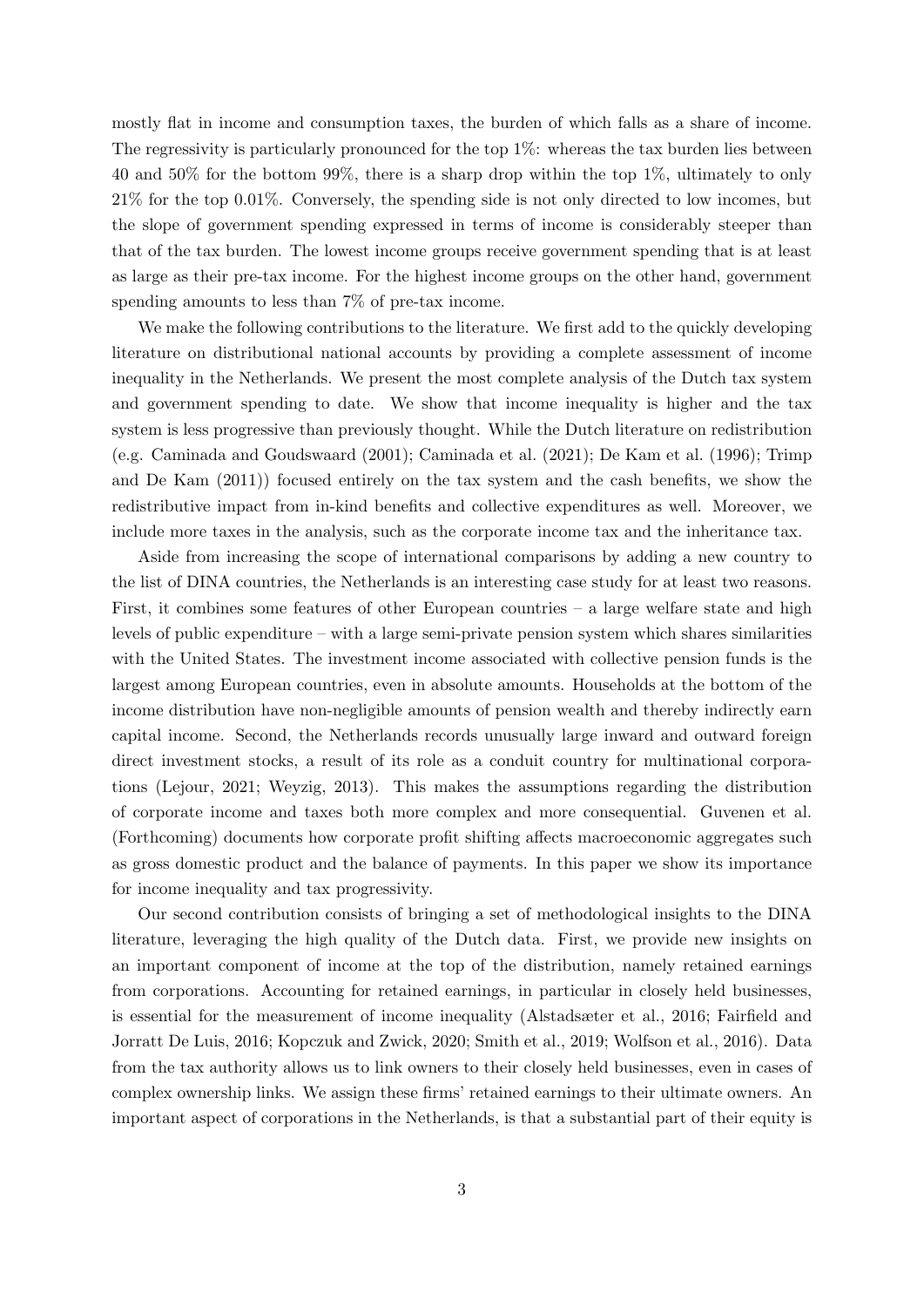owned by pension funds. As a result, the (indirect) ownership of equity is spread more broadly across the population and so is the income that is derived from this equity ownership.

Second, we are able to assign the majority of in-kind transfers directly to the beneficiaries. The majority of in-kind transfers in the Netherlands are received as education, health care and long-term care. Using data on the actual use of these services, we show that the distribution can differ markedly from those obtained when assigning such transfers proportionally, lump-sum or according to a small number of demographic variables. Given the size of in-kind transfers in modern welfare states, this is an issue of first-order importance. The large amounts of transfers received by individuals also raises the question of the appropriate treatment of actual consumption of care in the definition of post-tax income.

Our third main contribution is to produce a thorough sensitivity analysis to alternative assumptions for the construction of our main results. Distributional accounts are based on many assumptions of different kinds. Despite a praiseworthy level transparency on assumptions made in most papers, a full assessment of the sensitivity of the results to alternative possible approaches is not often provided. A recent exception is given by [Bozio et al.](#page-33-2) [\(2022\)](#page-33-2), who presents a number of robustness results to distributional assumptions. We go one step further in that direction by explicitly comparing our main results to a wide set of alternative assumptions, and by analysing the important differences as well as the underlying mechanisms behind these differences. We believe that this exercise is necessary to provide an explicit assessment of the uncertainty embedded in the construction of distributional national accounts.

The rest of the paper proceeds as follows. First, we present the main features of the Dutch tax system and government spending in section 2. Section 3 presents the main conceptual and methodological choices we have made for the analyses and construction of our data set. Section 4 presents our main results and section 5 presents a sensitivity analysis. Section 6 concludes and discusses next steps for future research.

## <span id="page-4-0"></span>2 Background on taxation and government spending

## 2.1 Taxation of personal income and wealth

In 2016, households paid a total of  $\epsilon$  56.8 billion (9.8% of national income) in taxes on income and wealth.[3](#page-1-0) The taxation of personal income and wealth in the Netherlands is governed by the 2001 Income Tax Law, which divides income into three separate "boxes".[4](#page-1-0) Each box taxes a different type of income according to different tax rules. Box 1 taxes labour income, self-employment income, pension benefits, transfer income and imputed rental income from owner-occupied housing at progressive rates varying from 36.55% to 52% in 2016. Mortgage interest payments related to the owner-occupied house can be deducted from taxable income in Box 1. Pension contributions can be deducted from taxable income in Box 1 and pension

<sup>&</sup>lt;sup>3</sup>The statistics on government revenue and spending in this section are taken from [Current transactions by](https://opendata.cbs.nl/statline/#/CBS/nl/dataset/84098NED/table?dl=64AE6) [sectors; National Accounts 2016; CBS Statline](https://opendata.cbs.nl/statline/#/CBS/nl/dataset/84098NED/table?dl=64AE6)

<sup>4</sup>This section is partly taken from [Leenders et al.](#page-34-9) [\(2022\)](#page-34-9).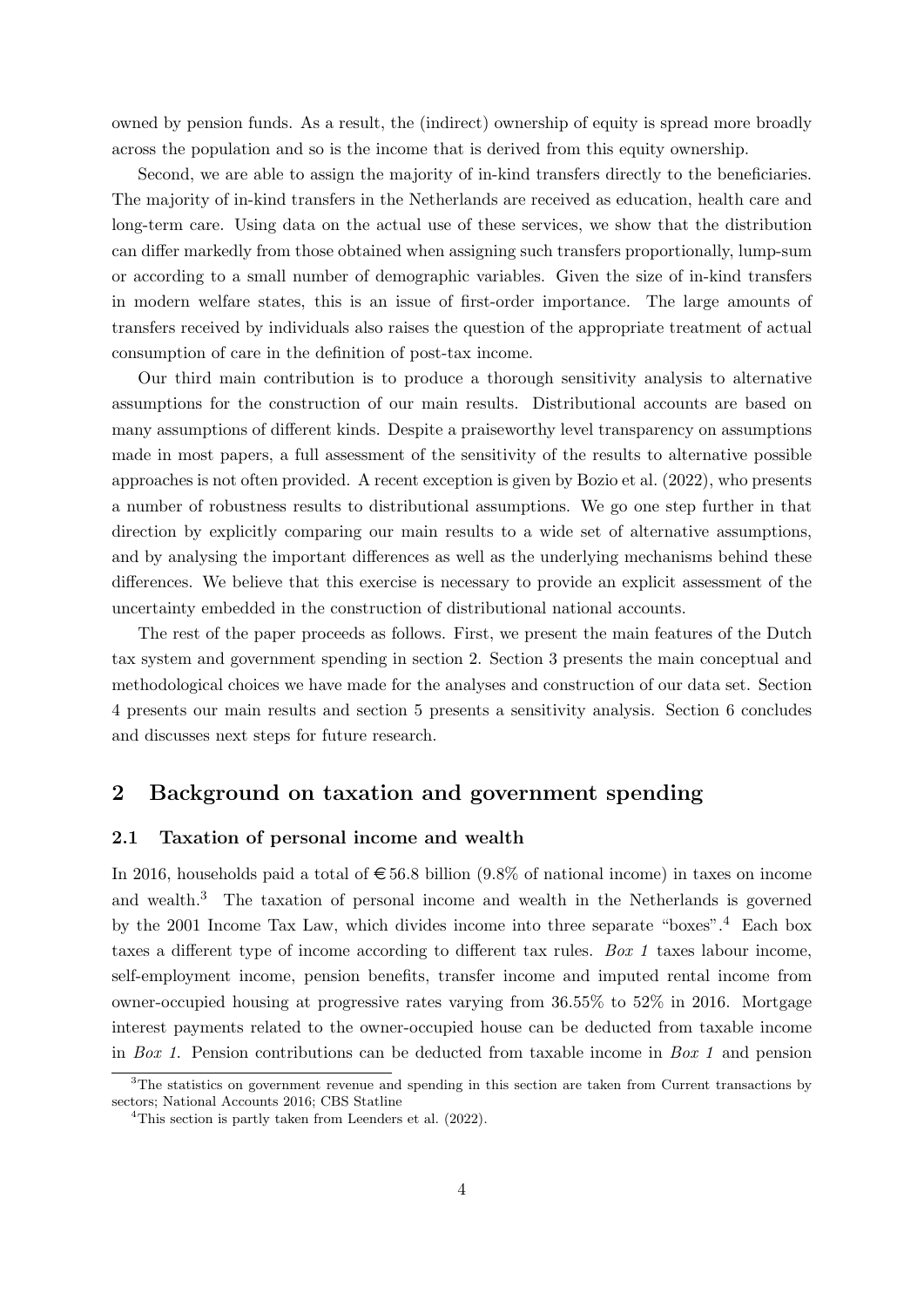benefits - which reflect initial contributions and the return on these contributions - are taxed at reduced rates in Box 1 when paid out during retirement.<sup>[5](#page-1-0)</sup>

Box 2 taxes profits distributed to and capital gains realised by taxpayers who own at least 5% of a corporation at a 25% rate, which is called a "substantial ownership". As long as no dividends are paid out and capital gains are not realised, no income tax is due. Box 3 covers all wealth with the exception of owner-occupied housing, substantial ownership and pension wealth. Among other types of wealth, the  $Box\ 3$  tax base thus includes bank deposits, bonds, non-substantial ownership of shares, and second homes. Effectively, the taxation in Box 3 corresponds to a 1.2% wealth tax. The value of real estate is also taxed by a municipal tax.

Households' inheritance and gift taxes amounted to  $\epsilon$  1.9 billion (0.3% of national income) in 2016. These taxes have exemptions and increasing marginal tax rates that depend on the relationship between the donor and recipient. Marginal rates range from  $10\%$  to  $40\%$ .<sup>[6](#page-1-0)</sup> Figure [1](#page-7-0) breaks down the tax revenue of all taxes and contributions in terms of their share in national income.[7](#page-1-0)

## 2.2 Corporate income tax

In 2016, corporations paid a total of  $\in$  23 billion (4.0% of national income) in corporate and dividend taxes. Corporate profits are subject to the corporate income tax with a 20% rate for profits until 200 thousand euro and 25% above. Income derived from R&D is taxed at a reduced effective tax rate of 5%. Dividends received by Dutch companies are exempt from the corporate income tax under some conditions ("participation exemption"). The Dutch tax authority may provide advance rulings on the specific application of the corporate income tax. The Netherlands has concluded tax treaties with over 90 countries. As a result, the Netherlands has become an important conduit country used for multinational profit shifting [\(Lejour, 2021;](#page-34-5) [Weyzig, 2013\)](#page-35-5).

## 2.3 Production taxes

Production taxes amounted to  $\in$  84.7 billion (14.6% of national income) in 2016. The most important indirect tax is the value added tax (VAT). It accounts for about 30% of all tax revenues. The normal rate is  $21\%$  and the reduced rate is  $6\%$  in 2016. The tariff on exports is 0%. Many services are VAT-exempt, which implies that the sellers do not levy a VAT, but also cannot subtract the costs of paid VAT on their purchases. There is a special tax on insurance products with a rate of 21%. The Dutch government levies excise taxes on alcohol, tobacco and petrol. Tariffs depend on the specific type of the product. There are also taxes on the purchase of cars and motors and on the use of these vehicles amounting to around 1% of national income.

 ${}^5A$  substantial part of taxes in Box 1 consist of social security contributions. Individuals above the statutory retirement age do not pay social security contributions and therefore face lower rates in the lower brackets.

 ${}^{6}$ In addition to general thresholds below which tax-free donations can be made (such as  $\in$  20.148 for inheritances and  $\epsilon$  5.304 for donations to children in 2016), one-off exemptions exist for donations intended for purchases of owner-occupied homes and for business successions.

 ${}^{7}$ For more details on the Dutch tax system, see [Bovenberg and Cnossen](#page-33-7) [\(2001\)](#page-33-7) and [Cnossen and Jacobs](#page-33-8) [\(2021\)](#page-33-8).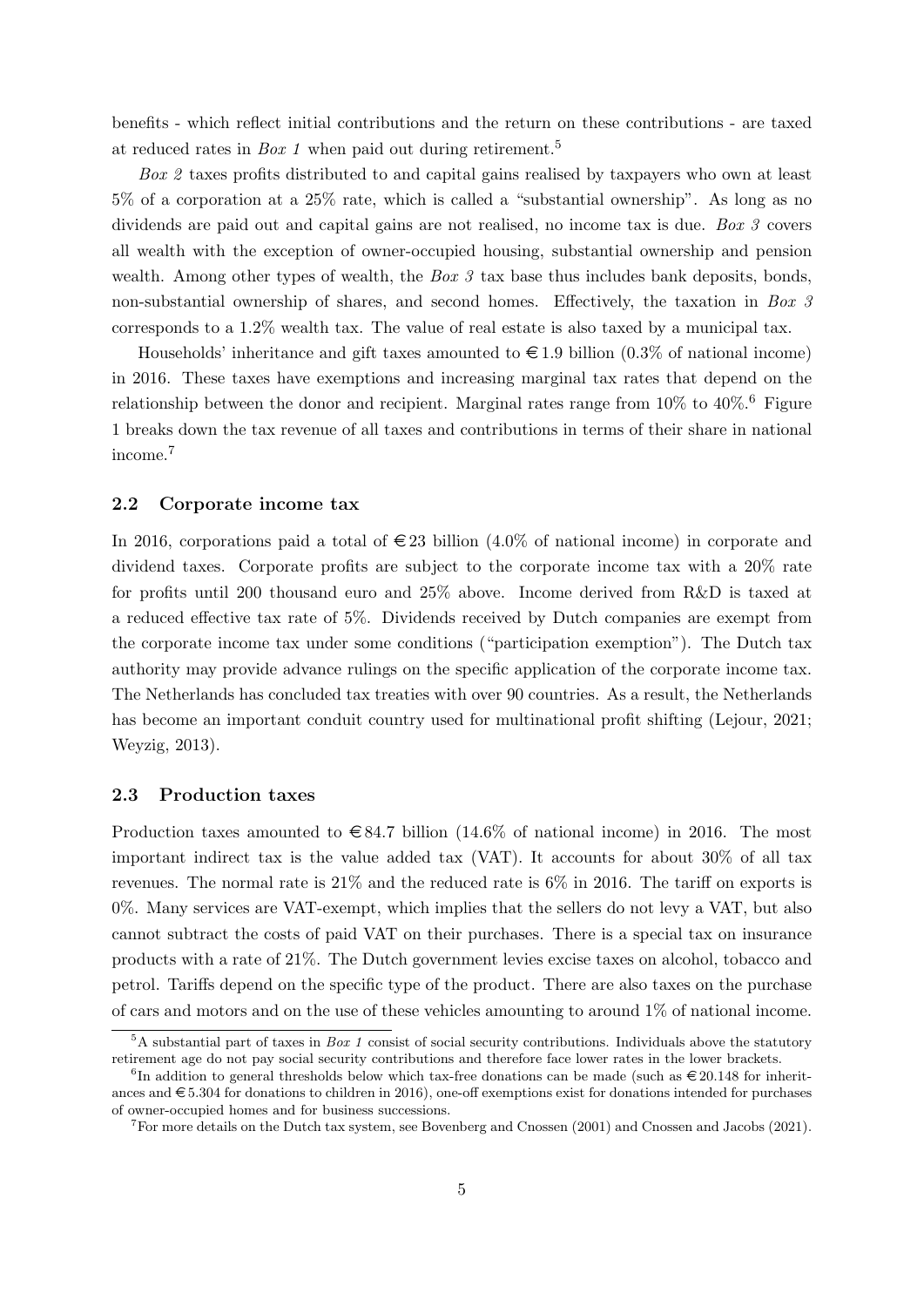Environmental taxes are mainly levied by municipalities and paid by households. In the national accounts all these taxes are defined as production taxes.

## 2.4 Social insurance contributions

Social insurance contributions amount to  $\in 107.5$  billion in 2016, nearly 39% of all taxes and contributions. Social contributions consist mainly of contributions to health care and long-term care spending. This amounts to 8.8% of national income. Most of these contributions are paid by households and employees and a smaller part is paid by employers. Total government expenditures on health care exceed contributions: the remaining share is financed from general tax revenues. Another large share of the social insurance contributions, paid by households, is used to finance pay-as-you-go old-age pensions. Finally, there are insurance contributions for disability, illness, unemployment and some other social risks. These latter risks are mainly covered by employer contributions. Other social expenditures, like social benefits, and labour market activation policies are covered by the general government budget. Most contributions are fixed rates on income and the contributions are maximised at an income of about  $\epsilon$ 52 thousand.

These social insurance contributions do not include pension premiums paid to pension funds and insurance companies. The Dutch pension system consists of three pillars. The first pillar are pensions provided by the government to every old-age person in the Netherlands. These benefits are financed by social security contributions mentioned above and by overall tax revenues. The second pillar are the benefits for employees on top of the government pension. These benefits are related to the average wage over an employee's lifetime and are paid out by pension funds and financed by compulsory contributions of employees. These compulsory contributions amount to about  $\in$  69 billion in 2016. This leads to a total of  $\in$  177 billion in social contributions, or 30% of national income. The third pillar consists of private pensions offered by insurance institutions. Under certain conditions the premiums can be deducted from taxable income. This pillar is meant for non-employees which are not eligible for a second-pillar pension and employees saving for additional pension benefits.

## 2.5 Government spending

Redistribution mostly takes place via social schemes run by the government, financed by taxes and social contributions described in the previous paragraphs. Following national accounting, we make the distinction between benefits in-cash and in-kind, and collective expenditures: a distinction based primarily on whether it benefits the individual or society as a whole. Both in-cash and in-kind benefits are about equal in terms of national income in the Netherlands, with  $21.6\%$  and  $21.2\%$  respectively.<sup>[8](#page-1-0)</sup> Figure [2](#page-7-1) shows all types of spending in terms of their share in national income. Social security and insurance benefits are the most important ones, followed by pension benefits and social assistance benefits. The largest in-kind transfers are health care and education as in most Western countries. Together they make up 21.2% of total

<sup>8</sup>[Current transactions by sectors; National Accounts, 2016; CBS Statline.](https://opendata.cbs.nl/#/CBS/en/dataset/84098ENG/table?dl=582AC)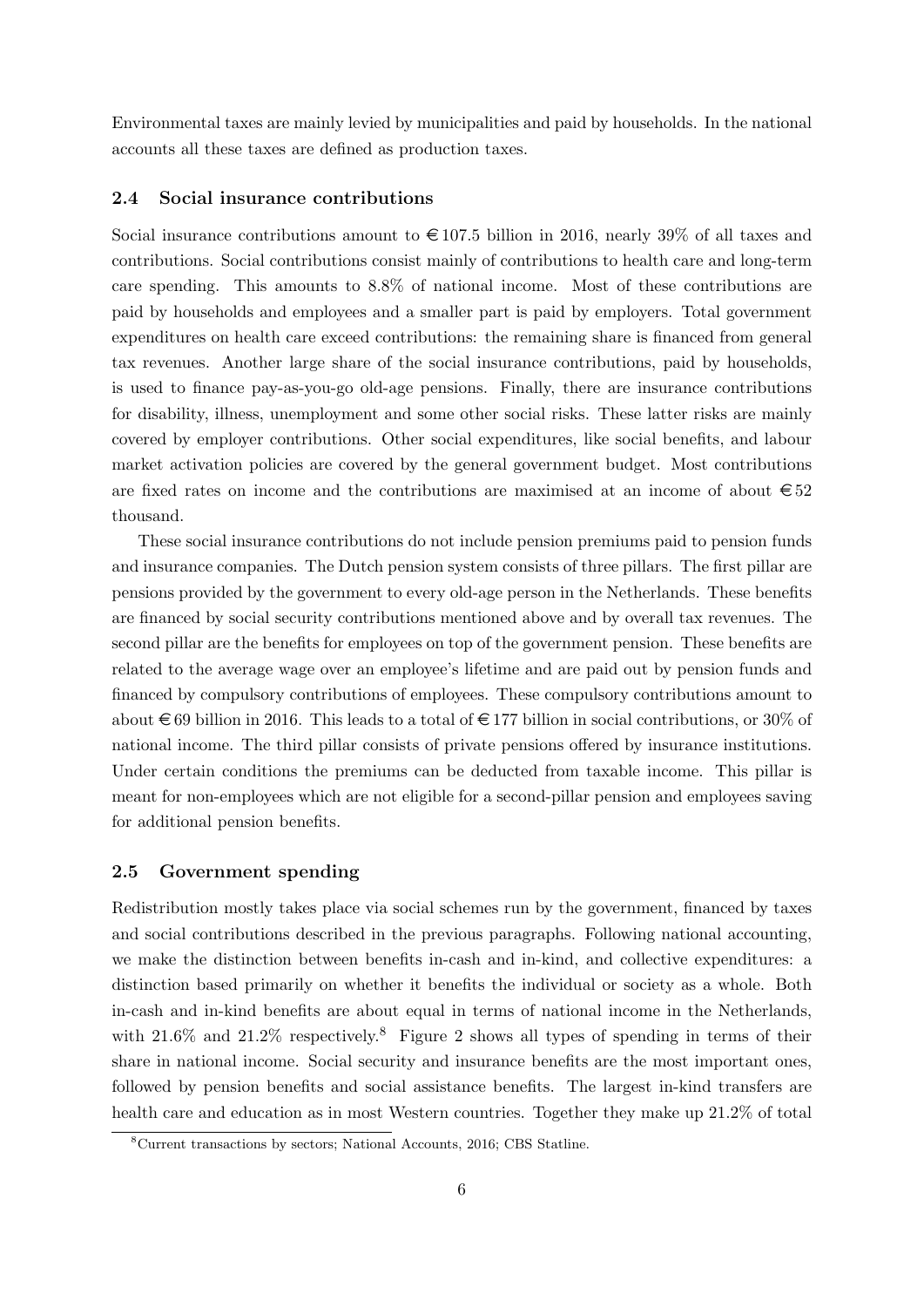<span id="page-7-0"></span>

Figure 1: Taxes and social contributions

<span id="page-7-1"></span>

Figure 2: Social benefits and collective expenditure

SOURCE: CBS STATLINE AND BRUIL [\(2022\)](#page-33-1)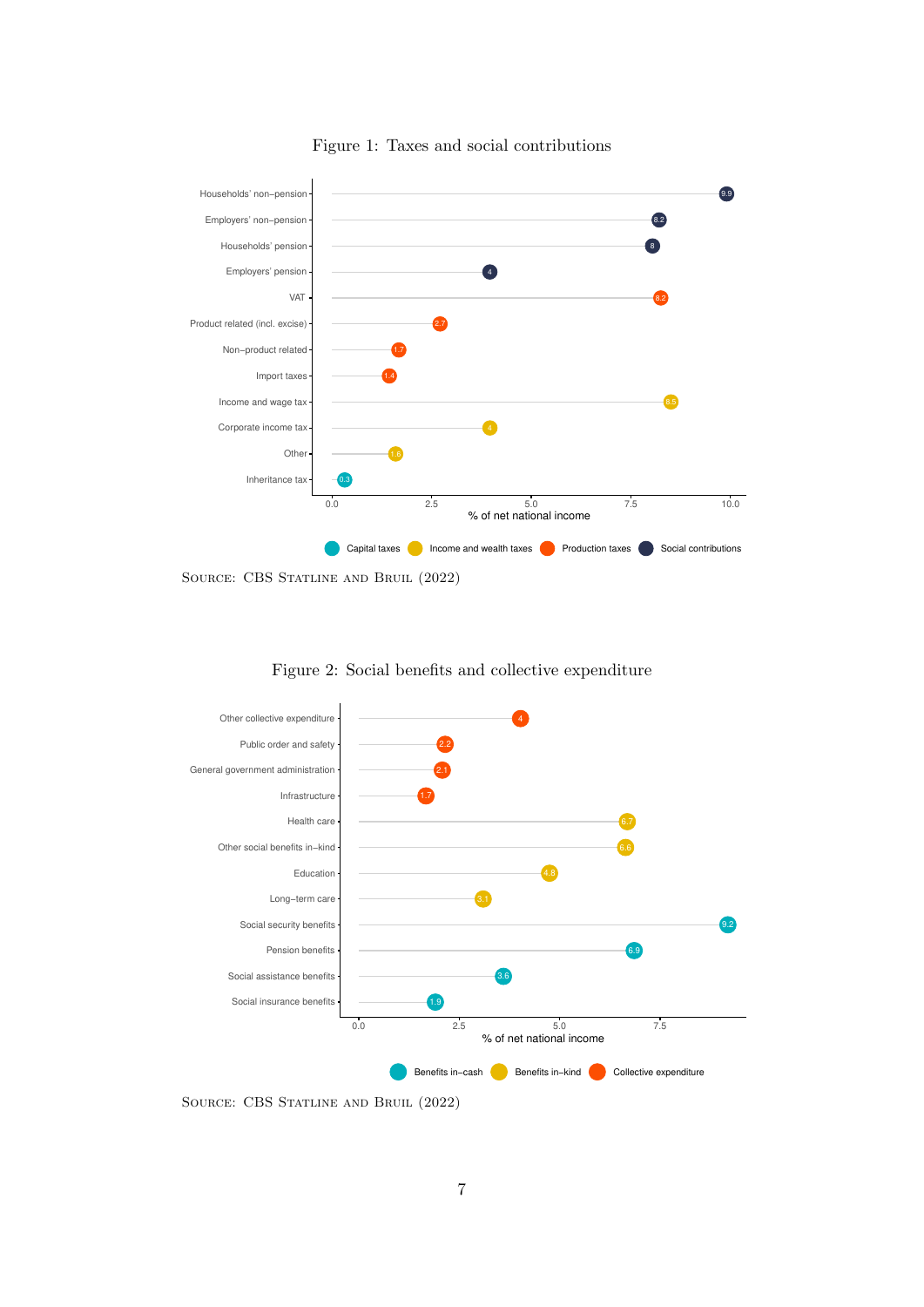government expenditure, which represents 11.4% of national income. Collective expenditure accounts for nearly 19% of total public spending (10% of national income) and is mostly spent on public order and safety, general government administration and infrastructure.

## 3 Methodology and data

## <span id="page-8-0"></span>3.1 Methodological choices

Unit of observation We analyse income distribution and the effect of redistribution at the level of the individual. We apply the equal-split approach, where all income, taxes and government spending are shared equally between adult members of the household. The adultindividual approach, advocated by [Blanchet et al.](#page-33-0) [\(2021\)](#page-33-0), is more relevant for the analysis of income inequality, which is what we are ultimately interested in. We also construct alternative scenarios with different units of analysis, such as the household approach, preferred by national statistical agencies [\(Bruil, 2022;](#page-33-1) Germain, André and Blanchet, 2021), which relates more closely to the standard of living, hence to individual consumption and welfare. Section [5](#page-26-0) compares the results obtained in our main specification to alternative scenarios.

Income concepts To ensure comparability and consistency with the literature, the income concepts we use correspond to the ones developed and used in the DINA literature [\(Blanchet](#page-33-0) [et al., 2021;](#page-33-0) [Piketty, Saez and Zucman, 2018\)](#page-35-2). The two polar income definitions are pre-tax factor income and post-tax income. The former includes all types of primary income, i.e. of the household sector as well as that of the government and corporate sectors, before taxes and government spending. The latter corresponds to income after the operation of the pension system and redistribution through taxes and government spending. They are both equal to total national income in the economy.<sup>[9](#page-1-0)</sup> The DINA framework also uses an intermediate concept of income between the first two: pre-tax national income corresponds to pre-tax income after the operation of the pension system (narrow definition) or the overall social security system, also including unemployment and disability insurance (broad definition). In the main results of our analysis, we use the narrow definition of pre-tax national income. In practice, pre-tax national income amounts to pre-tax factor income plus social security benefits and minus social security contributions. The main justification for incorporating social security in pre-tax income is that the highly redistributive effects are largely driven by a country's demographic characteristics. For instance, a large share of pensioners in the population mechanically translates in large factor income inequality, since factor income of pensioners is close to zero. The important drawback of pre-tax national income is that it ignores the redistributive nature of the pension system.[10](#page-1-0) While we can look at the difference between factor income and pre-tax national income to isolate

<sup>9</sup>Note that these income concepts differ slightly from national income measured in the national accounts. The difference is that retained earnings are attributed to their owners, so that retained earnings in a Dutch firm owned by foreign shareholders are assigned to those foreign shareholders while retained earnings in a foreign firm owned by Dutch shareholders are assigned to those Dutch shareholders. See section [3.3.](#page-11-0)

 $10$ See for example, Haan, Kemptner and Lüthen [\(2020\)](#page-34-11) for the German pension system or [Caminada et al.](#page-33-4) [\(2021\)](#page-33-4) for the Dutch pension system.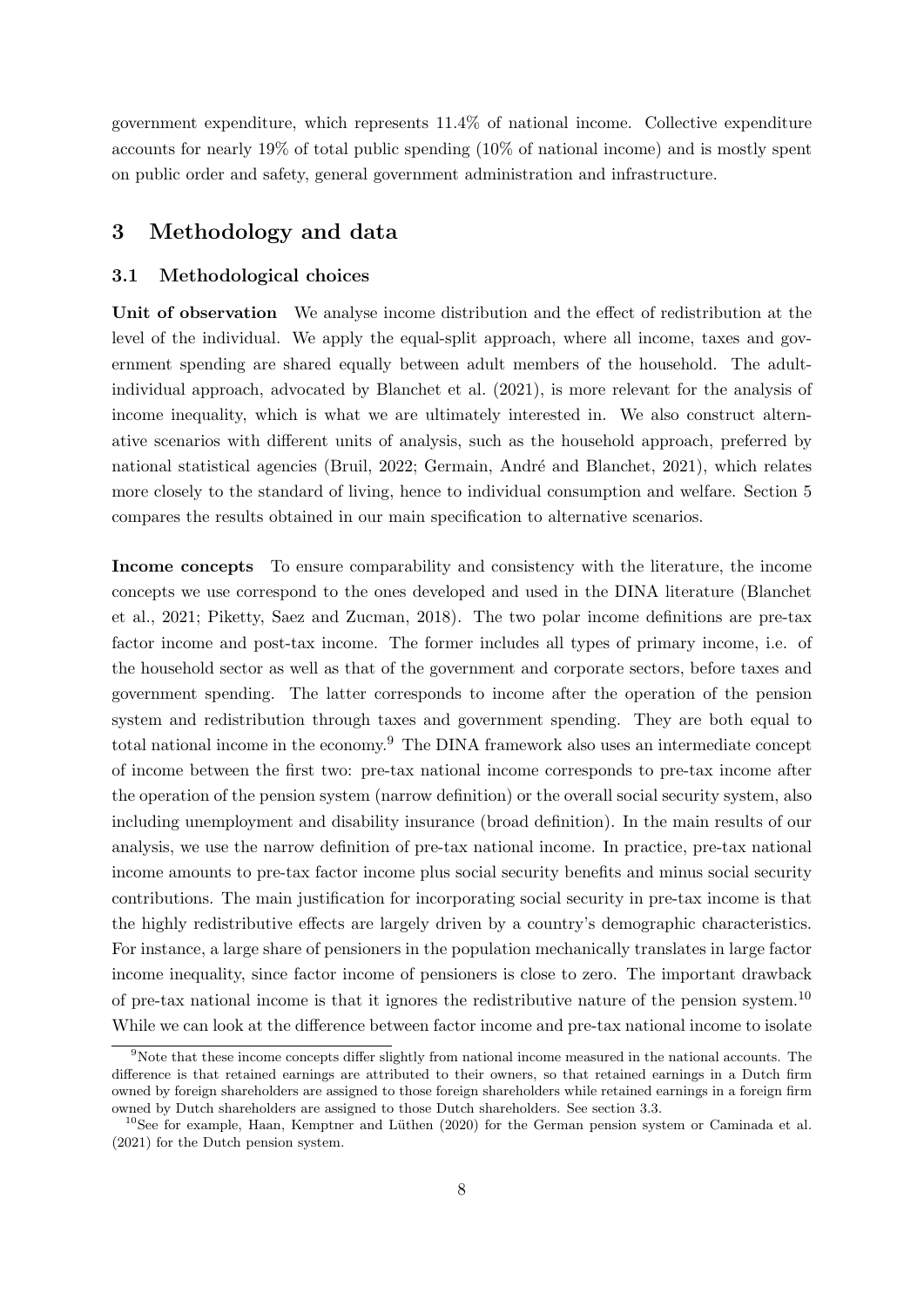the effect of the pension system, its redistributive features often have a strong intertemporal component and these are imperfectly captured in a static analysis.

In our empirical analyses, we focus on pre-tax national income and post-tax income to measure the redistribution of income. This requires a further discussion of the first pillar in the pension system and its inclusion in pre-tax income. The first-pillar pension (Algemene Ouderdomswet, AOW) is a non-contributive scheme: eligibility and benefits are unrelated to contributions.[11](#page-1-0) AOW contributions are largely perceived as a tax and AOW benefits as a transfer instead of as replacement income. In line with this, we could refrain from removing AOW contributions and adding AOW benefits to pre-tax national income. However, doing so is problematic on two grounds. First, since AOW pension are the main income component for a significant number of pensioners, the inequality indicators would be very sensitive to the age-structure of the population. Second, nearly all pension systems have a contributive and noncontributive component, and often less explicitly separated than in the Dutch system. Treating these two components separately would undermine the international comparison with countries for which this distinction is not explicit (e.g. in [Piketty, Saez and Zucman](#page-35-2) [\(2018\)](#page-35-2) or [Garbinti,](#page-34-4) [Goupille-Lebret and Piketty](#page-34-4) [\(2018\)](#page-34-4)). We thus decide to include the AOW scheme in pre-tax income in our main results. We compute an alternative scenario where we leave it out in section [5.](#page-26-0)

Ordering of individuals When analysing the distribution of income, taxes and government spending by income group, one needs to choose the income concept for ranking individuals/households and for constructing the income groups. Different options are used for ordering household or individuals in the literature. In most papers (e.g. [Bozio et al.](#page-33-2) [\(2022\)](#page-33-2); [Piketty,](#page-35-2) [Saez and Zucman](#page-35-2) [\(2018\)](#page-35-2)), the ranking variable depends on the income concept considered (e.g. computing income share of pre-tax income by ranking individuals by pre-tax income). Therefore, we also use this method as our main approach. However, one shortcoming is that the composition of the income group changes from one income concept to another. This can be problematic when one wants to compute what everybody contributes in taxes and receives in government spending and it understates the amount of redistribution. We therefore also consider an alternative approach, where we use pre-tax income variable to rank individuals for pre-tax and post-tax income when assessing the overall redistribution of the system (Figure [9](#page-25-0) in section [4\)](#page-15-0).

## 3.2 Data sources

Our analyses combine national accounts aggregates with administrative microdata as well as survey data to compute income, taxes and government spending for all households in the Netherlands in 2016. The ideal data set for this exercise would contain the following information at the individual level: all earned incomes, all taxes paid directly or indirectly through con-

 $11$ The amount received only depends on the years of residency in the Netherlands (a full AOW is given after 50 years).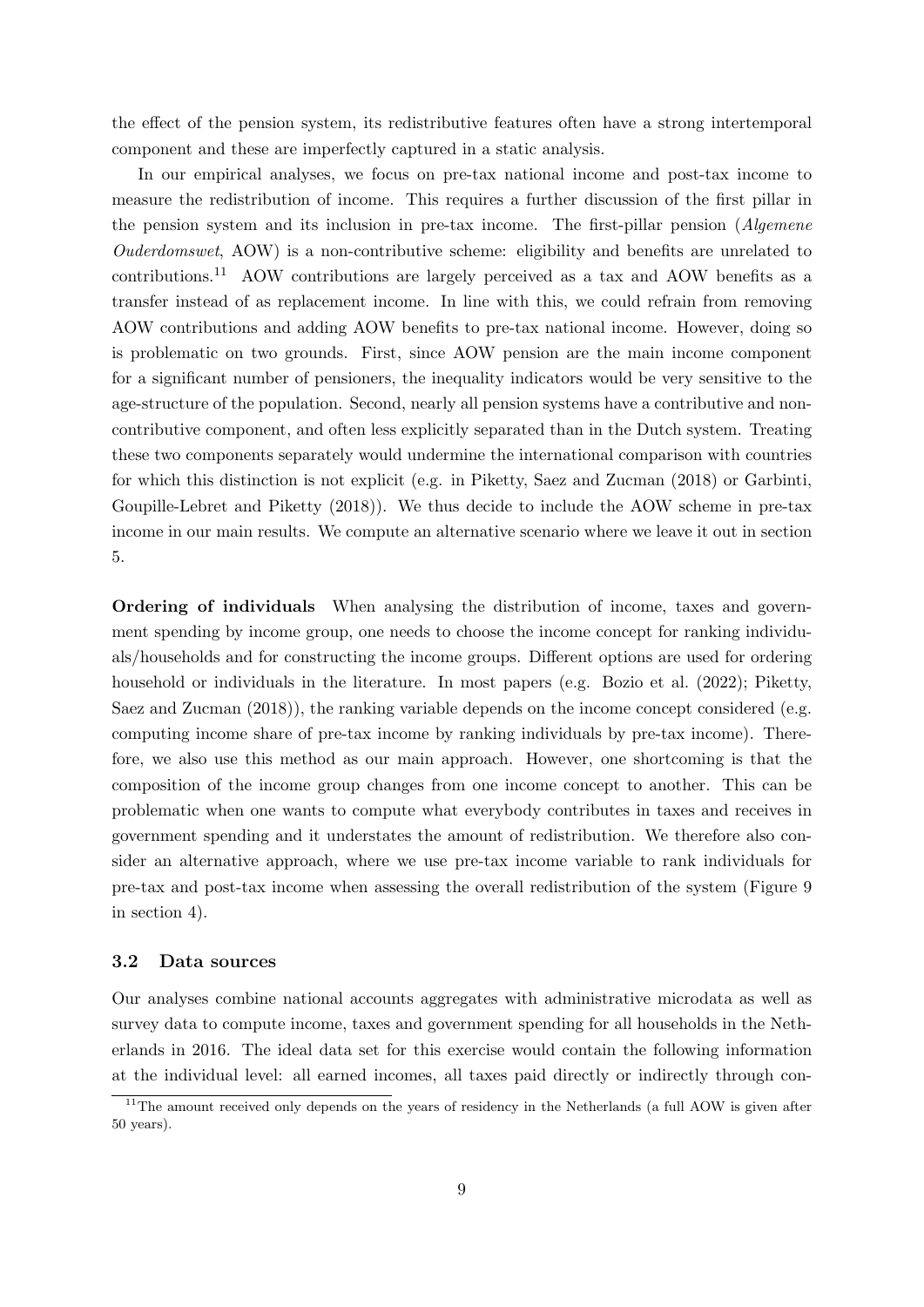sumption taxes, and all cash and in kind transfers that are actually received from government expenditures. The total of all those individual components would sum-up to the aggregates of the national accounts. The reality of the available data sources does not match this ideal, as some incomes and transfers are not directly recorded (e.g. VAT) or observable (e.g. collective expenditure) at the individual level. Even for incomes and transfers for which we observe data at the individual level, some inconsistencies – or data gaps – can remain when comparing with the national accounts aggregates. These two departures from the ideal setting require distributional assumptions to fill those gaps. We describe these assumptions and methods in the next subsection.

In spite of some limitations, the data sources available in the Dutch context are not very far from the ideal data, in particular for recent years, including 2016. We are indeed able to observe (i) a very large set of incomes, taxes as well as in-cash and in-kind transfers (ii) for the whole Dutch population.

Microdata The detailed description of the different data sources used in our analyses can be found in [Bruil](#page-33-1) [\(2022\)](#page-33-1) and the data Appendix [A.](#page-36-0) We hereby present the main features of the data. We combine different administrative records containing the full universe of the Dutch residents in 2016, through a unique individual identifier. Registers at the municipality level provide information on basic demographic variables (date of birth, gender) as well as household composition. Employers-employees linked data provide information on wages and social security contributions. Different types of individual incomes are combined from different sources (tax and social security data). We also have information on household wealth and education attainment. We have information on in-kind transfers received from the most important schemes (health care, long term care or social assistance), for which we observe transfers in terms of cost or consumption (e.g. hours of a given type of care received). We combine these different data sources to construct a master file containing all Dutch households with all the available microdata on earned income, paid taxes and received transfers in 2016. Aside from the administrative records on the whole population, we also use survey data (e.g. Budget survey for the computation of consumption taxes), and data linking firms to individuals owners that we use to distribute corporate income for a subset of the population (see details below).

National accounts aggregates National accounts aggregates are constructed and made publicly available by Statistics Netherlands.[12](#page-1-0) The Dutch national accounts are very detailed and contain most of the items mentioned in [Eurostat](#page-33-9) [\(2013\)](#page-33-9). In addition to the officially published national accounts, we have access to more disaggregated measures of in-kind transfers expenditures.<sup>[13](#page-1-0)</sup>

 $^{12}$  The accounts by sectors can be found here https://opendata.cbs.nl/ $\#$ /CBS/nl/dataset/84098NED/table? [searchKeywords=collectieve%20regelingen](https://opendata.cbs.nl/#/CBS/nl/dataset/84098NED/table?searchKeywords=collectieve%20regelingen)

<sup>&</sup>lt;sup>13</sup>Statistics Netherlands provided a decomposition of the D.63 item, into around 50 sub-items, regrouped by schemes or policies.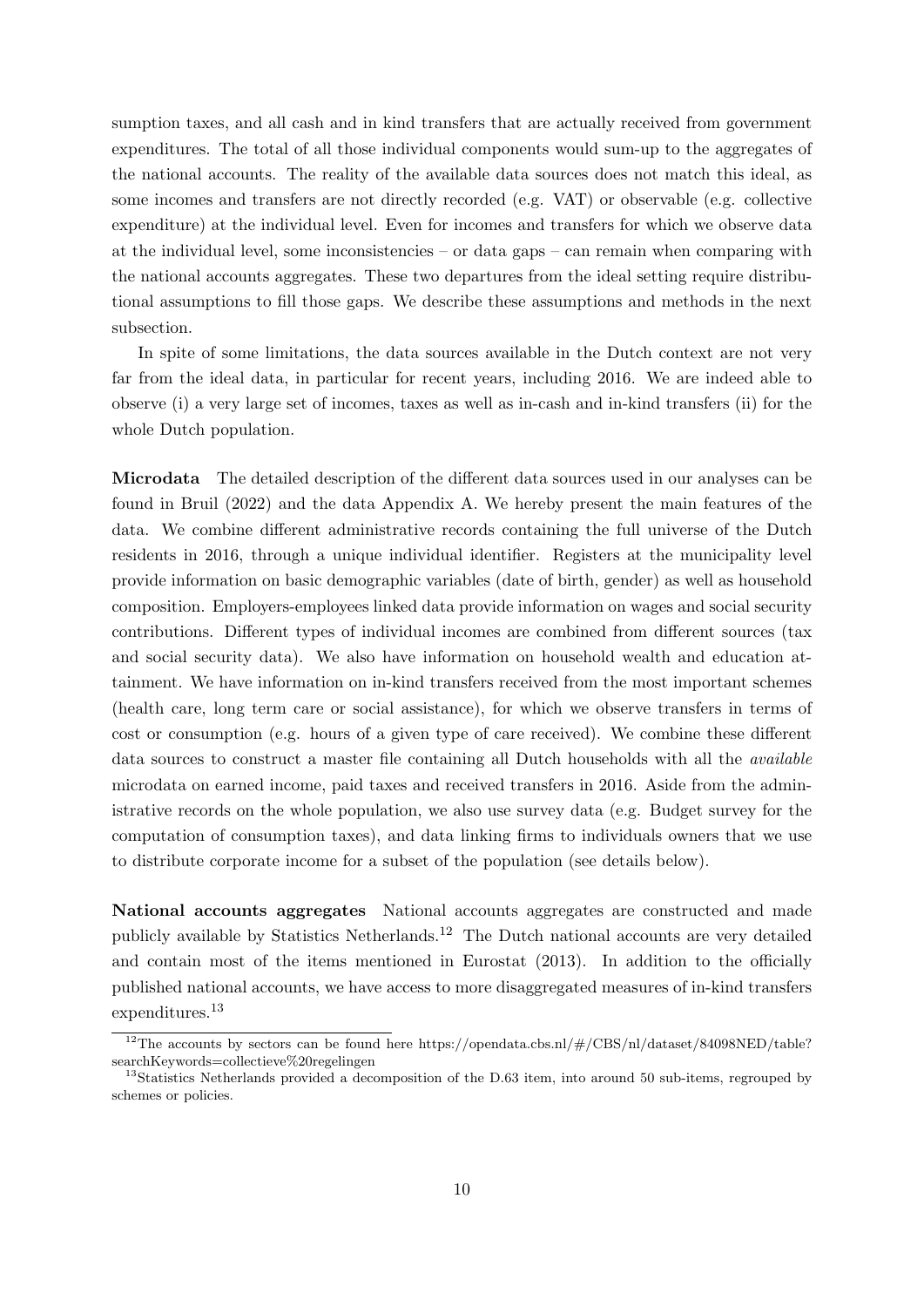## <span id="page-11-0"></span>3.3 Distribution of national income

The final product of the data creation process is a data set containing all Dutch individuals/households, with all information on their income, paid taxes and received benefits. All the variables in the final data set correspond to national accounts aggregate items, and the aggregated amounts over the population match the national accounts aggregates. Consequently, the total amounts of income, taxes and benefits also match their national accounts aggregates. In particular, we want that the totals of pre- and post-tax income are equal to national income as measured in the national accounts.

Income and transfers variables are computed as follows. We first gather the available microdata corresponding to the national accounts variable. Then we usually find a gap between the total of the microdata and the national accounts aggregate, which we distribute using distributional assumptions (e.g. proportional to the observed amounts). For parts of the national income for which we do not have microdata (or only for a limited scope), we distribute the national accounts aggregates based on assumptions, ideally based on estimations made on external datasets like survey data.

We start from the data set constructed in [Bruil](#page-33-1) [\(2022\)](#page-33-1), which contains the targeted information for a large subset of the national economy, namely the household sector. Using social security and tax data, he is able to attribute a large part of households' income, tax and benefits, and distribute the remaining data gaps to obtain income distributions that are consistent with the national accounts. We extend this work in two broad directions. First, we improve the analysis of the household sector by incorporating additional available data sources. Second, we distribute the entire national income by adding the following components: corporate income tax and retained earnings and remaining components of the government sector (production taxes, collective expenditure and surplus). To do so, we largely follow the DINA guidelines provided by [Blanchet et al.](#page-33-0) [\(2021\)](#page-33-0). In the rest of this section, we discuss the approaches we follow for those computations.

#### Household sector

Regarding income, taxes and transfers that can be directly attributable to households, we improve the data construction of [Bruil](#page-33-1) [\(2022\)](#page-33-1) in different ways. Our main additions concern the distribution of in-kind transfers. Although in-kind transfers tend to be non-monetary, individuals do benefit from the fact that they need not pay market prices for, say, education. In an ideal setting, we would observe the costs that are made for each individual in order to determine the exact in-kind transfer per individual or household. We do not observe such individualised costs. However, we do try to simulate these by exploiting microdata in which all users for the majority of in-kind transfers are registered. [Bruil](#page-33-1) [\(2022\)](#page-33-1) already made use of several administrative records of in-kind benefits, for example for education or health. We complement this approach by using newly available microdata containing information on the use of childcare, social care, youth care and long-term care. For each transfer we observe which individuals have received which type of care - and in some cases information about the intensity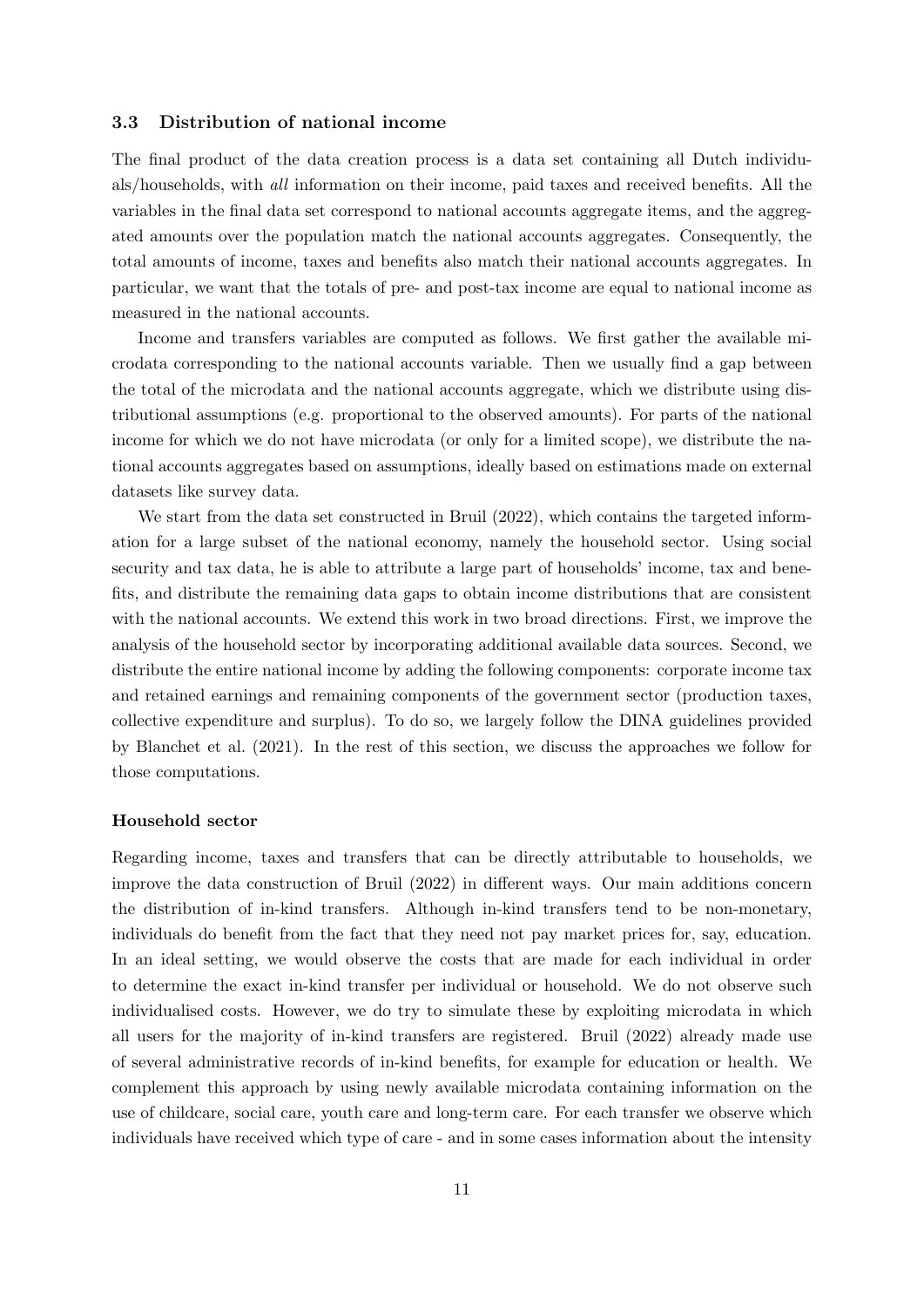of care received (e.g. hours of care). Using this data, we can distribute the in-kind transfers to actual beneficiaries taking into account the fact that within schemes, costs differ. For each transfer, the difference with the national accounts aggregate is proportionally allocated.

Appendix [B.2](#page-39-0) gives a more detailed description of the allocation method for each transfer. In the appendix we also compare our data-driven method with the proportional and lump-sum allocation methods of these in kind benefits, which can be seen as the under- and upper-bound of the distribution respectively [\(Blanchet et al.](#page-33-0) [\(2021\)](#page-33-0)). Figure [C.2](#page-46-0) shows for example that our method causes a substantial different distribution than the proportional method, which strongly underestimates (overestimates) the average transfer for lower (higher) incomes. Section [5](#page-26-0) discusses this comparison in more detail. Clearly the most appropriate assumption depends on the type of welfare system countries have, as is also pointed out by [Jestl and List](#page-34-2) [\(2020\)](#page-34-2) who deviate from the proposed method in [Blanchet et al.](#page-33-0) [\(2021\)](#page-33-0) and suggest allocating all government expenditure equally is a more accurate method for the Austrian case.

There are some obvious advantages to exploiting the microdata for the allocation of inkind transfers, since it requires fewer distributional assumptions compared to the proportional (transfers increase by income) or lump-sum (equal transfers) methods. One limitation of our analysis that particularly affects the distribution of in-kind transfers is the focus on a single year, while households' income and circumstances change over time. The distribution in turn might alter when reviewing it over longer time series. This could be in particular the effect for in-kind transfers with demographic characteristics, as in-kind transfers like education, health and long-term care are strongly related to age. Ultimately, a life-cycle approach would allow us to disentangle demographic from income effects. However, the microdata on in-kind transfers are only available for a few years.

We also improve on [Bruil](#page-33-1) [\(2022\)](#page-33-1) by using newly available microdata on inheritance and gift taxes. These taxes amount to 1.8 billion euro, 0.3% of NNI in 2016, which we allocate using the observed distribution. We observe all inheritances and gifts that have been filed by Dutch citizens including the tax paid, which means that donations under general tax free thresholds<sup>[14](#page-1-0)</sup> do not appear in the data. All other donations must be reported, also if the tax due is zero because of other special exemptions, most importantly tax expenditures for business successions.

Finally, we also add a sensitivity analysis regarding the distribution of dividends by [Bruil](#page-33-1) [\(2022\)](#page-33-1). The data gap between the total found in the microdata and the national accounts aggregate is very large for dividends distributed to Dutch households: 5.8 billion euro from the tax records versus 12.8 billion euro according to the national accounts. The reasons behind this large gap are not clear yet. [Bruil](#page-33-1) [\(2022\)](#page-33-1) distributes the data gap proportionally to observed dividends, which is the most natural approach since we expect dividends to be concentrated at the top of the income distribution. However, there is no corresponding data gap for the taxes paid on capital, so that distributing according to observed dividend mechanically decreases the tax burden at the top of the income distribution. In section [5,](#page-26-0) we compare this approach with an alternative approach where we distribute the dividends' data gap according to pre-tax income.

 $14$ The general threshold depends on the relationship between donor and recipient. In 2016 a yearly tax-free donation to children was maximised at  $\epsilon$ 5.304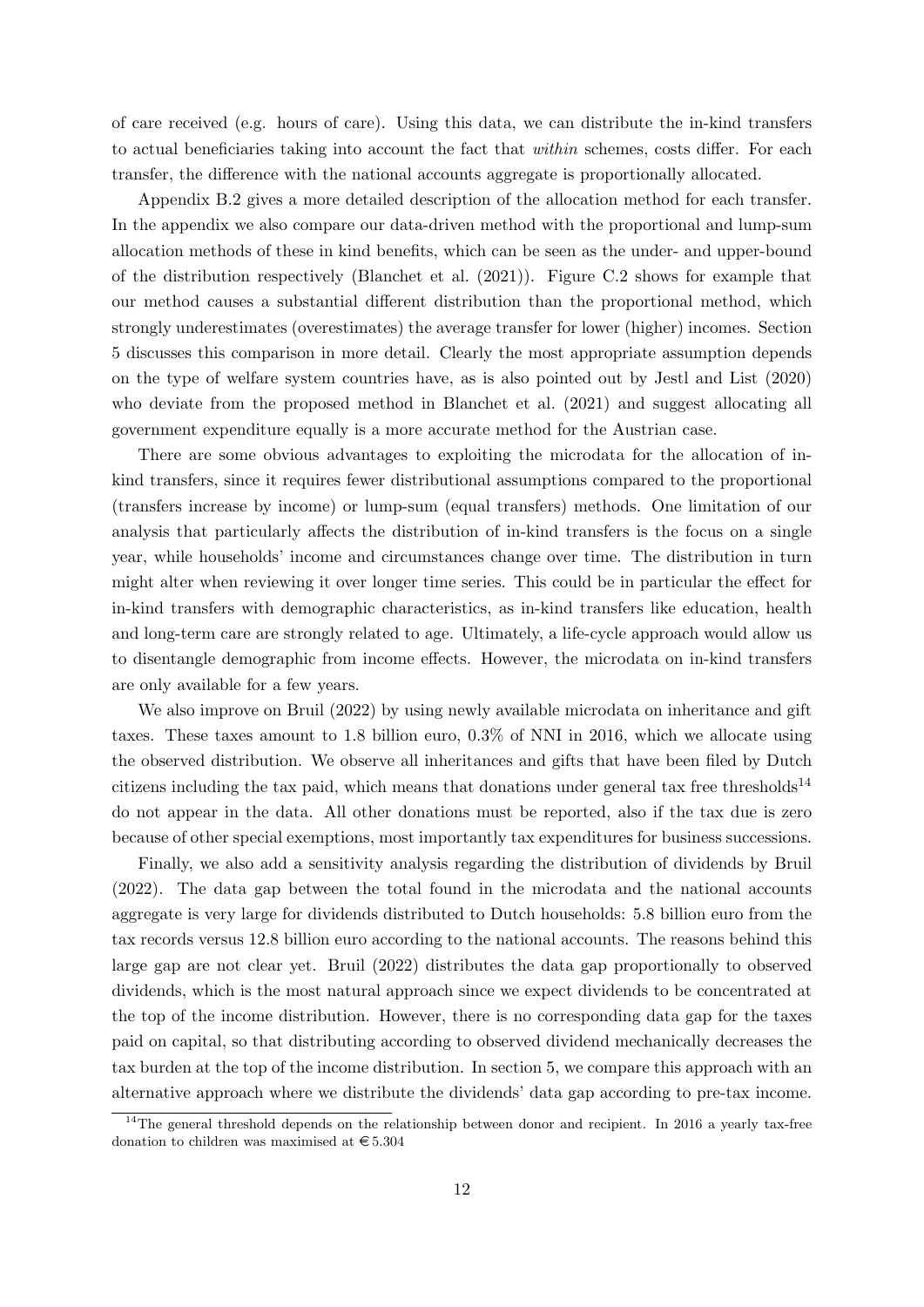#### Corporate sector

Corporate income can be paid out as dividends or kept in the firm as retained earnings. In 2016, households received  $\in$  12.8 billion euro in dividends, while the corporate sector retained over  $\epsilon$  70 billion of its earnings and paid  $\epsilon$  23 billion in corporate taxes. After accounting for the fact that part of these earnings and taxes are associated to foreign shareholders, as well as the fact that Dutch households own equity in foreign firms, we are left with  $\in 64$  billion euro in retained earnings and  $\epsilon$  16 billion in corporate taxes (see Appendix [B.3](#page-41-0) for an elaborate explanation of how we account for these facts). For dividends we follow the assignment to households of [Bruil](#page-33-1) [\(2022\)](#page-33-1). In this approach, dividends are partly observed and the data gap is assigned to households based on the observed dividend distribution (cf above). This section explains how we assign the retained corporate income and corporate taxes to individual households.

Previous studies have used different methods for assigning corporate income and taxes to households. [Piketty, Saez and Zucman](#page-35-2) [\(2018\)](#page-35-2) allocates corporate income proportional to the equity holdings of households. This assumes a constant return to equity across all firms. Alternatively, [Saez and Zucman](#page-35-8) [\(2019\)](#page-35-8) allocates retained earnings proportional to the distribution of dividends. This approach assumes firms have a uniform pay-out rate. The disadvantage of this approach is that in practice firms choose not to pay out any dividends in a particular year or pay out the profits of multiple years at once. This is quite common for smaller firms that are not publicly traded. This leads to a stronger concentration of dividends in comparison to profits. A third approach is to use data on firm ownership and directly linking retained earnings of individual firms to their owners. This approach has been used for Norway by [Alstadsæter](#page-33-6) [et al.](#page-33-6) [\(2016\)](#page-33-6). In this paper, we follow the latter methodology for closely-held businesses. For these firms, we use ownership data to directly allocate the retained earnings to the owners. The remaining retained earnings are distributed proportional to equity holdings. Appendix [B.3](#page-41-0) presents the methodology we follow in details.

Statistics Netherlands publishes sectoral balance sheets of equity holdings. These balance sheets allow us to distribute corporate income and taxes to households, pension funds and the government. We then use households' equity and pension wealth to assign corporate income and taxes to individual households, while the government's share in corporate income and taxes are assigned to households based on their income, consistent with the DINA guidelines [\(Blanchet](#page-33-0) [et al.](#page-33-0) [\(2021\)](#page-33-0)). We provide further details in Appendix [B.3.](#page-41-0)

#### Collective expenditure

To obtain post-tax national income we add both in-kind transfers and collective expenditure to post-tax disposable income. Collective expenditure is allocated lump-sum assuming everyone benefits equally. The other polar option is to consider that collective expenditure should be distributed proportionally to income, in order to reflect the idea that richer individuals benefit more from general infrastructure. We test the sensitivity of this assumption in section [5.](#page-26-0)

While these two methods are convenient in case no information is available about which individuals benefit (most) from collective goods, much room for improvement is left in this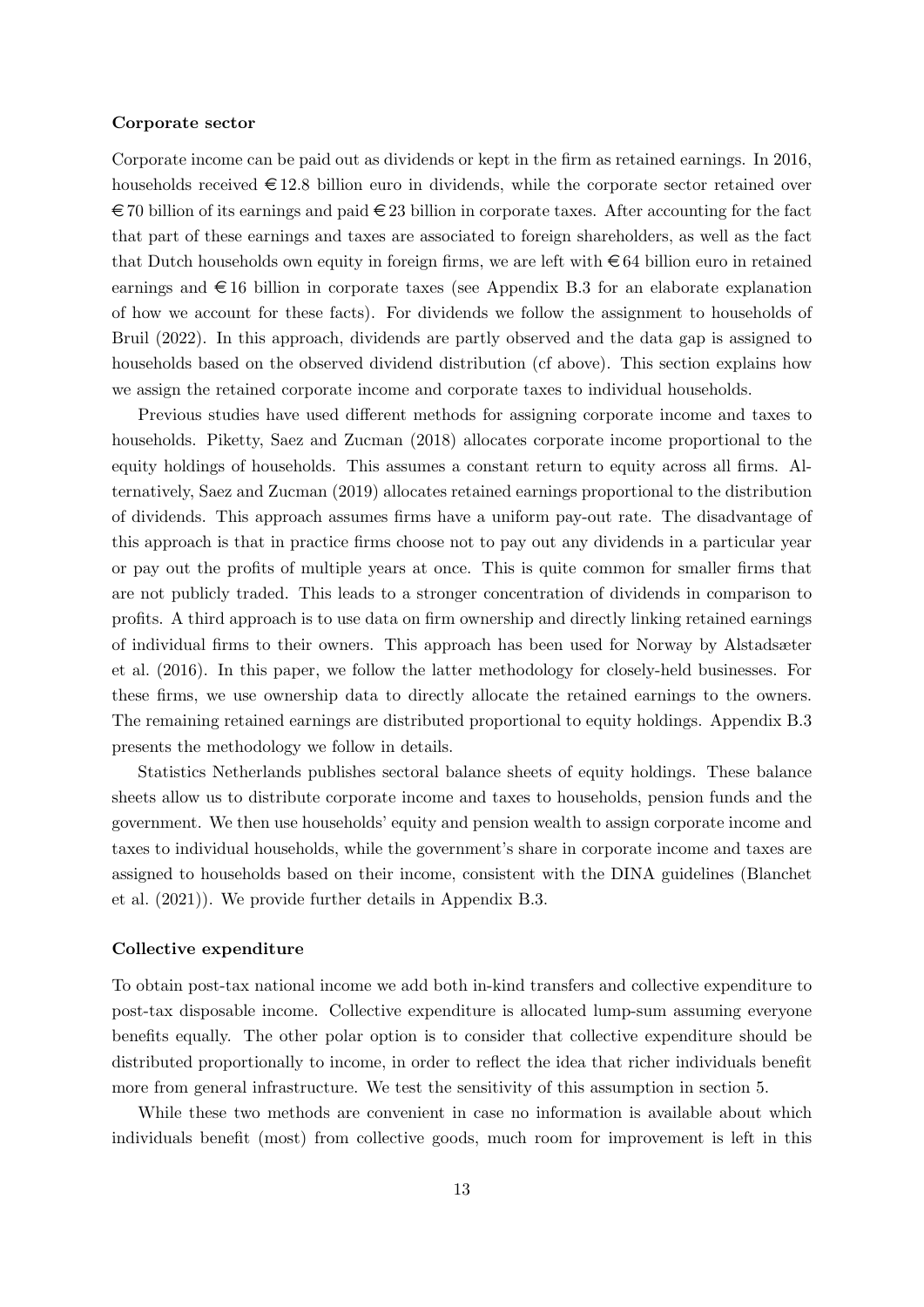regard. The allocation could be improved using different distributional assumptions that exploit the nature of the type of collective expenditures. One possible direction is to allocation proportional to wealth, which might be justifiable for expenditures such as police and defence spending [\(Piketty, Saez and Zucman](#page-35-2) [\(2018\)](#page-35-2)). One other direction is to use additional microdata or surveys on the use of specific public goods as is done by [Olsthoorn et al.](#page-34-12) [\(2017\)](#page-34-12), who allocate public expenditure on passenger transport based on passenger kilometres travelled in public transport<sup>[15](#page-1-0)</sup> and show that the benefits from public spending on transport largely falls to households with a high income, partly because of the greater car ownership in these households.

#### Government sector

Following the DINA guidelines, we distinguish between the distribution of production taxes in pre-tax and post-tax income. In pre-tax income, we distribute production taxes proportionally to factor income, in order to align with the national income aggregate but without affecting the distribution of factor income.<sup>[16](#page-1-0)</sup> In post-tax series, production taxes are removed proportionally to consumption. We first estimate the average VAT and excise duties paid using a detailed survey on household expenditure among 15,000 households, combined with the tariffs that apply to each households' consumption basket. Since we observe household income, we then impute the average production tax rate by income decile. A detailed description of the method and survey can be found in Appendix [B.1.](#page-38-0) As section [4](#page-15-0) shows, production taxes appear to be regressive as the effective VAT and excise burden decreases with income.[17](#page-1-0) This is due to households with higher incomes having lower consumption rates (and higher savings rates) on average. [Bettendorf and Cnossen](#page-33-10) [\(2014\)](#page-33-10) already have shown that higher income groups spend similar proportions of their budget on goods and services subject to a lower VAT tariff, suggesting the lower VAT rate is an ineffective measure to lower the tax burden of lower income groups.

Finally, we allocate social security deficit (in pre-tax income) and government deficit (in post-tax income) proportionally to pre-tax factor income.

 $^{15}\rm{Based}$  on data from the Research on Movements in the Netherlands (OViN) by Statistics Netherlands.

 $16P$ roduction taxes are already included in the standard level of national income since prices reflect purchasers' prices. Factor income, being the sum of all flows to labour and capital, excludes production taxes. Hence, to obtain pre-tax income series in line with the national income level, we need to add production taxes to factor income. A thorough explanation of the ratio behind these distributional assumptions can be found in the DINA guidelines.

<sup>&</sup>lt;sup>17</sup>In this study, we measure the progressivity of the tax system by the extent to which the effective tax burden increases by income. Some studies however advocate for expressing the tax burden in terms of its tax base, which in this context means expressing the effective VAT rate in terms of total expenditures. By doing that, [Bettendorf](#page-33-10) [and Cnossen](#page-33-10) [\(2014\)](#page-33-10) show that the VAT instead is slightly progressive.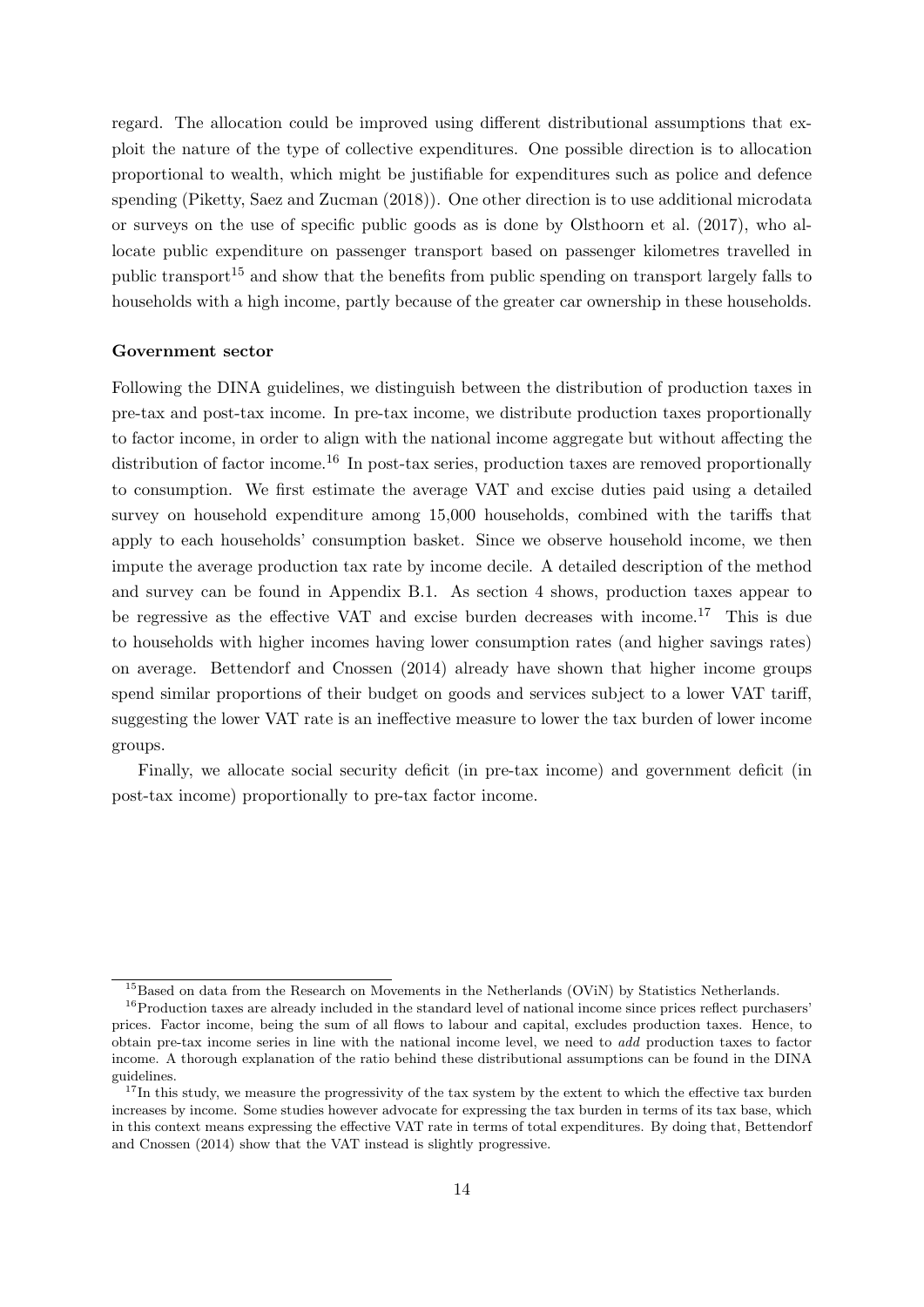## <span id="page-15-0"></span>4 Income inequality and redistribution in the Netherlands

## 4.1 Inequality in pre-tax income

The main focus of our analysis lies on pre-tax national income and post-tax income. Pre-tax national income refers to individuals' income after the operation of the pension system, but before government redistribution in the form of taxation and government spending [\(Blanchet](#page-33-0) [et al., 2021\)](#page-33-0).[18](#page-1-0) Pre-tax national income consists of labour income (minus pension contributions), pension benefits, income of self-employed (mixed income), imputed rent, capital income, retained earnings from domestic and foreign corporations, and imputed production taxes (see previous section).

Figure [3](#page-16-0) shows the distribution of pre-tax national income (as well as other types of income) by income decile. The top 10% has an average income of  $\epsilon$  117,297 and accounts for 31% of pre-tax national income, less than the share found in the US (around 45%) and Italy (around 38%) and close to the levels found for France (around 32%) and for Austria (around 33%) [\(Bozio et al., 2022;](#page-33-2) [Guzzardi et al., 2022;](#page-34-1) [Jestl and List, 2020;](#page-34-2) [Piketty, Saez and Zucman, 2018\)](#page-35-2). An important contribution of this paper is the inclusion of retained earnings in our income statistics. To isolate the effect of retained earnings on inequality, we also show the distribution of pre-tax national income before the allocation of retained earnings. The top 10% income share before allocation of retained earnings is almost 2 percentage points lower at 29%. In section [5](#page-26-0) we explore how different assumptions on the allocation of retained earnings affects top 10% and bottom 50% income shares.

Figure [4](#page-17-0) presents income shares for all percentiles of pre-tax national income. The top 1% income share is equal to 9.7%. Note that we observe that the income share is negative for the first two income percentiles. This is partly driven by negative income for the self-employed or by negative retained earnings allocated to owners of firms with negative profits. This is related to looking at the income distribution of a single year rather than to the distribution of life-time income. Households that have negative profits this year may find themselves in the top of the income distribution in another year and vice versa for households that are in the top this year.

<sup>&</sup>lt;sup>18</sup>The income concept we use corresponds to "narrow" pre-tax national income in [Blanchet et al.](#page-33-0) [\(2021\)](#page-33-0)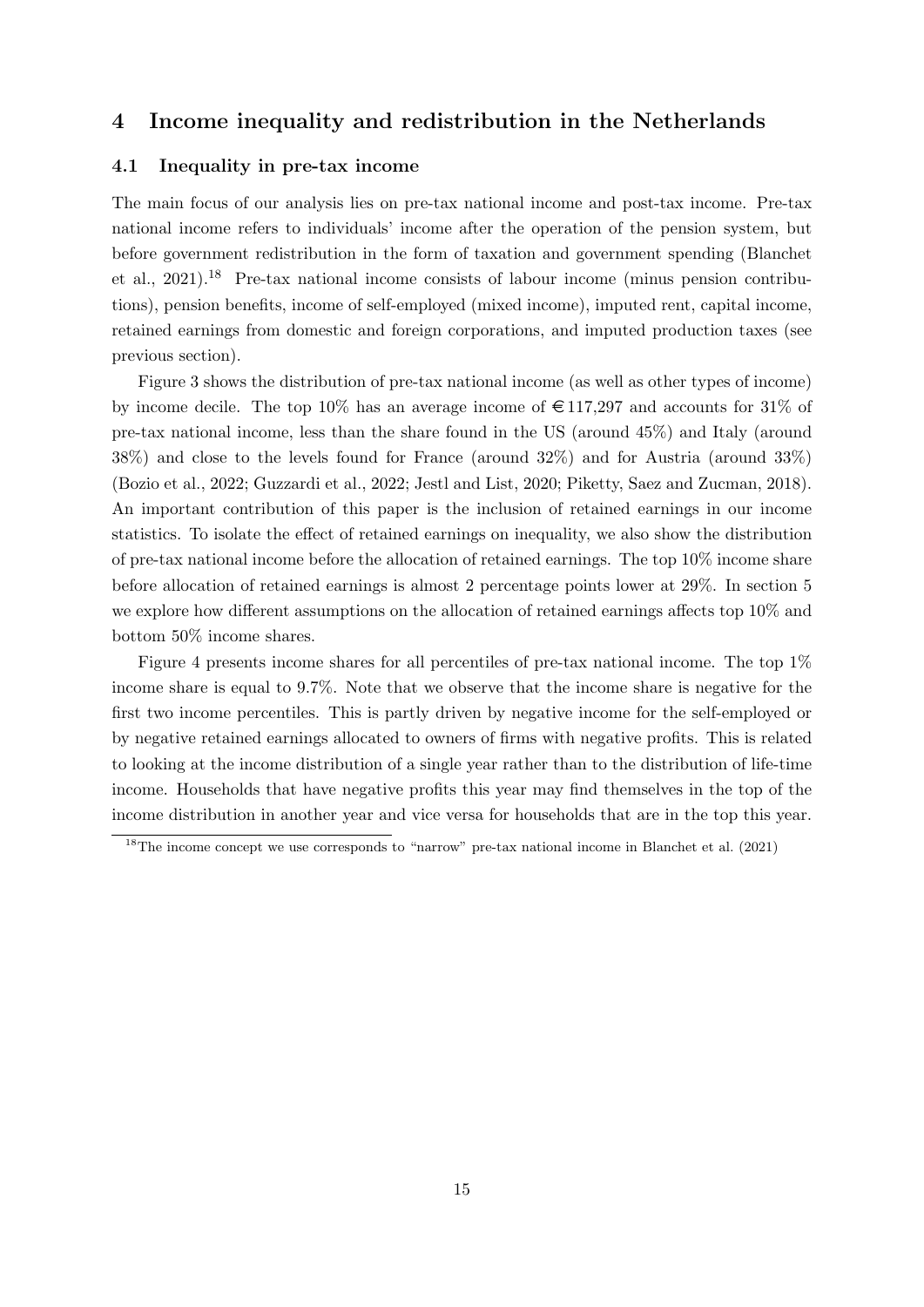#### Figure 3: Distribution of income

<span id="page-16-0"></span>

NOTE: This Figure shows the share of income for each decile of the distribution of different income concepts: 1) pre-tax national income before the allocation of retained earnings, 2) pre-tax national income, 3) national income after taxes, before the allocation of government spending, and 4) post-tax national income. The ranking of individuals is done separately for each of the income concepts.

The bottom and the top of the income distribution differ radically in terms of income composition, as illustrated in Figure [5.](#page-17-1) It presents the share of the different components of the pre-tax income by income group, with a focus at the very top of the income distribution. We observe that labour income is the main source of income for the first 99 percentiles of the income distribution, and is hardly relevant for the P99.99-P100 income group. For this latter group, retained earnings (domestic and foreign) and capital income are the main components of pre-tax income. A distinctive feature of the Dutch income composition is that all income groups earn a substantial amount of capital income in the form of investment income on pension entitlements, which reflects the unusually large funded pension schemes in the Netherlands. For all income groups, we observe a significant share of retained earnings. This is due to the fact that we allocate a significant part of the corresponding national accounts aggregate to households through pension funds and government, based on pension wealth and factor income respectively (cf. section [3.3\)](#page-11-0). Also note that retirees are mainly concentrated in the second and third income decile. This explain the low (high) share of labour (pension) income.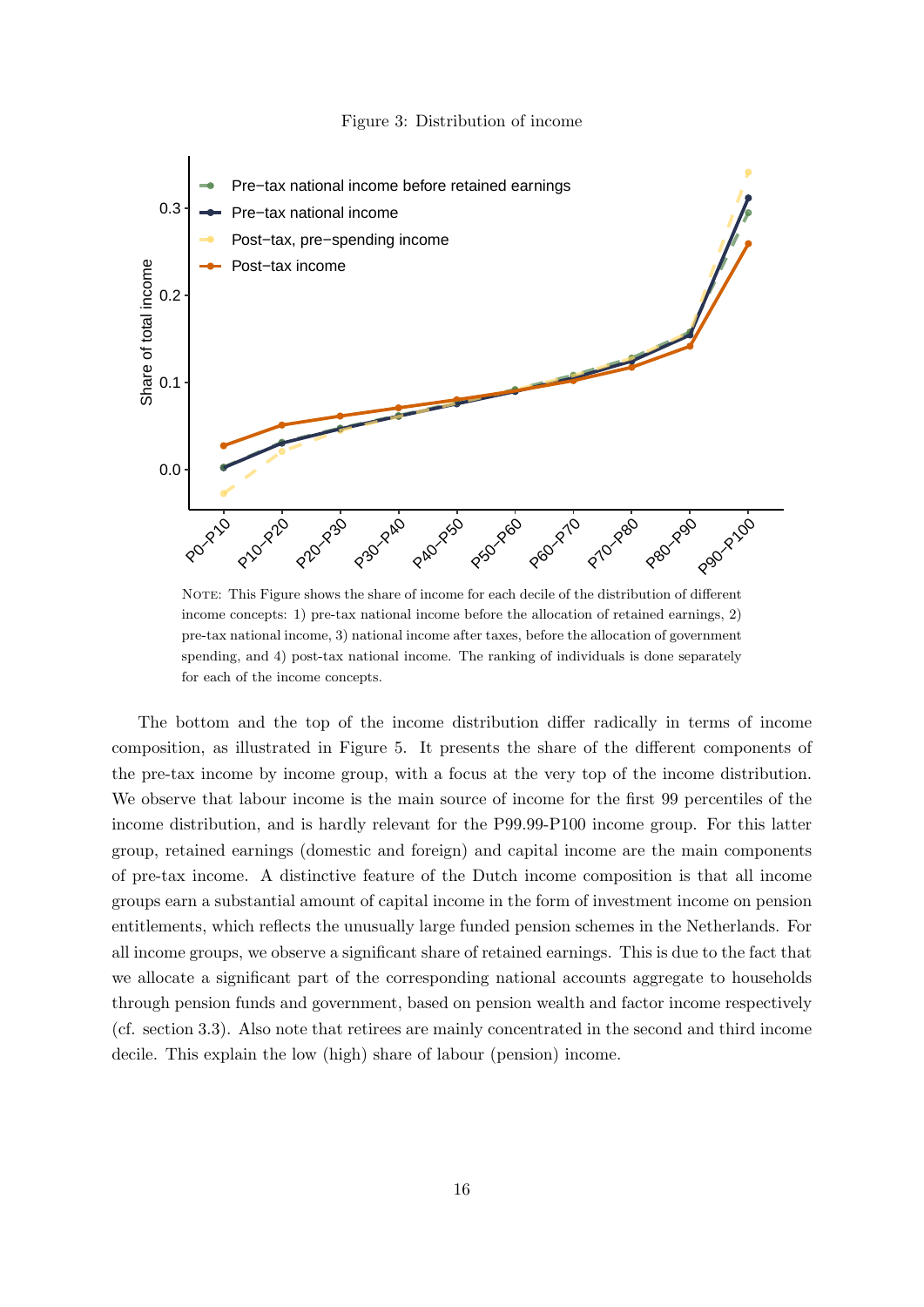

<span id="page-17-0"></span>

NOTE: This Figure shows the share of pre-tax national income for each percentile of the distribution of pre-tax national income.

<span id="page-17-1"></span>

Figure 5: Composition of pre-tax income by income group

NOTE: This Figure present the composition of pre-tax income, by group of pre-tax income. See section [3.3](#page-11-0) for a description of the difference components of income and the approach used to distribute them to individuals.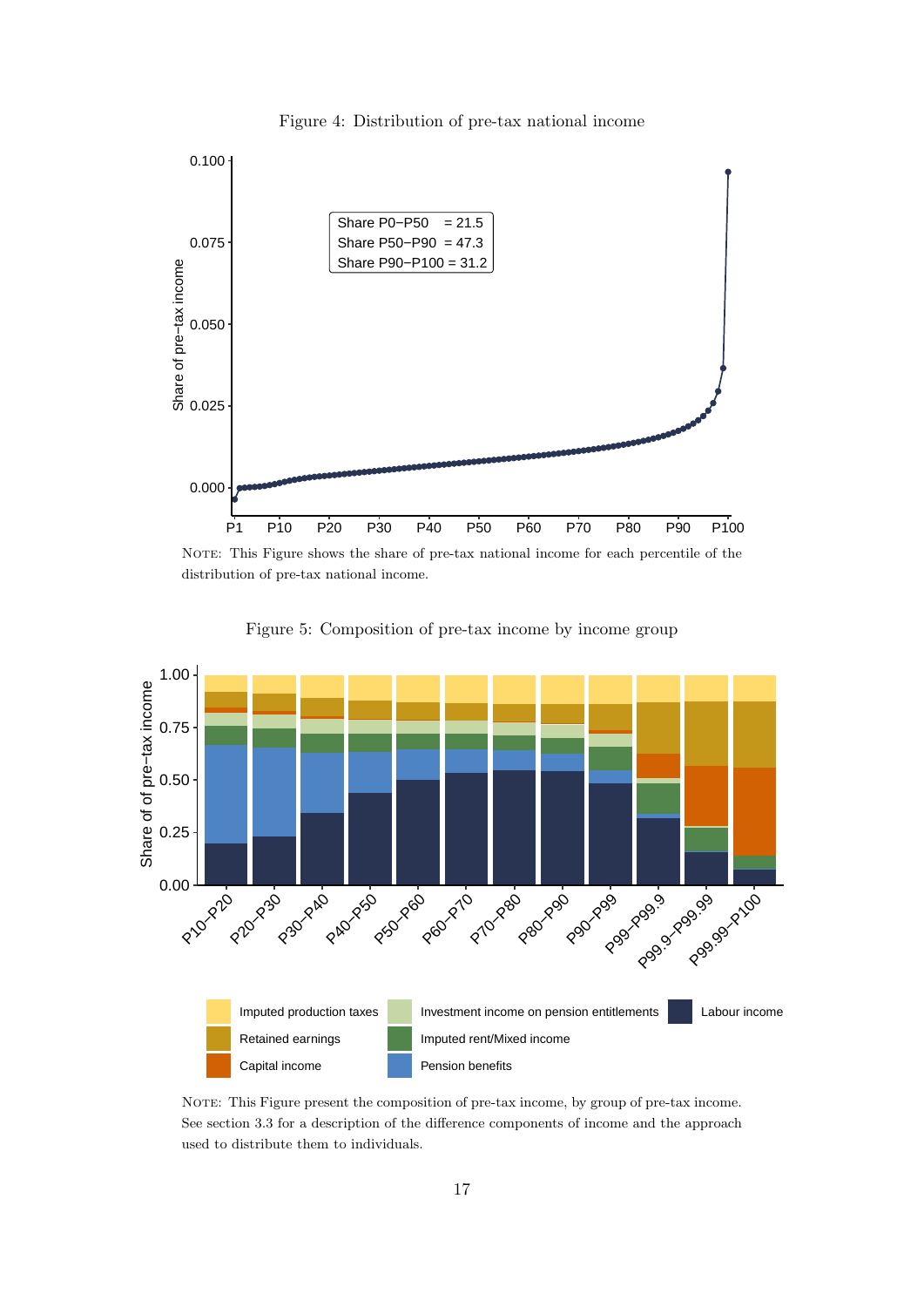## 4.2 Redistribution from the taxation and government spending

We now turn to the comparison between pre-tax and post-tax income. By comparing household income with and without all the taxes paid and the benefits received, we can assess how the public tax and benefit system overall changes the income distribution and inequality.

Figure [3](#page-16-0) presents the income shares for pre-tax and post-tax income by income decile (panel a) and percentile (panel b). As expected, we can see that post-tax income is less concentrated than pre-tax income. When moving from the former to the latter, the income share at the top of the distribution (from percentile 60) decreases, while the share at the bottom of the distribution increases. The share of total income owned by the upper decile reduces from 31 to 26%. The shares of the first two deciles increase from virtually zero to around 5%. Table [1](#page-19-0) provides additional information regarding the inequality reduction generated by taxation and government spending. It presents the income of the bottom (bottom 50%), middle (from P60 to P90) and top (last decile) of the income distributions for pre-tax (national) income and post-tax income, next to the ratios between the average income of these groups. We re-rank households based on the definition for which we compute the average, but the results are not very sensitive to this ranking approach. We also compute the Gini index for the different income distributions. Total inequality<sup>[19](#page-1-0)</sup> is reduced by  $38\%$ , implying the taxes and government spending cause 38% reduction in pre-tax inequality. This reduction is driven by a reduction in bottom-end inequality, rather than upper inequality. As is often found, the income share of the middle 40 hardly changes when moving from pre-tax to post-tax income. Second, the reduction in total inequality is a lot smaller based on the Reynolds-Smolensky index<sup>[20](#page-1-0)</sup>, partly because this indicator is more sensitive to changes in the middle of the income distribution. In Table [C.1](#page-47-0) the sensitivity of the income shares and inequality indicators to alternative approaches is tested, which is discussed in section [5.](#page-26-0) It appears that a lump-sum allocation of in-kind transfers and changing to the individual as the unit of analysis provide the lower and upper bound in terms of redistribution respectively.

Inequality reduction between the pre-tax and and post-tax income implies that taxation and government spending benefits the bottom of the distribution of pre-transfer income relatively more. We verify this in Figure [6,](#page-20-0) which presents the ratio between the total of taxes paid (Figure [6a\)](#page-20-0) and benefits received (Figure [6b\)](#page-20-0), as a function of pre-tax income, by decile of pre-tax income. The profile of tax rate by decile is rather flat, slightly decreasing at from decile 2 to decile 6, and lower for the last income decile. Transfers are, on the other hand, very concentrated at the bottom of the distribution. In terms of amounts, transfers received by the top of the income distribution are not negligible (see for example the case of in-kind transfers in Figure [C.2\)](#page-46-0). However, transfers only represent a small share of their total income. Overall, the combination of a rather flat but large tax system, with benefits that increase mainly the incomes at the bottom of the pre-tax distribution generates the large inequality reduction we observe.

 $19$ Expressed as the ratio between the average income of the top  $10\%$  income group and the average income of the bottom 50% income group, in line with [Bozio et al.](#page-33-2) [\(2022\)](#page-33-2).

<sup>&</sup>lt;sup>20</sup>The difference between the Gini for pre-tax and post-tax income/)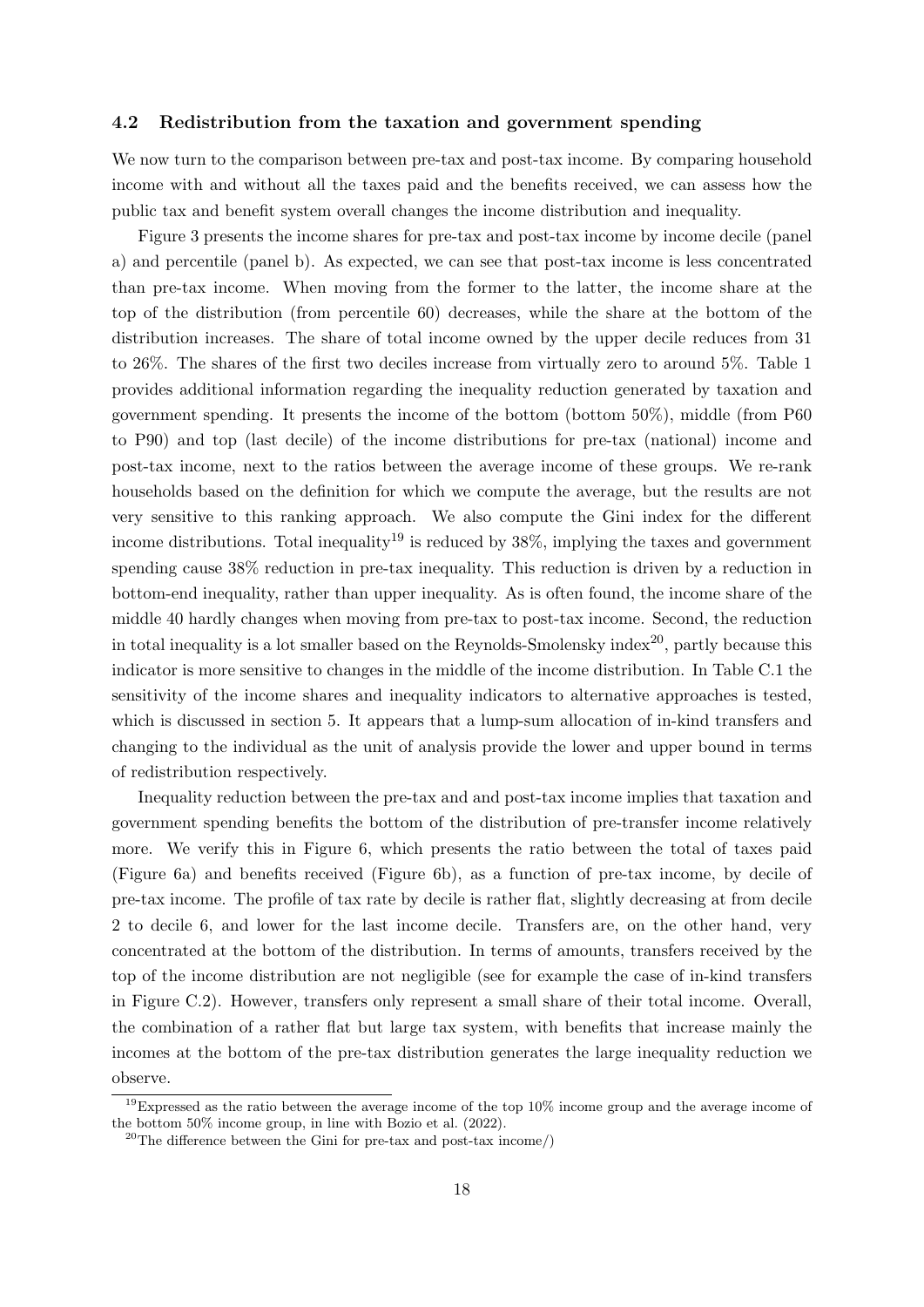<span id="page-19-0"></span>

|                              | Pre-tax | Post-tax |           |
|------------------------------|---------|----------|-----------|
| Income shares                |         |          |           |
| Top $10\%$                   | 31\%    | 26\%     | $-5$ p.p. |
| Middle $40\%$                | 47%     | 45\%     | $-2$ p.p. |
| Bottom 50%                   | 22\%    | 29%      | $+7$ p.p. |
| <b>Inequality indicators</b> |         |          |           |
| Total inequality $(T10/B50)$ | 7.2     | 4.5      | $-38\%$   |
| Upper inequality $(T10/M40)$ | 2.6     | 2.3      | $-12\%$   |
| Lower inequality $(M40/B50)$ | 2.8     | 1.9      | $-32\%$   |
| Gini                         | 43.2    | 32.0     | 11.2 p.p. |

Table 1: Inequality indicators

NOTE: The inequality indicators are calculated as ratios between average income for different income groups in 2016. In table [C.1](#page-47-0) the income shares and indicators using alternative scenarios are shown.

This implies that the entire tax system cannot be very progressive. This is confirmed if we look at the distribution of national income after taxes, but before the allocation of government spending in Figure [3:](#page-16-0) incomes after taxes are in fact more unequally distributed than incomes before taxes. Figure [7](#page-24-0) present the tax rate by income group with a focus on the very top of the distribution. It appears that the slight drop we observe in Figure [6a](#page-20-0) for the top decile is almost entirely driven by the last percentile of the income distribution. For this group, the tax rate is about two times lower than for the rest of the population. The very low tax rate at the top of the income distribution can largely be explained by the type of income those individuals earn. As shown in Figure [5](#page-17-1) before, top income individuals mostly earn capital and corporate income, which are taxed at a lower rate than the top marginal tax rate of the income tax schedule. The very low rate can also be explained by the high share of retained earnings in income at the top. Retained earnings are not taxed by the personal income tax until they are distributed or when the shares are sold.

Comparison with previous Dutch literature on inequality There is a large body of literature studying inequality and redistribution in the Netherlands [\(Caminada and Goudswaard](#page-33-3) [\(2001\)](#page-33-3), [Caminada et al.](#page-33-4) [\(2021\)](#page-33-4), [De Kam et al.](#page-33-5) [\(1996\)](#page-33-5), [Trimp and De Kam](#page-35-4) [\(2011\)](#page-35-4), considering the household sector (70-80% of national income). However, these studies are less extensive than the DINA papers. [De Kam et al.](#page-33-5) [\(1996\)](#page-33-5) and [Trimp and De Kam](#page-35-4) [\(2011\)](#page-35-4) focus on the tax burden and present hardly any information on income inequality, while [Caminada and](#page-33-3) [Goudswaard](#page-33-3) [\(2001\)](#page-33-3) and [Caminada et al.](#page-33-4) [\(2021\)](#page-33-4) just focus on income inequality and use Ginicoefficients in their analysis. Also some of the studies use data from the 1990s [\(De Kam](#page-33-5) [et al.](#page-33-5) [\(1996\)](#page-33-5), [Caminada and Goudswaard](#page-33-3) [\(2001\)](#page-33-3)) in which the current tax and healthcare system was not implemented.These differences makes it hard to compare the outcomes of these studies. Having said this, the main findings are that primary income is more concentrated than disposable income and inequality in disposable income is stable over time [\(Caminada and](#page-33-3) [Goudswaard](#page-33-3) [\(2001\)](#page-33-3), [Caminada et al.](#page-33-4) [\(2021\)](#page-33-4)). Whereas the pre-tax (factor) inequality levels we find are comparable to those found in micro studies, inequality in disposable income appears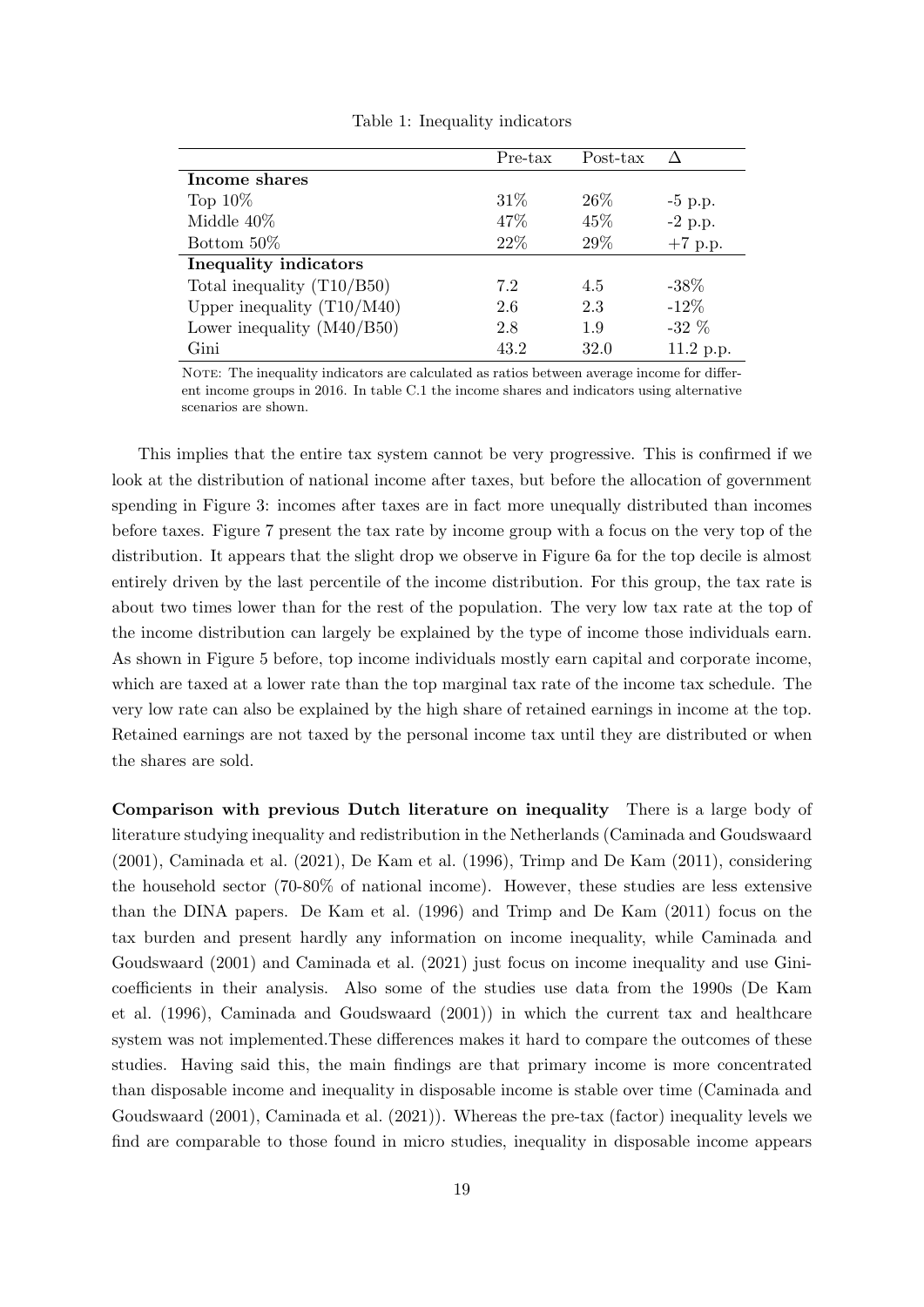to be much larger, as many DINA papers find. One of the reasons is that most Dutch studies compare pre-tax factor income with disposable income which introduces the pension system in the comparison. From the decomposition in [Caminada et al.](#page-33-4) [\(2021\)](#page-33-4) it appears that the AOW and pension system are highly redistributive and the main drivers of lower inequality at disposable income levels. Previous Dutch studies have also shown the tax system is much less progressive if premiums for social security and consumption taxes are taken into account [\(De Kam et al.](#page-33-5) [\(1996\)](#page-33-5); [Trimp and De Kam](#page-35-4) [\(2011\)](#page-35-4)), but an exhaustive approach including all types of income, taxes and transfers, has not yet been implemented. This paper aims to contribute to this strand of literature by doing that.



<span id="page-20-0"></span>

NOTE: These Figures show the average tax rate and average benefit rate by decile of the pre-tax income distribution. These rates are calculated by dividing total taxes paid or total benefits received by the total pre-tax income for each decile.

Comparison with previous DINA literature Our findings are roughly in line with the results of [Blanchet, Chancel and Gethin](#page-33-11) [\(Forthcoming\)](#page-33-11) for the Netherlands in 2017. In our estimates, the top 10 pre-tax income share is 2 percentage points higher, while the income share of the bottom  $50\%$  is 2 percentage points smaller. In addition to allocating income components differently (see section [3.3\)](#page-11-0) this can be explained by using different pre-tax income definitions. As section [3.1](#page-8-0) discussed, we use the narrow definition of pre-tax national income, whereas [Blanchet, Chancel and Gethin](#page-33-11) [\(Forthcoming\)](#page-33-11) apply the broad definition. The latter approach is used in most studies, partly because the distinction between different components of the social security system cannot always be made. In practice, this means that we account for benefits and contributions such as those for unemployment in post-tax income rather than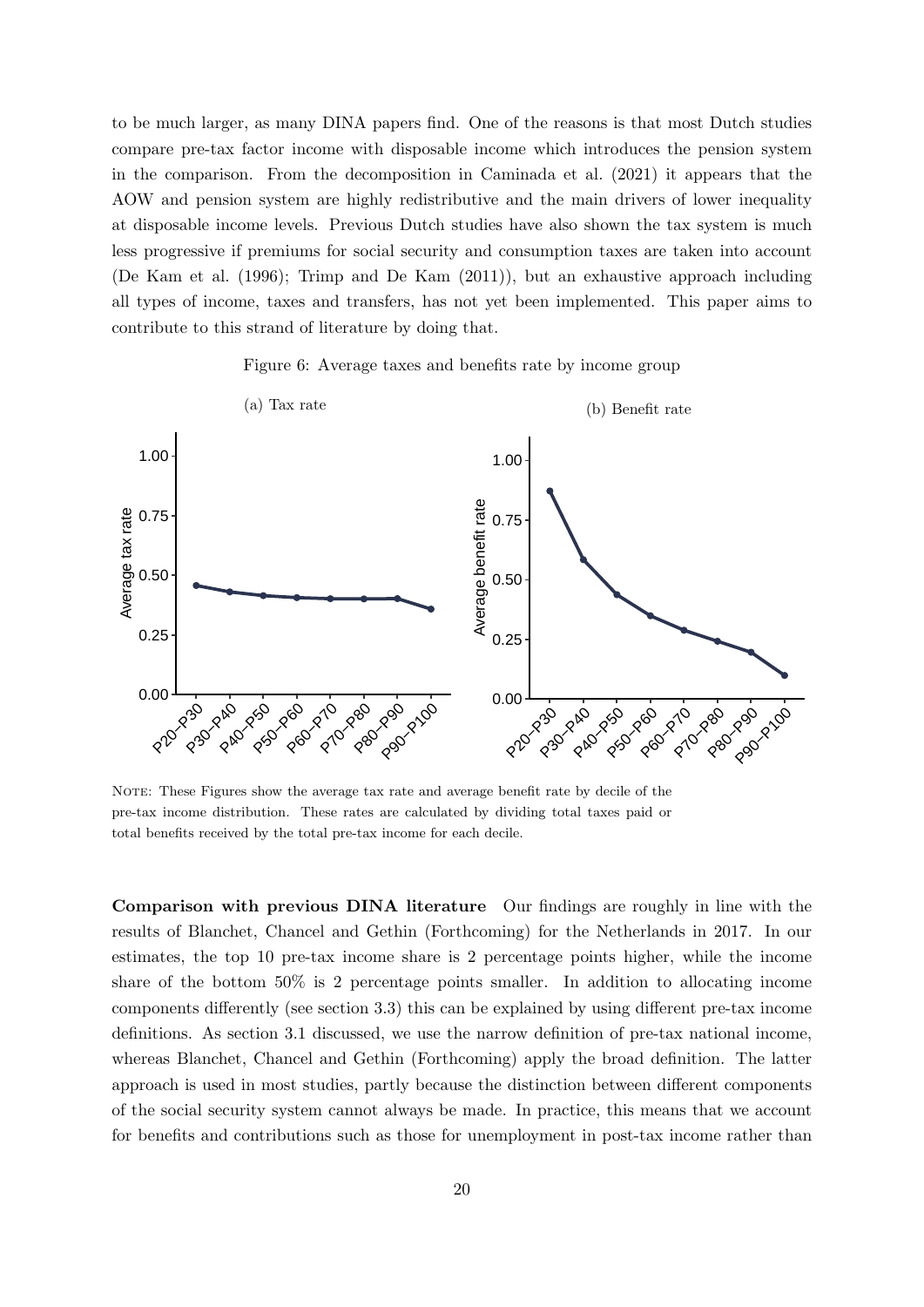pre-tax income, which results in slightly smaller pre-tax income shares of lower income groups opposed to the common approach.

Compared to other similar countries studies in the DINA literature, unsurprisingly the Dutch pre-tax income levels are much smaller than found for the US [\(Piketty, Saez and Zucman](#page-35-2) [\(2018\)](#page-35-2)). In the US the average income of the top 10% is nearly 16 times as large as the average income of the bottom 50, which is 7.2 for Dutch top earners (see Table [1\)](#page-19-0). Also compared to West-Europe as a whole [\(Blanchet, Chancel and Gethin](#page-33-11) [\(Forthcoming\)](#page-33-11)), the Netherlands appears more equal in pre-tax income, although such a comparison conceals some heterogeneity between Western-European countries. Zooming in on country-specifics shows that the income share of the top 10% is highest in Italy with 38% in 2015 [\(Guzzardi et al.](#page-34-1) [\(2022\)](#page-34-1)), around 33% in Austria in 2016 [\(Jestl and List](#page-34-2) [\(2020\)](#page-34-2)) and on average 32% in France [\(Bozio et al.](#page-33-2) [\(2022\)](#page-33-2)) over the 2010-2018 period. In France, Austria and the Netherlands, the top 10 earns about 7.1-7.2 times more than the bottom 50. In addition, with the exception of 15% for Italy and 14% for the US case, the bottom 50 shares lie between 22% and 24%. Note that the papers mentioned here use a broad pre-tax income definition, hence the bigger the social security systems in place, the smaller pre-tax inequality levels tend to be.

Whereas most studies rely on the adult equal-split approach, the Italian study uses the individual approach as a baseline. In an alternative scenario (scenario 3a, section [5\)](#page-26-0) we do the same and both Figure [11](#page-28-0) and Table [C.1](#page-47-0) show the big impact of the individual approach on pre-tax income levels. In this context, [Guzzardi et al.](#page-34-1) [\(2022\)](#page-34-1) already point out the positive role of households in reducing inequalities for individuals at the bottom of the income distribution, while they find the effect vanishes for the highest part, suggesting assortative mating.

Since it represents a large share of public expenditure, the allocation of in-kind transfers strongly impacts the size of redistribution found. Nearly all studies distribute health care spending as a lump sum transfer and allocate the rest proportional to post-tax disposable income, as advocated for in [Blanchet et al.](#page-33-0) [\(2021\)](#page-33-0). [Jestl and List](#page-34-2) [\(2020\)](#page-34-2) deviate from this benchmark in their baseline and allocate all in-kind transfers lump sum, relying on the assumption that Austrian social in-kind transfers tend to be equally distributed across the distribution. In our baseline, we are able to assign the majority of in-kind transfers directly to the beneficiaries. We find that the lowest income groups receive government spending that is at least as large as their pre-tax income. For the highest income groups on the other hand, government spending amounts to less than 7% of pre-tax income. Comparing our baseline to other studies, income shares turn out to be still in line with the Dutch results found in [Blanchet, Chancel and Gethin](#page-33-11) [\(Forthcoming\)](#page-33-11) although we do find slightly more redistribution from the top to the bottom.[21](#page-1-0) When moving from pre-tax to post-tax income, we find overall inequality reduces by 38%. Interestingly this is considerably smaller than redistribution found for France (on average 44%), but also the US (43%). Note that our results for redistribution incorporate the effect of both social security benefits and the allocation of in-kind transfers. To disentangle the effect of the latter we use the benchmark from [Blanchet et al.](#page-33-0) [\(2021\)](#page-33-0) instead, and end up with an even

<sup>&</sup>lt;sup>21</sup>Specifically, our top 10 (bottom 50) decreases (increases) by 5 (7) percentage points, compared to a reduction of about 4 and an increase of 5 percentage points found in [Blanchet, Chancel and Gethin](#page-33-11) [\(Forthcoming\)](#page-33-11).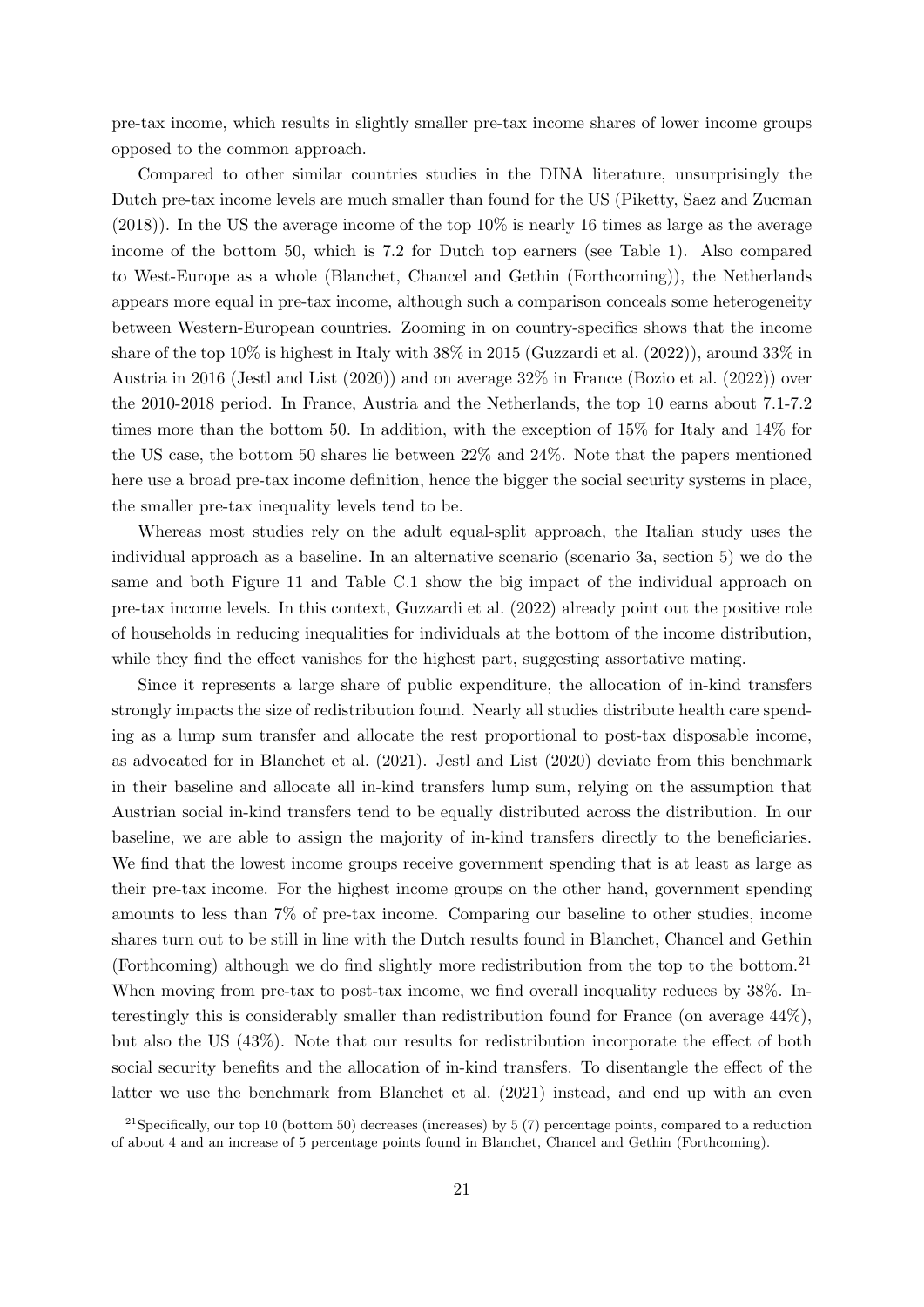smaller reduction in inequality of 28% (see Table [C.1,](#page-47-0) scenario 3d).

Conceptually this is the logical result from allocating most in-kind transfers proportional to income and thereby rendering much less redistribution. The results do suggest however that the benchmark underestimates the level of redistribution when taking into account who actually benefited from government spending. Naturally, this is the case at one point in time and neglects the fact that the use of some in-kind transfers can be much more related to demographics rather than income levels. From a lifetime perspective, taking into account the possibility that every citizen makes use of, say, long-term care at a certain age, a lump-sum allocation might more closely mimic the redistribution over age rather than income.

In terms of redistribution, we find the reduction of inequality can be attributed entirely to the redistributive nature of government spending rather than to taxation. Where [Blanchet,](#page-33-11) [Chancel and Gethin](#page-33-11) [\(Forthcoming\)](#page-33-11) already pointed out the regressivity of the Dutch tax system for the top  $1\%$ , we are able to zoom in and show that there is a sharp drop within the top  $1\%$ , ultimately to only 21% for the top 0.01%. For the bottom 99%, the tax burden lies between 40 and 50%. In comparison, the French tax system appears more progressive, albeit [Bozio](#page-33-2) [et al.](#page-33-2) [\(2022\)](#page-33-2) still report a small regressivity in French tax rates at the very top, but not as pronounced as we find. [Guzzardi et al.](#page-34-1) [\(2022\)](#page-34-1) also find regressivity at the top, specifically for the top 5, with a tax rate falling from a peak of 50% to 35%. Similarly to the Italian study, our results are driven by a progressive personal income tax that is insufficiently compensating for the regressive character of consumption taxes and social security contributions.<sup>[22](#page-1-0)</sup>

#### 4.3 Decomposition of the redistributive effects

We finally decompose the redistributive effect of the tax and benefit system between the different types of transfers, which were presented in section [2.](#page-4-0) We firstly break down the analysis of redistribution presented in the previous section by type of taxes. Secondly, we use an alternative approach in which we keep the ranking variable fixed (pre-tax income) in order to assess redistribution at the individual level without the effect of reranking.

Decomposition of taxes and transfers Figure [7](#page-24-0) breaks down the total tax of Figure [6a](#page-20-0) by types of tax. Figure [8](#page-24-1) presents the average amount of transfers received by broad types of transfers.

Figure [7](#page-24-0) confirms that production taxes and social security contributions are the two most important types of taxes for many income deciles. As those taxes are not progressive – social security contributions are mostly flat, and consumption taxes are more concentrated at the bottom of the income distribution –, they are essentially shaping the flat pattern of the effective tax rate. Taxes on income and wealth and corporate income tax are slightly more progressive, but represent only a small share of the total.

 $^{22}$ As in our study, [Guzzardi et al.](#page-34-1) [\(2022\)](#page-34-1) is able to include more information on consumption instead of using the difference between income and savings as is commonly done, thereby only including consumption effectively subject to VAT.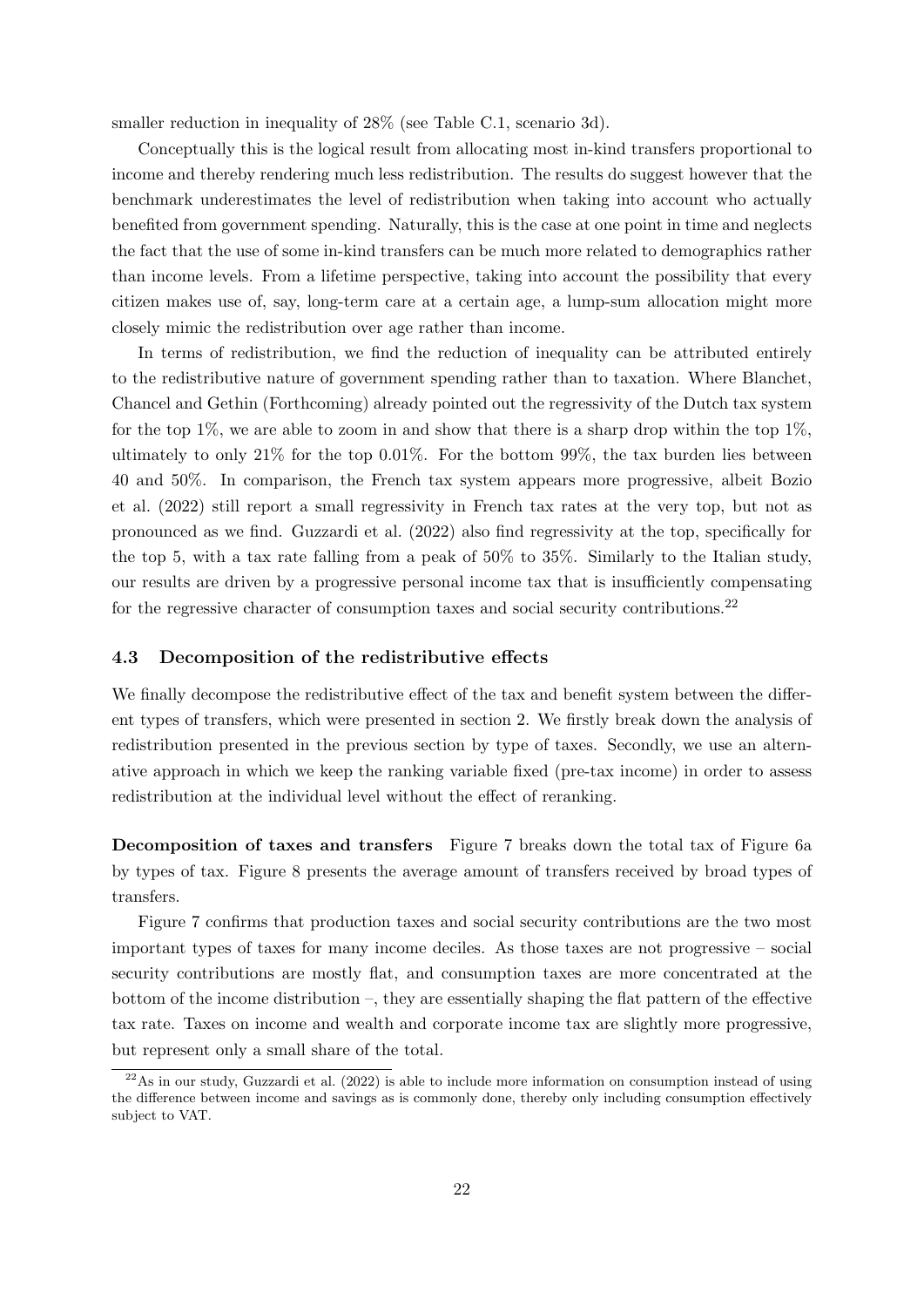In terms of benefits, the most important source of redistribution are in-kind transfers, as they represent a very large share of disposable income of households at the bottom of the distribution. Education and healthcare are important benefits for all incomes, but the other in-kind benefits mainly for low incomes such as long-term care. Social security in-cash benefits are the second largest transfers. Other in-cash transfers are important for lower deciles only, such as welfare and social care. Finally, collective expenditures are also important and more concentrated at the bottom of the distribution. This is a direct consequence of the choice made to distribute collective expenditures as a lump-sum transfers.

**Overall redistribution** Following Germain, André and Blanchet [\(2021\)](#page-34-10), we summarise the overall effect of the tax and benefit system on income inequality in Figure [9.](#page-25-0) It presents, for each decile of pre-tax income, the average pre-tax and post-tax income (red lines), along with all the components we need to add (benefits) or remove (taxes) to the pre-tax to obtain the post-tax income. The difference with the previous graphs and in particular Figure [3](#page-16-0) is that we keep the same ranking for the pre-tax and post-tax income. We can then measure at the individual level the amount of redistribution, and the difference between taxes paid and benefits received.

We first observe that the relative shape of pre-tax and post-tax income is similar in Figure [9](#page-25-0) compared to the results obtained with re-ranking. The gap between the two lines is only slightly more important without reranking, which shows that our analyses of redistribution is not very sensitive to the ranking approach. The two lines cross at decile 6, which implies that net beneficiaries from the whole tax and benefit system are in deciles 1 to 5 and the net contributors in income deciles 7 to 10. This verifies that the benefits received largely exceed the taxes paid at the bottom of the distribution, and that the opposite is true for the top of the distribution.

Looking at amounts rather than shares also gives us also some insights on tax progressivity, compared to the tax rate presented in Figure [7.](#page-24-0) We can indeed observe that, in spite of the overall regressivity of the system, the top decile pays much more taxes (especially social security contribution and corporate and personal income taxes) than the rest of the population. This is due to their relatively large pre-tax incomes.

Note that the redistribution depicted in Figure [9](#page-25-0) presents average taxes and transfers by decile. Figure [10](#page-25-1) presents, for each decile of pre-tax income, the distribution of net transfers, that is the difference between the benefits received and the taxes paid. The corresponding average is given by the difference between the dotted and plain line in Figure [9.](#page-25-0) It appears that the average by decile hides substantial within deciles variations. In particular for deciles 2 to 5, who are net beneficiaries from redistribution on average, we observe a substantial share of individuals with negative net transfers (net contributors). This reminds us that our results aggregate potentially very heterogeneous individual situations.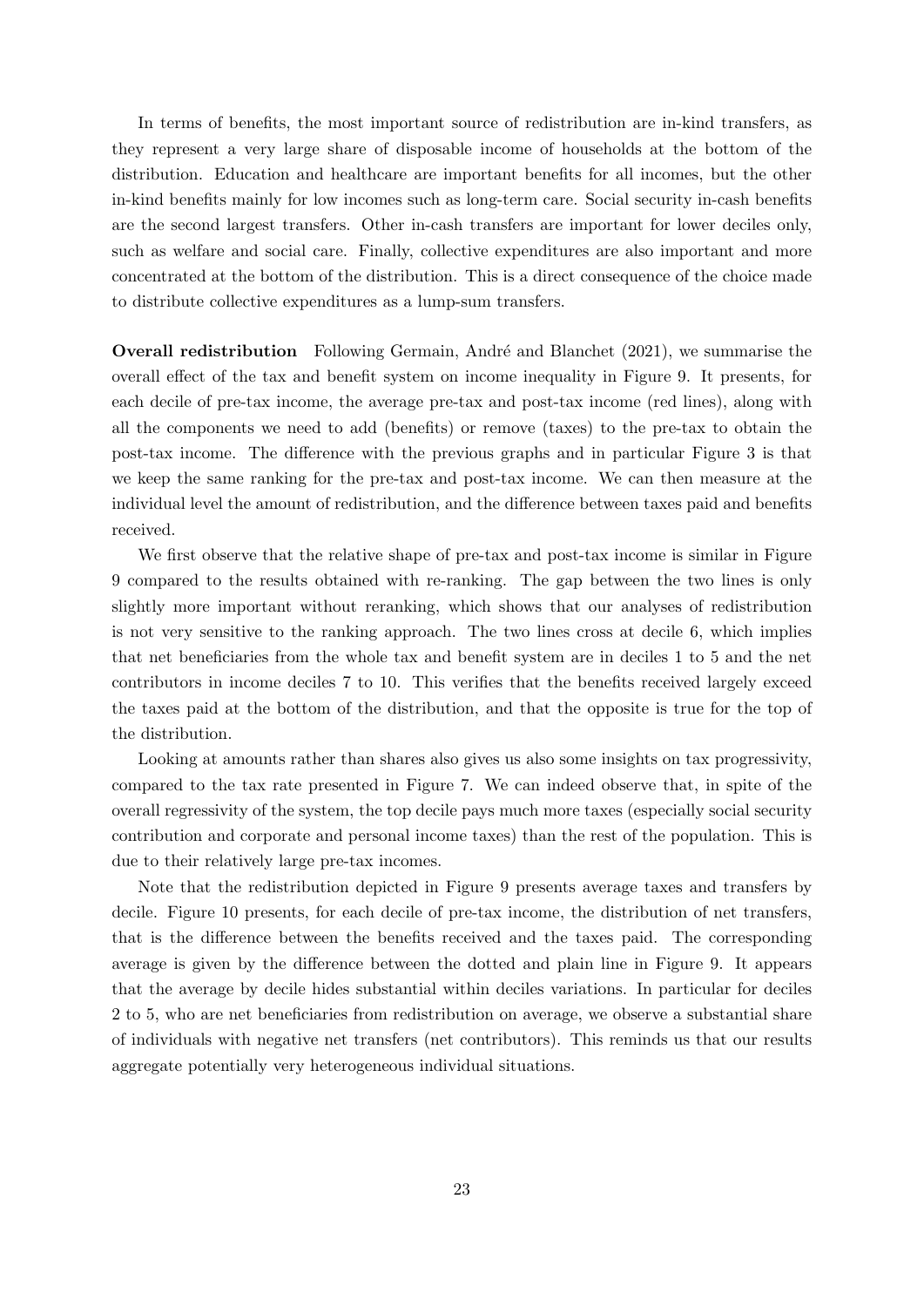<span id="page-24-0"></span>

Figure 7: Tax rate by income group and type of taxes

Figure 8: Transfer amounts by income group and type of transfer

<span id="page-24-1"></span>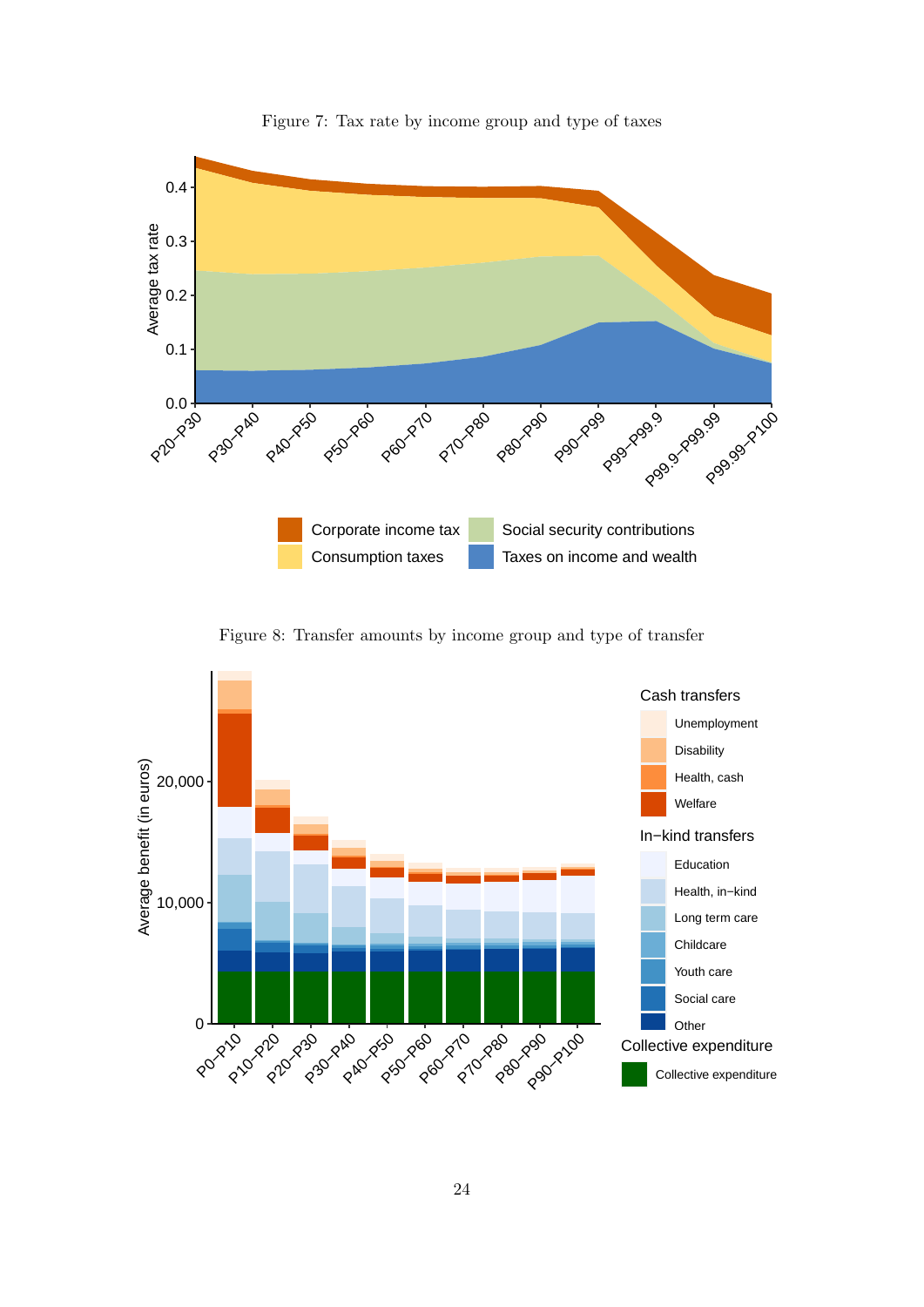<span id="page-25-0"></span>

Figure 9: Pre- and post-tax income, taxes and transfers, by income decile

NOTE: These Figures present, for each decile of pretax income, the following average amounts: pre- and post-tax income (plain and dotted red lines respectively), transfers received as positive values above the pretax line and taxes paid as negative values below the 0 axis. Amounts are related as follows: pre-tax + benefits - taxes - deficit = post-tax.

Figure 10: Distribution of net transfers, by decile of pre-tax income

<span id="page-25-1"></span>

NOTE: This Figure presents the distribution of net transfers (total benefits received - total taxes paid) by deciles of pre-tax income. See text and Figure [9](#page-25-0) for a description of the taxes and benefits included in the computation of net transfers.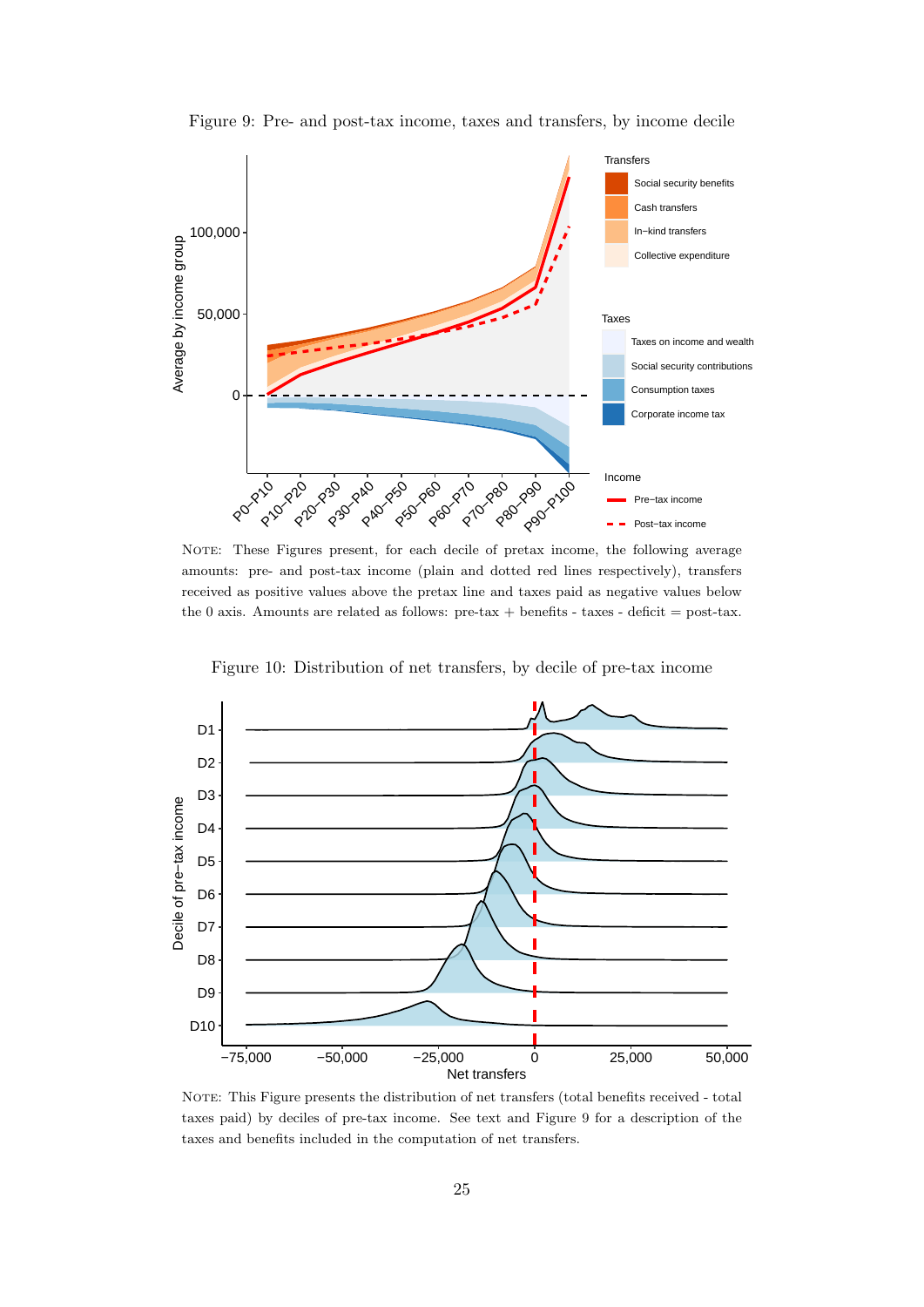## <span id="page-26-0"></span>5 Sensitivity analysis

As mentioned in section [3.1,](#page-8-0) our assessment of the level of inequality and redistribution relies on a set of conceptual choices and distributional assumptions. In this section, we compare the results obtained in our baseline specification to alternative scenarios. The objective of this exercise is twofold. First, we test the sensitivity of our results to the underlying assumptions. Second, we shed some lights on the mechanisms and drivers of the pre-tax and post-tax inequality levels.

## Table 2: Alternative scenarios

#### <span id="page-26-1"></span>Distributional assumptions for pre-tax income

- 1a Aggregate for households' retained earnings taken from microdata
- 1b Distribution of retained earnings as equity wealth
- 1c Distribution of retained earnings as dividends
- 1d Dividends' data gap distributed as income

#### Distributional assumptions for in-kind benefits

- 2a Proportional in-kind transfers
- 2b Flat in-kind transfers
- 2c Proportional collective expenditure
- 2d Flat health-care and proportional other in-kind transfers

#### Unit of analysis and income concepts

- 3a Individual income without splitting
- 3b Household level
- 3c Household level with equivalence scale
- 3d Alternative pre-tax income definition

Alternative scenarios The set of conceptual and distributional choices that underlie the results presented in section [4](#page-15-0) form our baseline specification. We hereby construct alternative scenarios in which we change one parameter of the baseline scenario<sup>[23](#page-1-0)</sup>, as presented in Table [2.](#page-26-1) A first set of scenarios (1a, 1b, 1c, 1d) concerns assumptions related to the distribution of pretax income. In the baseline scenario, we use macroeconomic balance sheets to determine how much retained earnings should be assigned to households, pension funds and the government, respectively. We then allocate households' retained earnings and corporate taxes according to the observed distribution using the SZOAB+ dataset (cf. section [3.3\)](#page-11-0). In scenario 1a, we replace the macro aggregate for retained earnings attributed to households by the sum of retained earnings in the SZOAB+ dataset. The remainder is attributed to the state and pension funds. In scenario 1b, we distribute retained earnings and corporate taxes according to equity wealth (as in [Piketty, Saez and Zucman](#page-35-2) [\(2018\)](#page-35-2) or [Garbinti, Goupille-Lebret and Piketty](#page-34-4) [\(2018\)](#page-34-4)); in 1c

 $^{23}$ In theory, different assumptions could interact with one another so we could have as many scenarios as possible combination of parameters. For the sake of simplicity we compute only marginal changes in the set of assumption compared to the baseline.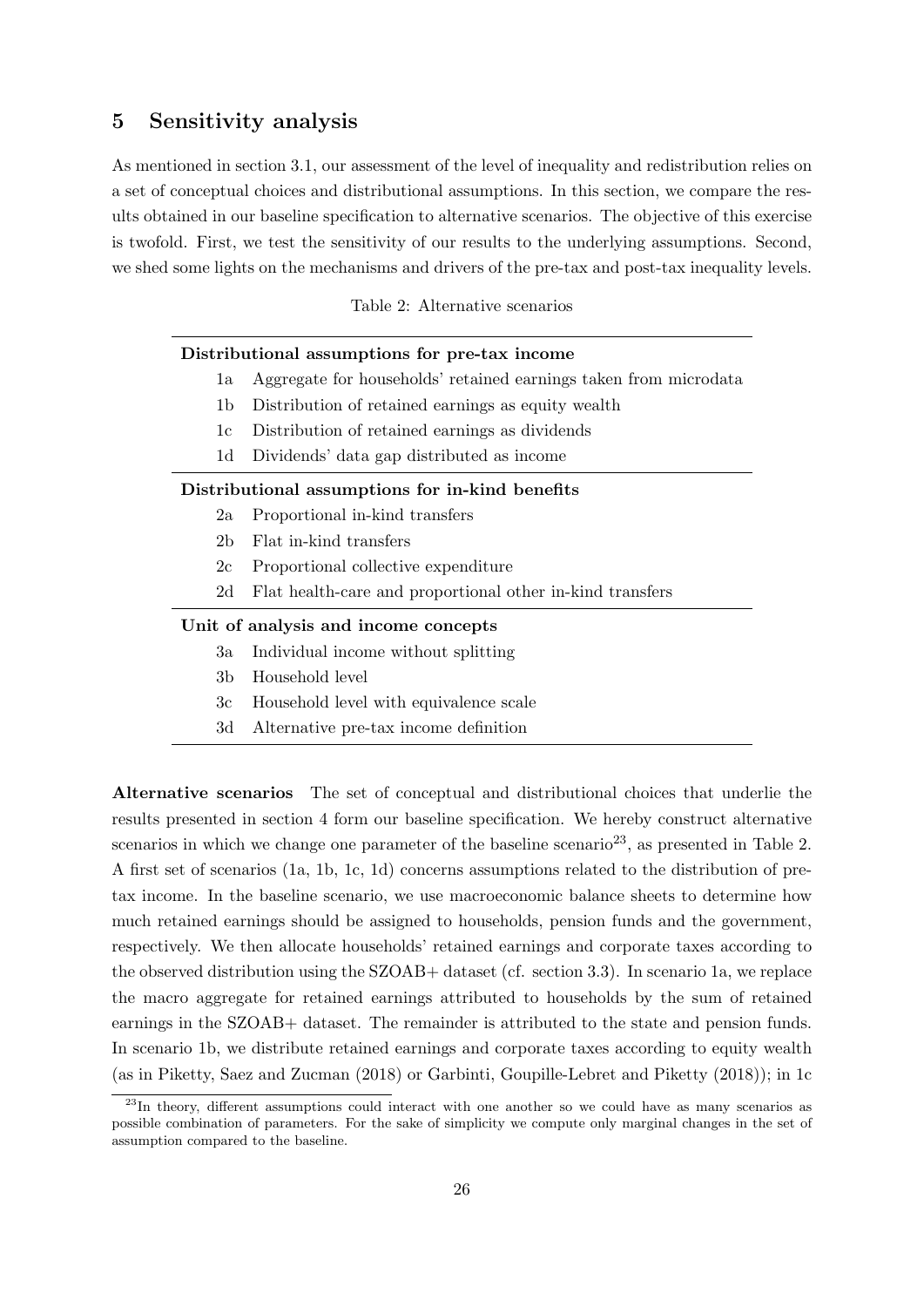according to dividends (as in [Saez and Zucman](#page-35-8) [\(2019\)](#page-35-8)). Finally, scenario 2d uses an alternative assumption for the distribution of the dividend data gaps compared to [Bruil](#page-33-1) [\(2022\)](#page-33-1), which may underestimate the tax burden at the top as discussed in section [3.3,](#page-11-0) and distributes it according to pre-tax income instead of actually observed dividends.

The next sets of scenarios we use alternative assumptions for the allocation of in-kind benefits. We first compare our baseline scenarios for in-kind transfers (based on actual consumption of care as much as possible) to the two polar assumptions of flat and proportional distribution (scenarios 2a and 2b), and use a proportional allocation of collective expenditure instead of a flat one (scenario 2c). Finally, in scenario 2d we use the DINA benchmark as suggested in [Blanchet et al.](#page-33-0) [\(2021\)](#page-33-0) and allocate health-care lump sum, while distributing other in-kind transfers proportional to post-tax disposable income.

The final set of scenarios concerns conceptual choices for the definition of the unit of analysis and the income concepts we consider. Instead of the equal-split approach – all income, taxes and benefits are equally shared among adult members of the household –, we consider the individual income approach in scenario  $3a^{24}$  $3a^{24}$  $3a^{24}$  We then consider inequality in household income, with and without equivalence of scales<sup>[25](#page-1-0)</sup> (scenarios 3b and 3c respectively). Finally, in scenario 3d we use a more narrow definition of pre-tax income, that does not incorporate the first-pillar pension (AOW benefits). As discussed in section [3.1,](#page-8-0) their inclusion in the pre-tax income is not straightforward given the non-contributive nature of the scheme.

In the rest of this section, we compare the difference between alternative scenarios in terms of the distributions of pre-tax income, before analysing post-tax income and the associated level of inequality reduction measured. Figure [11](#page-28-0) presents the Gini index for pre-tax and posttax income, for the different scenarios of Table [2.](#page-26-1) Inequality reduction is represented by the difference between the two points. Appendix Table [C.1](#page-47-0) presents the exact percentage number, along with alternative measures of inequality reductions (e.g. income ratios), and Figure [C.1](#page-45-0) presents the income share for the top 10 and bottom 50 income groups for pre- and post-tax income. In order to explain the difference in inequality reductions between scenarios, we also compute tax rates and transfer rates for the different scenarios in Figures [12a](#page-29-0) and [12b.](#page-29-0)

Pre-tax income inequality Pre-tax inequality levels are somewhat sensitive to the alternative distributional assumptions we consider (1a, 1b, 1c, 1d). This is particularly the case for scenario 1a, where a larger amount of retained earnings is assigned to households using the SZOAB+ dataset instead of to households through pension funds. Since ownership in the SZOAB+ dataset is more concentrated than the more evenly distributed pension wealth, pretax income inequality is higher. Inequality is almost equal when using equity wealth instead of the more granular ownership data when distributing retained earnings to households (scenario 1b). This is due to the fact that financial wealth and retained earnings are highly correlated at the individual level. Distribution according to dividends, as done in scenario 2c and [Piketty,](#page-35-2)

 $^{24}$ [We keep the equal-split approach for the items that are by essence defined at the household level, e.g.](#page-35-2) [childcare benefits.](#page-35-2)

 $25$ [We use the OECD scale, as done in Bruil \(2022\).](#page-35-2)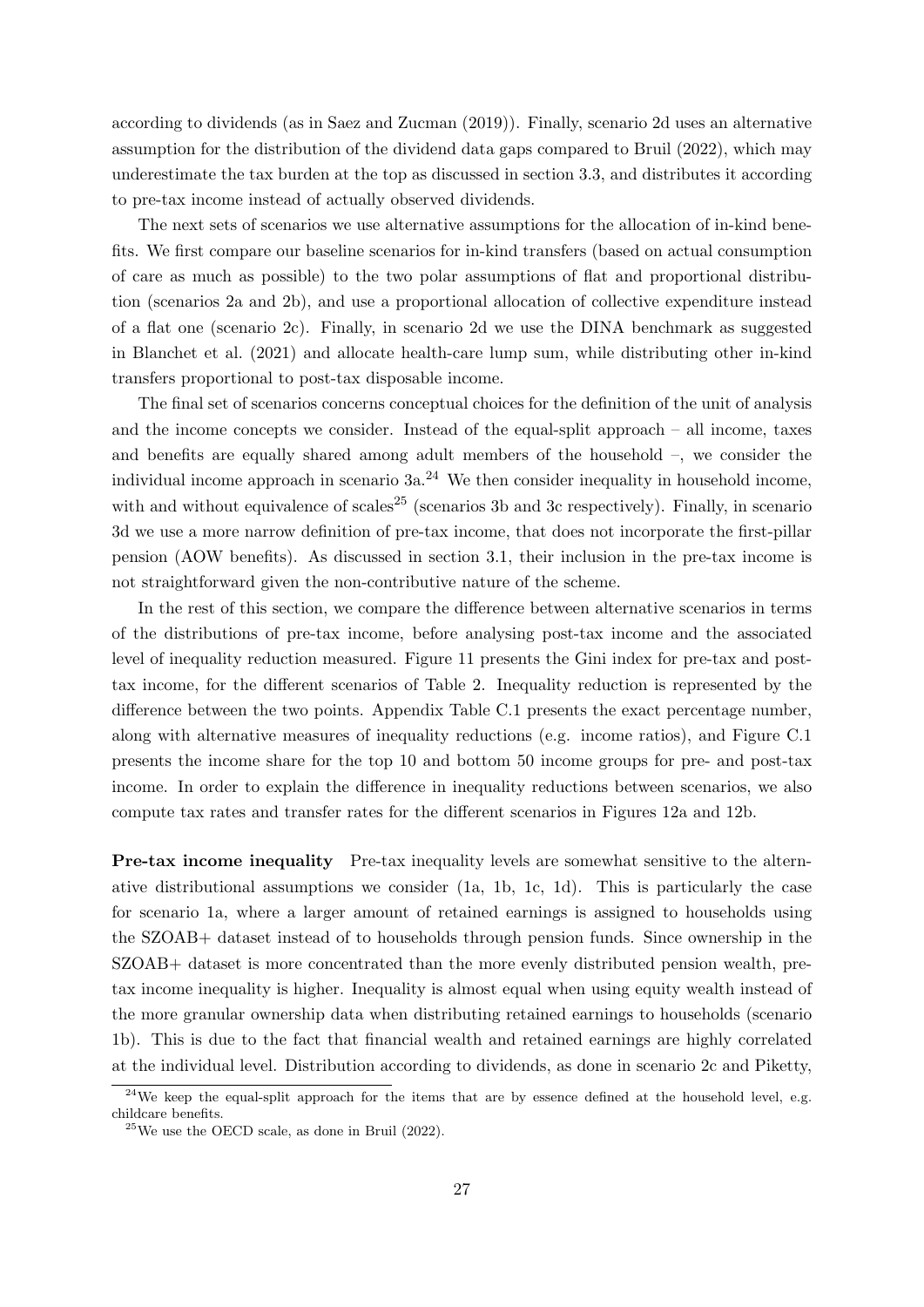[Saez and Zucman](#page-35-2) [\(2018\)](#page-35-2), does not substantially alter pre-tax income inequality, suggesting that the dividend assumption commonly used in the literature for retained earnings is a sensible approximation. Finally, pre-tax inequality logically decreases somewhat when distributing the dividends data gaps according to pre-tax income rather than observed dividends (scenario 1d), which reflects the fact that the former is less concentrated than the latter.

In scenarios 2a, 2b, 2c and 2d, we only change how we assign in-kind transfers and collective expenditure and so pre-tax income inequality remains unaffected.

Turning to different units of analysis, pre-tax income inequality is much higher when considering individual income instead of splitting household income equally among adults members (scenario 3a). This reflects the effect of intra-household income differences, stemming from income differences between spouses or adult children living in the household. Income is also more concentrated when considering total household income (scenario 3b), which can be explained by a combination of size effect (high income household have more income earners) and assortative mating in terms of income level. Income inequality is slightly lower when including equivalences of scale (scenario 3c), which reflects the positive correlation between income level and family size, but remains slightly higher than in the equal split approach. Finally, pre-tax income inequality increases significantly if we do not include the operation of the first-pillar pension in pre-tax income (scenario 3d). This comes from the fact that first-pillar pension represents a significant fraction of income for a substantial number of pensioners, who end up with very low income level under this scenario, pushing upward the level of inequality.

<span id="page-28-0"></span>

Figure 11: pre-tax and post-tax inequality, for different scenarios

NOTE: This Figure present the Gini index for the pre- and post-tax income distribution, under different set of assumptions. See Table [2](#page-26-1) for the description of the different scenarios.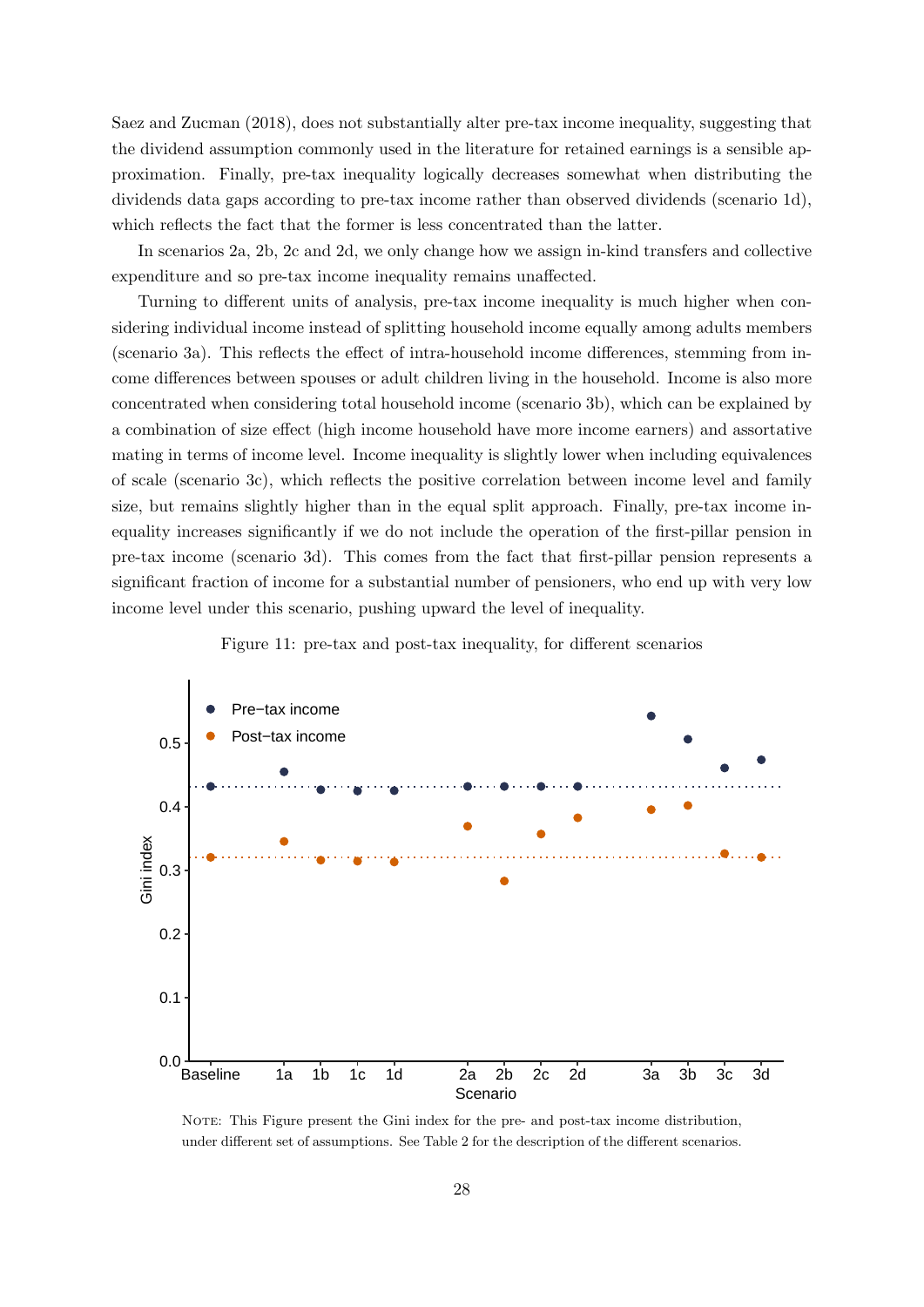

<span id="page-29-0"></span>

(a) Tax rate by scenario

NOTE: These Figures present the average tax rate (panel a) and benefit rate (panel b) by group of pre-tax income, for different scenarios for computation of the results. See text of section [5](#page-26-0) for a description of the different scenarios.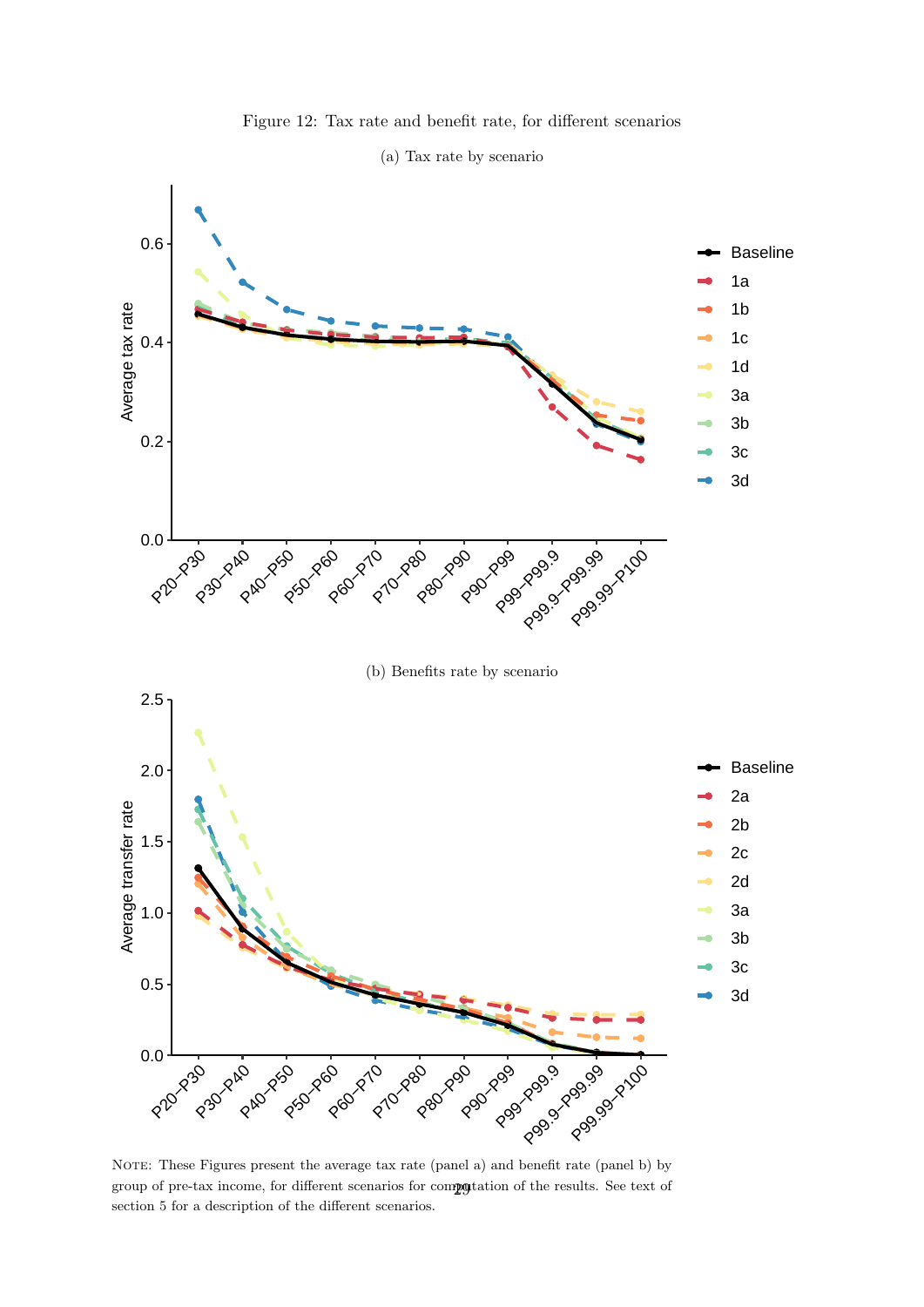Inequality reduction The gap between the Gini indices for pre- and post-tax income distributions is relatively stable across the different scenarios. This is also illustrated in Figures [12a](#page-29-0) and [12b](#page-29-0) which exhibit similar patterns for the tax burden and the receipt of government spending by income groups across different scenarios.

In particular, the inequality reduction – in terms of the change in the Gini coefficient – we find in the main scenario (-11 p.p.) is quite similar to the alternative scenarios when considering the household level with equivalence of scale (scenario 3c), and the different assumptions for pretax income (1a-1d), hovering between -11 and 13 percentage points. Hence, while the different assumptions do impact pre-tax and post-tax inequality levels, they leave the magnitude of redistribution roughly unchanged. The same holds for inequality in terms of the T10/B50 ratio. This ratio decreases by about 38% in the baseline scenario, similar to scenarios 1a-1d. Redistribution is much larger when considering individual income (3a) instead of equal splitting, when first-pillar pension (resp. contributions) are not added (resp. removed) from pre-tax income (3d), or when we distribute in-kind transfers as lump-sum transfers (2b). In these scenarios, inequality in terms of the T10/B50 decreases by about 47% up to 55%. For scenario 3a, the reduction in inequality is mainly driven by a higher concentration of transfers at the bottom of the distribution (see Figure [12b\)](#page-29-0), resulting in a change in overall inequality similar to scenario 2b, as measured by the T10/B50 ratio. This may be driven by transfers targeted to poorer members within households that do not show up in the equal split approach. Similarly, inequality reduction is stronger in scenario 3d through the operation of first-pillar pension, which is largely redistributive since it is a transfer from workers to lower income pensioners. The T10/B50 decreases by 50%.

The stronger inequality reduction associated with the flat in-kind transfers is rather counterintuitive, given that in-kind transfers are largely concentrated at the bottom of the distribution of the pre-tax income distribution, as previously shown in Figure [8.](#page-24-1) This is due to the fact that some individuals at the bottom of the pre-tax income distribution that receive very high in-kind transfers end up higher up on the post-tax income distribution, while some others do not receive much. As a result, the lump-sum distribution reduces inequality more when ranking individuals according to post-tax income. This is illustrated in Appendix Figure [C.2,](#page-46-0) which shows that the lump-sum distribution of in-kind transfers is less redistributive than the baseline when ranking individuals according to pre-tax income, but more redistributive when using the post-tax income ranking. Lastly and logically, inequality reduction is reduced compared to the baseline when distributing in-kind transfers (scenario 2a) and collective expenditure (2c) proportional to disposable income, or when applying the DINA benchmark (2d). These proportional allocations are much less redistributive than the one used in the baseline, namely actual consumption for in-kind transfers and lump-sum for collective expenditure. As was pointed out by [Bozio et al.](#page-33-2) [\(2022\)](#page-33-2), these results confirm the sensitivity of the inequality reduction to distributional assumptions concerning in-kind benefits. At the same time the results reveal the importance of using individual data for the distribution of in-kind transfers if the goal is to determine which income groups actually benefit from government spending.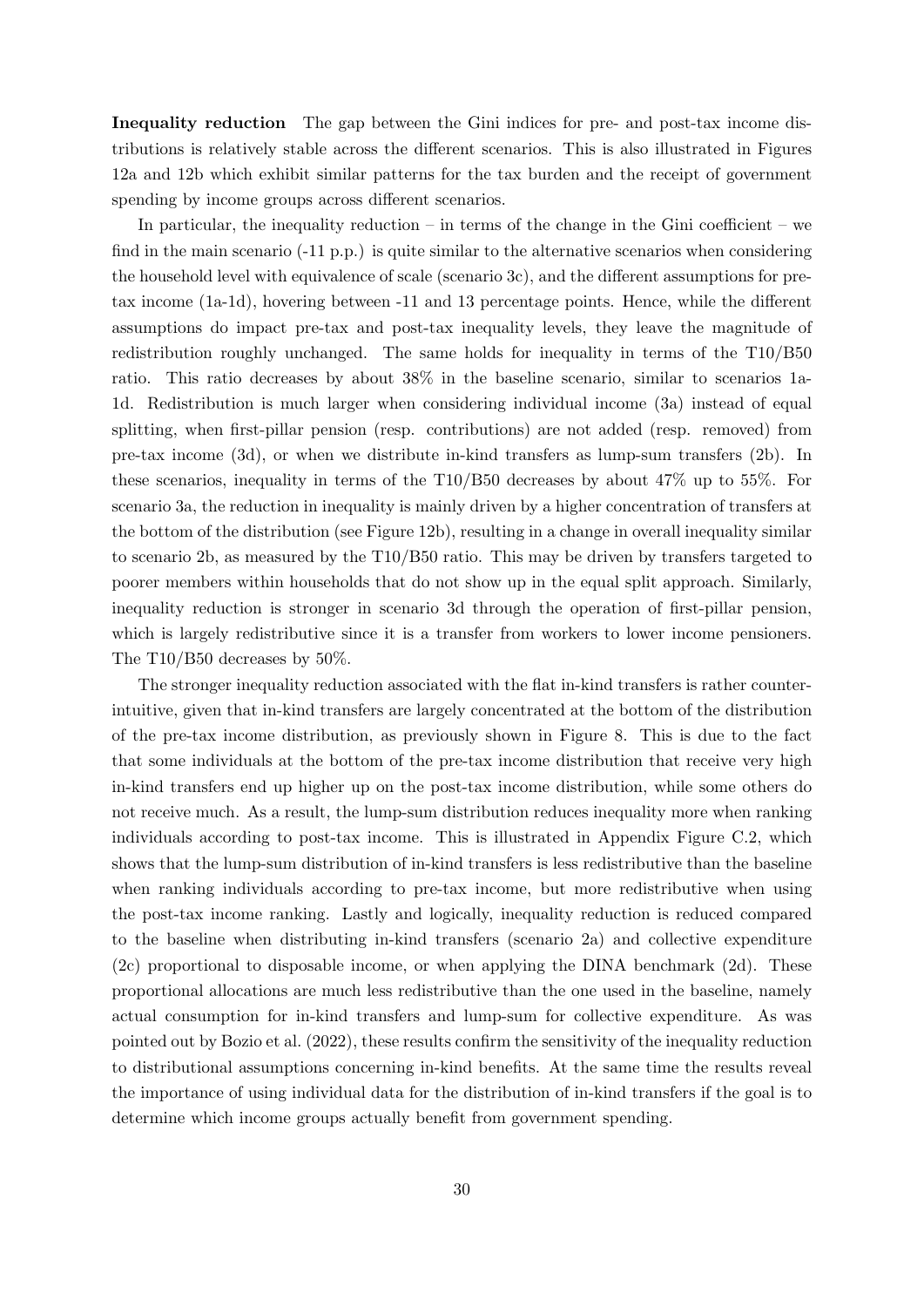Note that through our approach of the empirical distribution of in-kind transfers, individuals receiving large health care spending through e.g. heavy treatment for diseases could end up at the top of the post-tax income distribution. This could be conceptually disputed, and one could prefer to rely on more ad hoc assumptions, e.g. lump sum distribution. However, this would ignore available information about the actual consumption of care.

## 6 Conclusion and perspectives

In this paper, we study the income distribution of the Netherlands using a large set of administrative records on the full universe of the Dutch population on income, taxes and government spending. We combine these microdata sources with national accounts aggregates to provide a full assessment of income inequality in the Netherlands and the role of taxation and government spending. We find that the top 10% of the income distribution accounts for 31% of total pre-tax income and 26% of post-tax income, a fall in inequality which is confirmed by other inequality metrics. Inequality reduction is largely driven by government spending, which are targeted at the bottom of the distribution, and much less so by the tax system, which is rather flat and even largely regressive at the very top of the income distribution.

Future research could extend the analyses conducted in this paper in different directions. First, collective expenditure are an important part of public expenditure and their distribution relies on ad hoc assumptions (lump sum or proportional allocation). This could be improved using additional macro and micro data sources. A first step would be to use the detailed decomposition available in the national accounts to apply different assumptions for different types of expenditure (e.g. proportional to wealth for police and defence expenditure). An second option would be to use available microdata to measure the access to collective expenditure, from geographical data or consumption surveys for example. Related, our data allows for a geographical analysis of inequality that we can implement. Finally, we will use the estimated distribution of hidden wealth from [Leenders et al.](#page-34-9) [\(2022\)](#page-34-9) to distribute evaded income to individuals, which is likely to lower even further the effective tax rate at the top.

Second, we intend to construct distributional national accounts for a longer time period. This would be a crucial element necessary to understand the Netherlands' recent economic development and the role of the state in shaping pre- and post-tax incomes. However, the task of providing an accurate and consistent picture of the long run evolution of inequality in the Netherlands is seriously hampered by the paucity of microdata on income and taxes before 1999. Ideally, we would also like to streamline the process of constructing distributional national accounts so that the lag between distributional and non-distributional national accounts is shortened, in line with the newly developed "real-time distributional national accounts" [\(Blanchet, Saez and Zucman, 2022\)](#page-33-12).

Third and lastly, a key limitation of the inequality and redistribution measured in the DINA approach is that it poorly accounts for the life-cycle redistribution generated by taxes, government spending as well as the pension system, which are likely to be important in countries where social security systems are large such as the Netherlands. One of the limitations of our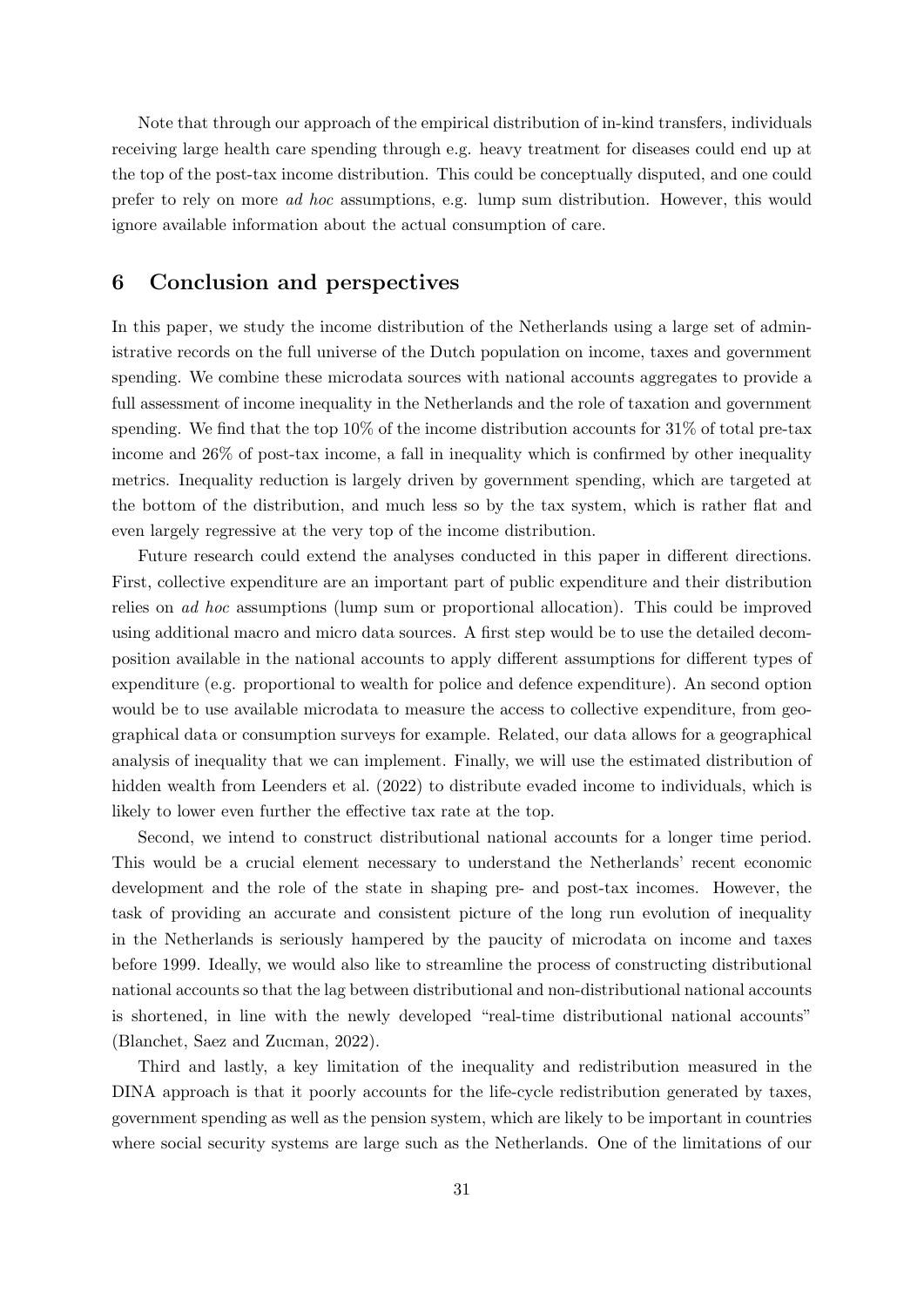current approach is that we look at a snapshot of a single year. This means that the moment of taxation can be disconnected from when the income is earned. This applies for example to consumption taxes, since consumption does not have to take place in the same year the income was earned. Another example is the taxation of profits of closely held businesses, which does not happen in the same year the profits are earned in case of retained earnings. More research is needed to see how essential lifetime redistribution can be taken into account in the assessment of the income distribution and of the overall progressivity of the tax and benefit system.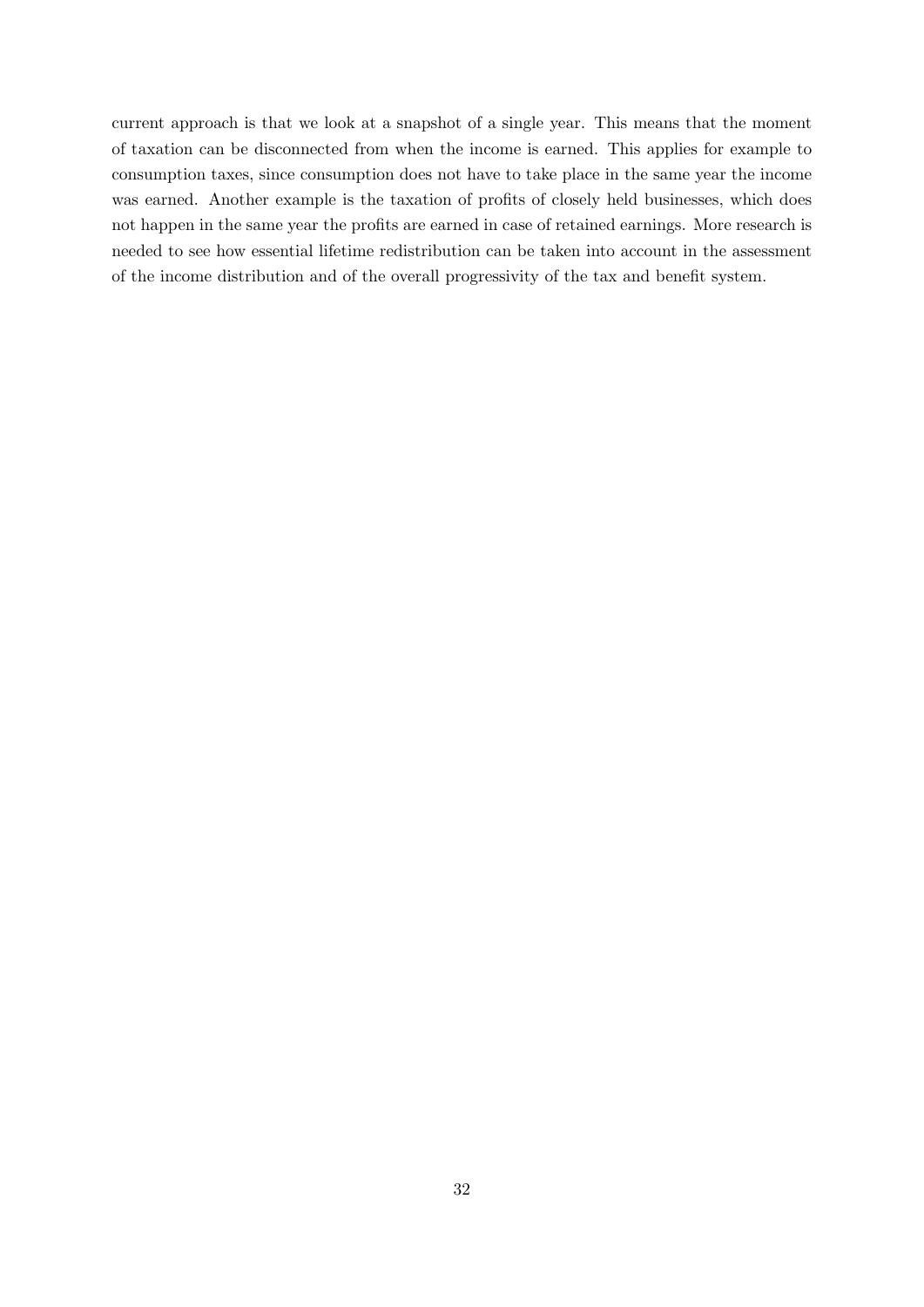## References

- <span id="page-33-6"></span>Alstadsæter, Annette, Martin Jacob, Wojciech Kopczuk, and Kjetil Telle. 2016. "Accounting for Business Income in Measuring Top Income Shares: Integrated Accrual Approach using Individual and Firm Data from Norway." NBER Working Paper 22888.
- <span id="page-33-10"></span>Bettendorf, Leon, and Sijbren Cnossen. 2014. "The Long Shadow of the European VAT, Exemplified by the Dutch Experience." FinanzArchiv / Public Finance Analysis, 71(1).
- <span id="page-33-12"></span>Blanchet, Thomas, Emmanuel Saez, and Gabriel Zucman. 2022. "Real-Time Inequality." working paper.
- <span id="page-33-11"></span>Blanchet, Thomas, Lucas Chancel, and Amory Gethin. Forthcoming. "Why is Europe Less Unequal than the United States?" American Economic Journal: Applied Economics.
- <span id="page-33-0"></span>Blanchet, Thomas, Lucas Chancel, Ignacio Flores, and Marc Morgan. 2021. "Distributional National Accounts Guidelines: Methods and Concepts Used in the World Inequality Database." World Inequality Lab.
- <span id="page-33-7"></span>Bovenberg, Lans, and Sijbren Cnossen. 2001. "Fundamental Tax Reform in the Netherlands." International Tax and Public Finance, 8: 471–484.
- <span id="page-33-2"></span>Bozio, Antoine, Bertrand Garbinti, Jonathan Goupille-Lebret, Malka Guillot, and Thomas Piketty. 2022. "Predistribution vs. Redistribution: Evidence from France and the U.S." working paper.
- <span id="page-33-1"></span>Bruil, Arjan. 2022. "Distributional National Accounts for the Netherlands and Comparison with 12 Other Countries." Unpublished.
- <span id="page-33-13"></span>Bruil, Arjan, and Melanie Koymans. 2014. "Measuring Inequalities in the Dutch Household Sector." Statistics Netherlands Discussion Paper 2014/13.
- <span id="page-33-3"></span>Caminada, Koen, and Kees Goudswaard. 2001. "International Trends in Income Inequality and Social Policy." International Tax and Public Finance, 8: 395–415.
- <span id="page-33-4"></span>Caminada, Koen, Egbert Jongen, Wim Bos, Marion Van Bakel, and Ferdi Otten. 2021. Inkomen Verdeeld 1977-2019. CBS, Universiteit van Leiden.
- <span id="page-33-8"></span>Cnossen, Sijbren, and Bas Jacobs. 2021. Tax by Design for the Netherlands. Oxford University Press.
- <span id="page-33-5"></span>De Kam, Cornelis, Jakob De Haan, Chris Giles, Antonio Manresa, Eduard Berenguer, Samuel Calonge, Joachim Merz, and Kshama Venkatarama. 1996. "Who Pays the Taxes? The Distribution of Effective Tax Burdens in Four EU Countries." EC Tax Review, 5(4): 175–188.
- <span id="page-33-9"></span>Eurostat. 2013. European System of Accounts: ESA 2010. Publications Office of the European Union.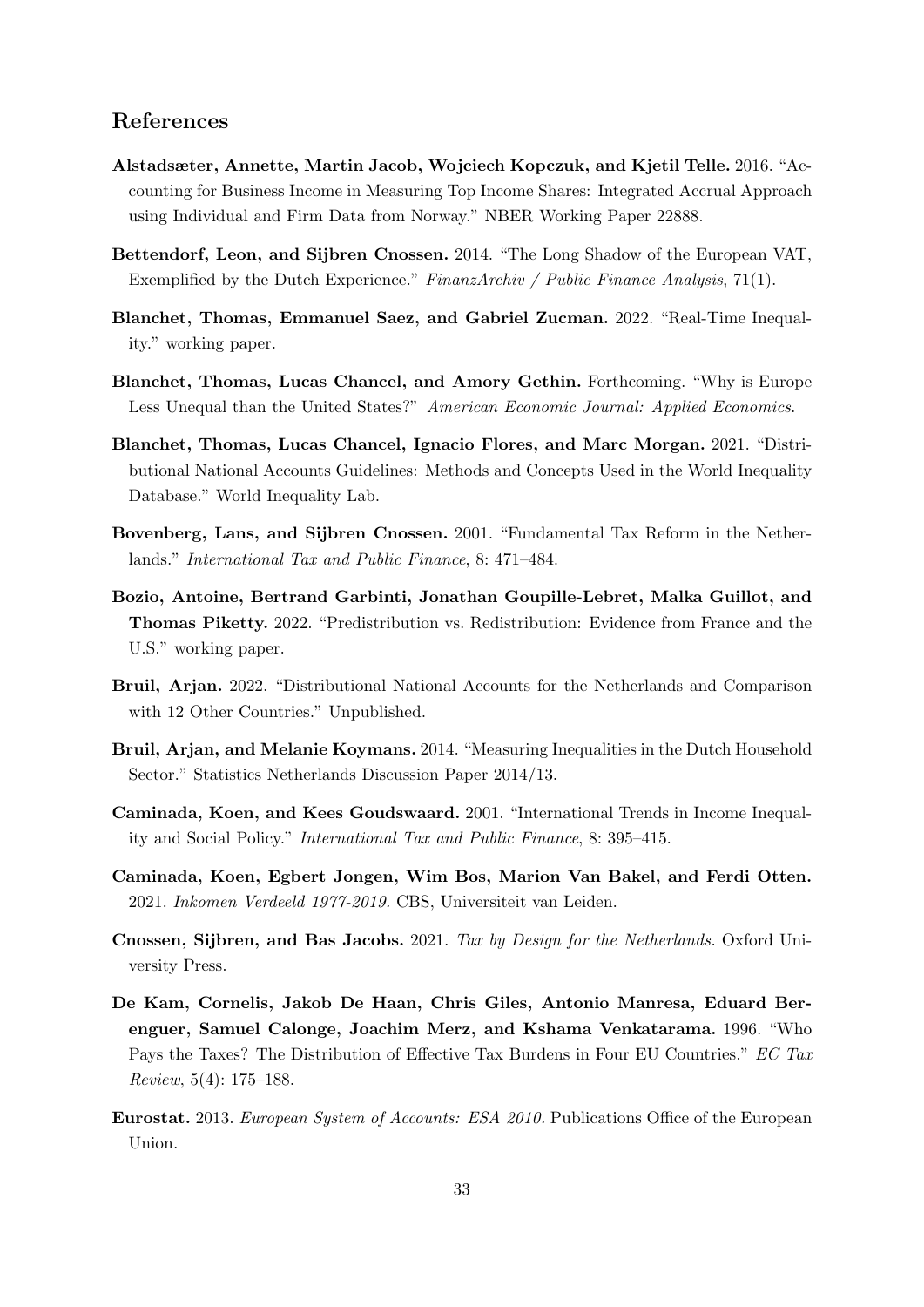- <span id="page-34-7"></span>Fairfield, Tasha, and Michel Jorratt De Luis. 2016. "Top Income Shares, Business Profits, and Effective Tax Rates in Contemporary Chile." Review of Income and Wealth, 62(S1): S120– S144.
- <span id="page-34-3"></span>Fesseaui, Maryse, and Maria Liviana Mattonetti. 2013. "Distributional Measures Across Household Groups in a National Accounts Framework: Results from an Experimental Crosscountry Exercise on Household Income, Consumption and Saving." OECD Statistics Working Papers.
- <span id="page-34-4"></span>Garbinti, Bertrand, Jonathan Goupille-Lebret, and Thomas Piketty. 2018. "Income Inequality in France, 1900–2014: Evidence from Distributional National Accounts (DINA)." Journal of Public Economics, 162: 63–77.
- <span id="page-34-10"></span>Germain, Jean-Marc, Mathias André, and Thomas Blanchet. 2021. "Group Report on the Measurement of Inequality and Redistribution." Insee Méthodes No.138.
- <span id="page-34-6"></span>Guvenen, Fatih, Raymond Mataloni, Dylan Rassier, and Kim Ruhl. Forthcoming. "Offshore Profit Shifting and Aggregate Measurement: Balance of Payments, Foreign Investment, Productivity, and the Labor Share." American Economic Review.
- <span id="page-34-1"></span>Guzzardi, Demetrio, Elisa Palagi, Andrea Roventini, and Alessandro Santoro. 2022. "Reconstructing Income Inequality in Italy: New Evidence and Tax Policy Implications from Distributional National Accounts." World Inequality Lab WP 2022/02.
- <span id="page-34-11"></span>Haan, Peter, Daniel Kemptner, and Holger Lüthen. 2020. "The Rising Longevity Gap by Lifetime Earnings: Distributional Implications for the Pension System." The Journal of the Economics of Ageing, 17.
- <span id="page-34-2"></span>Jestl, Stefan, and Emanuel List. 2020. "Distributional National Accounts (DINA) for Austria, 2004-2016." World Inequality Lab WP 2020/23.
- <span id="page-34-8"></span>Kopczuk, Wojciech, and Eric Zwick. 2020. "Business Incomes at the Top." Journal of Economic Perspectives, 34(4): 27–51.
- <span id="page-34-9"></span>Leenders, Wouter, Arjan Lejour, Simon Rabaté, and Maarten Van 't Riet. 2022. "Offshore Tax Evasion and Wealth Inequality: Evidence from a Tax Amnesty in the Netherlands." working paper.
- <span id="page-34-5"></span>Lejour, Arjan. 2021. "The Role of Conduit Countries and Tax Havens in Corporate Tax Avoidance." CentER Discussion Paper Nr. 2021-014.
- <span id="page-34-12"></span>Olsthoorn, Martin, Evert Pommer, Michiel Ras, Ab Van der Torre, and Jean Marie Wildeboer Schut. 2017. Voorzieningen Verdeeld. Sociaal en Cultureel Planbureau.
- <span id="page-34-0"></span>Piketty, Thomas. 2014. Capital in the 21st Century. Harvard University Press.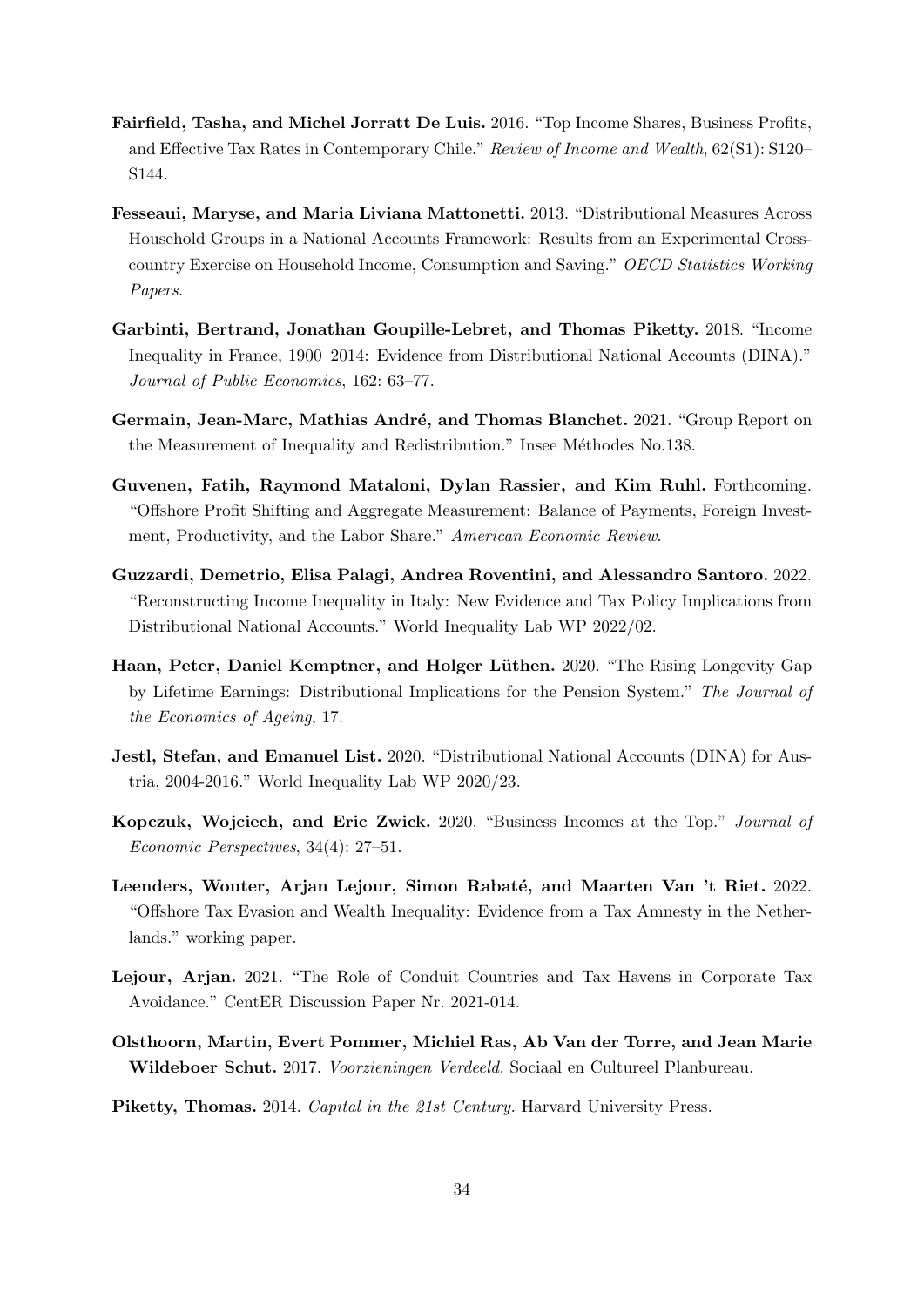- <span id="page-35-2"></span>Piketty, Thomas, Emmanuel Saez, and Gabriel Zucman. 2018. "Distributional National Accounts: Methods and Estimates for the United States." Quarterly Journal of Economics, 133(2): 553–609.
- <span id="page-35-8"></span>Saez, Emmanuel, and Gabriel Zucman. 2019. The Triumph of Injustice: How the Rich Dodge Taxes and How to Make Them Pay. W. W. Norton & Company.
- <span id="page-35-6"></span>Smith, Matthew, Danny Yagan, Owen Zidar, and Eric Zwick. 2019. "Capitalists in the Twenty-First Century." The Quarterly Journal of Economics, 134(4): 1675–1745.
- <span id="page-35-0"></span>Stiglitz, Joseph, Amartya Sen, and Jean-Paul Fitoussi. 2009. "Report by the Commission on the Measurement of Economic Performance and Social Progress."
- <span id="page-35-4"></span>Trimp, Rens, and Flip De Kam. 2011. "De Drukverdeling van Collectieve Lasten." Economisch Statistische Berichten, 96(4623): 698–701.
- <span id="page-35-5"></span>Weyzig, Francis. 2013. "Tax Treaty Shopping: Structural Determinants of Foreign Direct Investment Routed through the Netherlands." International Tax and Public Finance, 20: 910– 937.
- <span id="page-35-7"></span>Wolfson, Michael, Mike Veall, Neil Brooks, and Brian Murphy. 2016. "Piercing the Veil: Private Corporations and the Income of the Affluent." Canadian Tax Journal, 64(1): 1– 30.
- <span id="page-35-1"></span>Zwijnenburg, Jorrit. 2019. "Unequal Distributions: EG DNA versus DINA Approach." AEA Papers and Proceedings, 109: 296–301.
- <span id="page-35-3"></span>Zwijnenburg, Jorrit, Sophie Bournot, David Grahn, and Emmanuelle Guidetti. 2021. "Distribution of Household Income, Consumption and Saving in Line with National Accounts: Methodology and Results from the 2020 Collection Round." OECD Statistics Working Papers.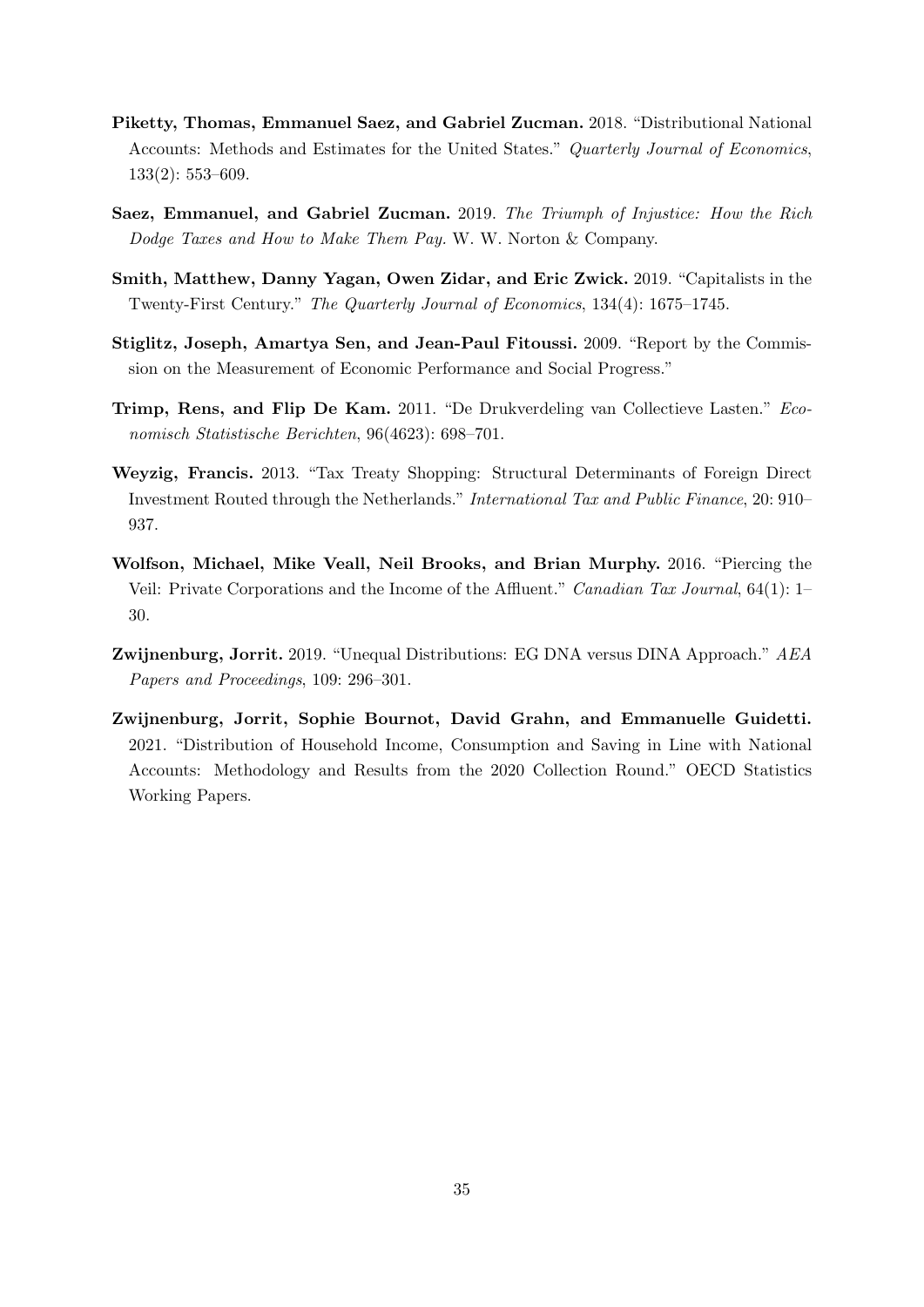## <span id="page-36-0"></span>A Data appendix

<span id="page-36-1"></span>In this appendix we describe the different data-sources used in the paper. Table [A.1](#page-36-1) lists all the sources, and we provide more detailed information about each of the data sets.

| Data set                         | $\rm Years$ | Content                     |
|----------------------------------|-------------|-----------------------------|
|                                  |             |                             |
| Special datasets provided CBS    |             |                             |
| Household data from Bruil (2022) | 2015-2016   | Households income and taxes |
| SZOAB+ dataset                   | 2007-2019   | Ownership data              |
|                                  |             |                             |
| Other datasets provided by CBS   |             |                             |
| Budget survey                    | 2015-2016   | Consumption expenditure     |
| Gebwlztab                        | 2015-2016   | Long-term care              |
| Gebwmotab                        | 2015-2016   | Social support facilities   |
| <b>Jgdhulpbus</b>                | 2015-2016   | Youth care trajectories     |
| Kinderopvang                     | 2015-2016   | Child care allowance        |
| Vehtab                           | 2015-2016   | Wealth data                 |
| Vrktab                           | 2015-2016   | Inheritance data            |
| Schtab                           | 2015-2016   | Gifts data                  |

Table A.1: Description of the datasets used in the analyses

## A.1 Special datasets provided by Statistics Netherlands

## Household dataset from [Bruil](#page-33-1) [\(2022\)](#page-33-1)

We have access to the data sets used in [Bruil](#page-33-1) [\(2022\)](#page-33-1). It contains all income that are actually received, along with taxes paid and in-cash and in-kind benefits received., for each individual of the Dutch population in 2015 and 2016. The totals of the individuals are consistent with the national accounts. Details on the data sources and the distributional assumptions used to construct this data set are in the appendix section of [Bruil](#page-33-1) [\(2022\)](#page-33-1) and in [Bruil and Koymans](#page-33-13) [\(2014\)](#page-33-13).

## SZOAB+ dataset

We obtain the ownership data for all Dutch firms with a Dutch substantial owner (an owner with more than 5% ownership) from the SZO AB+ data set from Statistics Netherlands (CBS). This data set was made available specifically for this project. The data contain the ownership shares of all Dutch owners that own at least  $5\%$ .  $^{26}$  $^{26}$  $^{26}$  Besides the ownership shares, the dataset also includes financial data, like the balance sheet and profit and loss statements. For motherdaughter relations, firms are allowed to file a joint tax report as a fiscal unit. In these cases,

 $^{26}$ In some cases the total ownership adds up to more than 100%. In these cases we reduced all shares proportionally to obtain a total to 100%.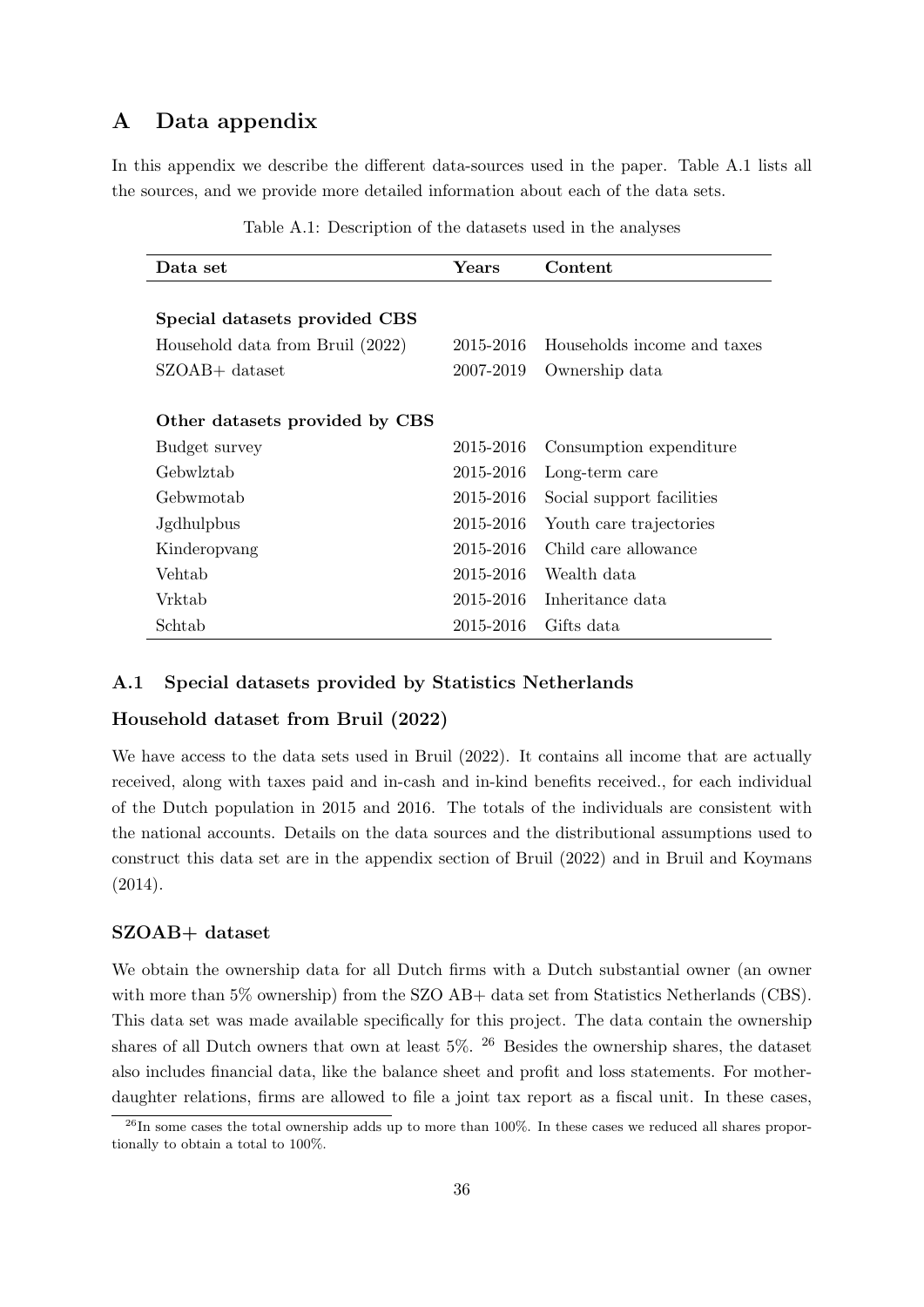we treat the group of firms as a single firm, by using their consolidated financial data. The fiscal profit is available at the level of the firm. Dividends are not available at the level of the firm, but they are available at the level of individuals based on data from the personal income taxation. We determine retained earnings by first allocating all fiscal profits to individuals and then subtracting their received dividends.

## A.2 Other datasets provided by Statistics Netherlands

Information about the administrative microdata can be found online.[27](#page-1-0) The datasets that are used for allocating health care, education and the other (miscellaneous) in-kind transfers are described in [Bruil](#page-33-1) [\(2022\)](#page-33-1).

Budget survey dataset The Budget Survey is a survey on household expenditure among 15 thousand households in 2015. Data on income are linked from registrations held by Statistics Netherlands. During four weeks, participants record all expenditure on articles and services of 20 euro. During one of those weeks, participants also record expenses on goods and services below 20 euro. The survey distinguishes between 135 types of goods.

Gebwlztab This dataset contains registries of all persons of 18 years and up who have made use of long-term care for which a personal contribution must be paid.

Gebwmotab This dataset contains registries of all individuals aged 18 and up who have made use of social support facilities for which a personal contribution must be paid.

Jgdhulpbus This dataset contains all provided trajectories for youth care in a given year, excluding youth protection and juvenile probation.

Kinderopvang This dataset contains all the beneficiaries of childcare allowance, along with the corresponding amount received.

Vrktab This dataset contains for all inheritances for which tax returns have been filed, the inheritance amount, the inheritance tax and the relation between the testator and the recipient.

Schtab This dataset contains for all donations for which tax returns have been filed, the donation amount, the gift tax and the relation between the donor and the recipient.

 $^{27}\mathrm{https://www.cbs.nl/nl-nl/onze-diensten/maatwerk-en-microdata/microdata-zelf-onderzoek-doen/$  $^{27}\mathrm{https://www.cbs.nl/nl-nl/onze-diensten/maatwerk-en-microdata/microdata-zelf-onderzoek-doen/$ [catalogus-microdata](https://www.cbs.nl/nl-nl/onze-diensten/maatwerk-en-microdata/microdata-zelf-onderzoek-doen/catalogus-microdata) (available in Dutch only).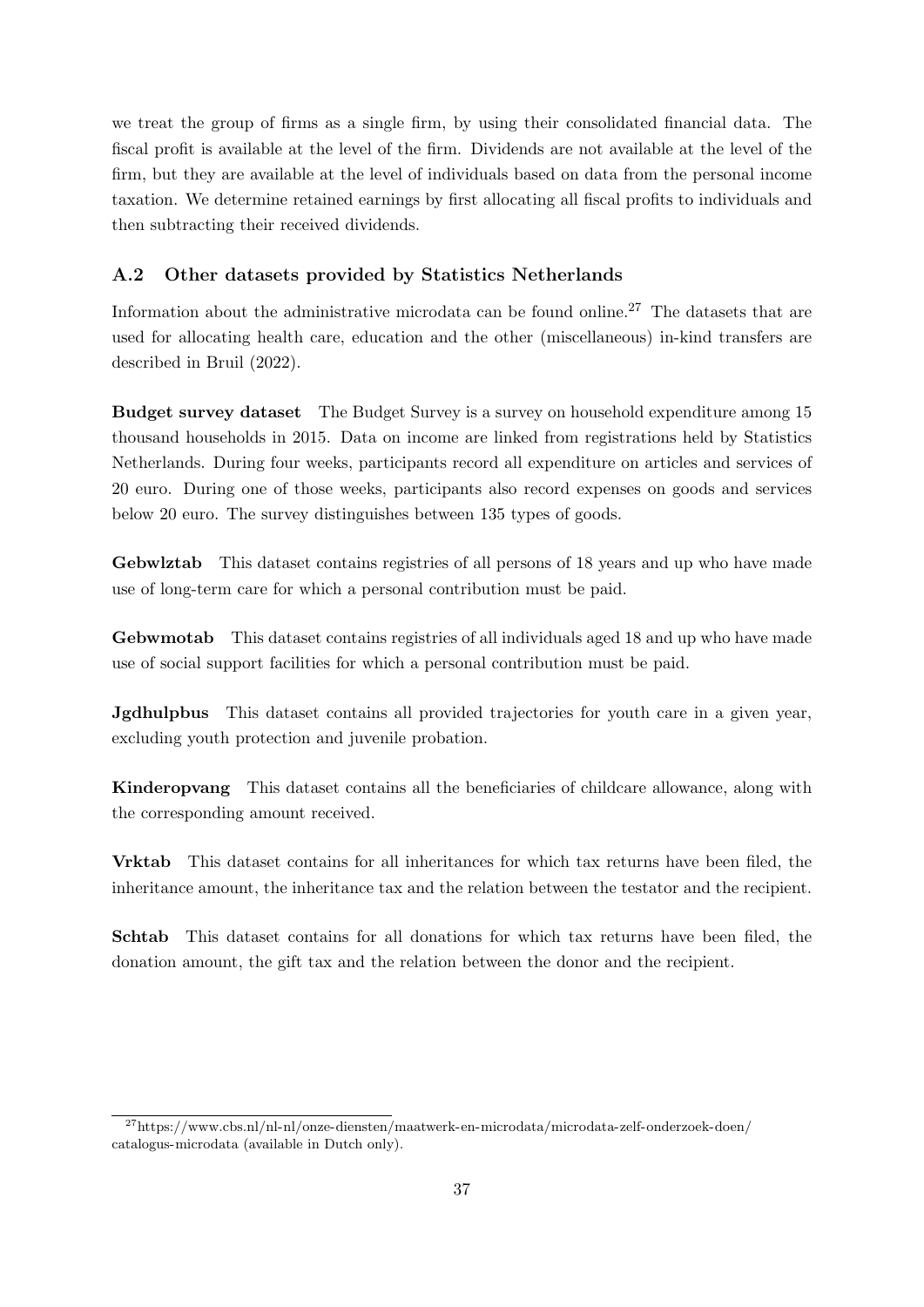## B Methodological appendix

## <span id="page-38-0"></span>B.1 Computation of production taxes

<span id="page-38-1"></span>Taxes on products (D.21 in national accounts) mainly consist of VAT and excise taxes, and some smaller ones like property taxes. In the Netherlands, the VAT is a percentage of the price and can be 21%, 6% or 0%, as explained in section [2.](#page-4-0) Excise duties are levied on alcoholic beverages, fuels and tobacco and are in general levied as a fixed amount per unit of product. In terms of national accounts, excise duties are the majority of 'Other product taxes' (table [B.1\)](#page-38-1).

Table B.1: National accounts aggregates D.21 (billion euro)

| Tax                    | NA total |
|------------------------|----------|
| <b>VAT</b>             | 47.8     |
| Taxes on import        | 8.3      |
| Other product taxes    | 15.7     |
| Taxes on products 71.9 |          |

| Figure B.1: Consumption share by disposable income |  |  |  |  |
|----------------------------------------------------|--|--|--|--|
|                                                    |  |  |  |  |

<span id="page-38-2"></span>

Group of disposable income<br>NOTE: This Figure presents the average consumption by income group, expressed as a share of disposable income. Those shares are estimated using the Dutch Budget Survey for year 2015.

To calculate the VAT and excise paid by households, we make use of the Budget Survey from Statistics Netherlands (see appendix [A](#page-36-0) for a detailed description). First, we assign the applicable tariff to each good in the Budget Survey. This assignment is imperfect in a few cases, for example if the use of the good determines the relevant tariff. In these cases, we assign either the tariff that is most commonly applied or an average. Second, we estimate the amount of VAT and excise paid based on each households' consumption basket and the relevant tariffs. Since the excise tax is levied as a fixed amount per unit, we must infer the quantity consumed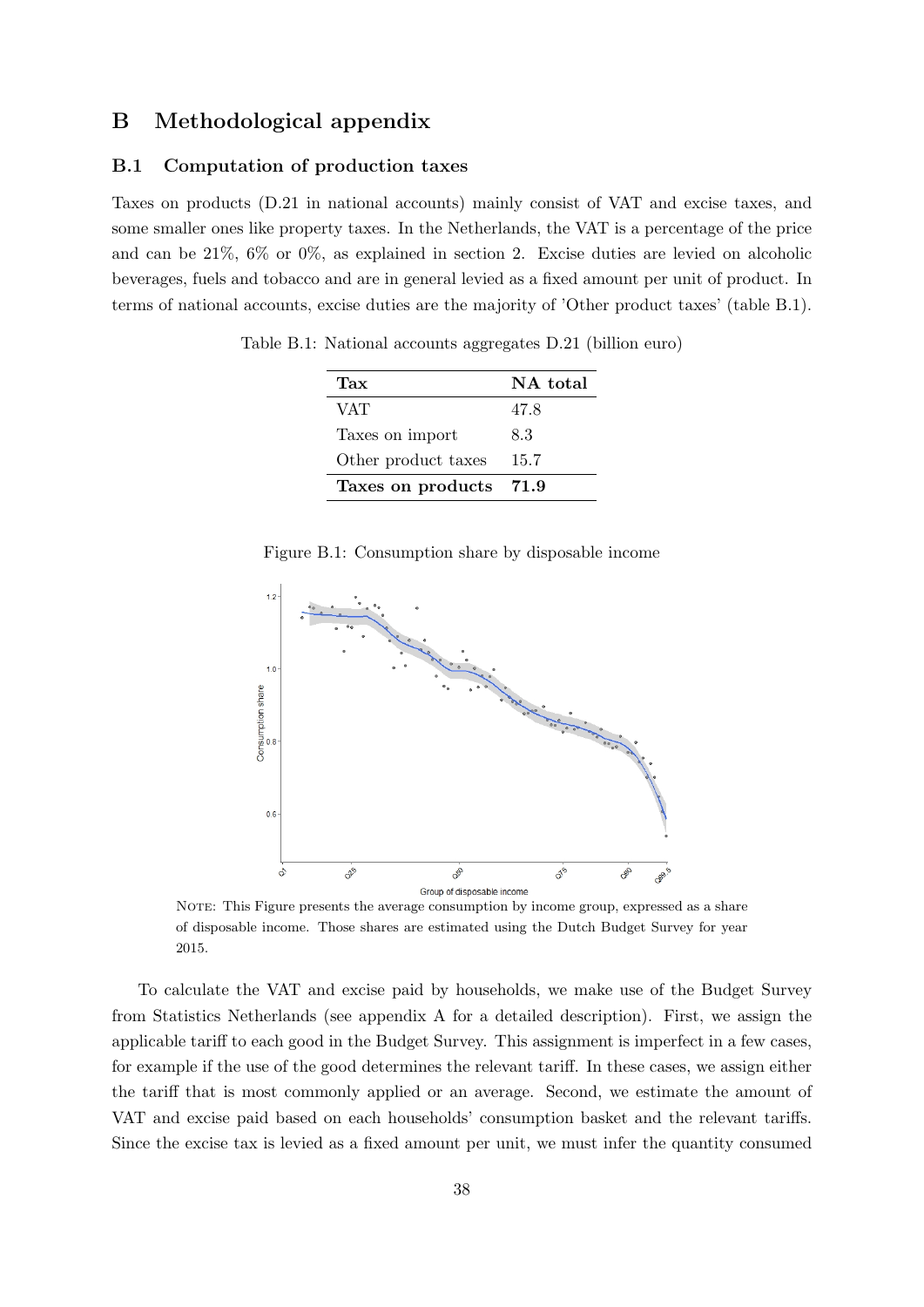by means of average prices of the goods subject to excise.[28](#page-1-0) At last, we link observed household income in the Budget Survey to the consumption taxes paid and impute the average VAT and excise paid per income quantile for the whole population. Specifically, we impute the tax rate per income percentile, except for the top 1 percentile where the tax rate is imputed using smaller income bins. This is motivated by the relatively large differences in the share of income spent on consumption (hence consumption tax rate) within the top 1 percentile with respect to the rest of the income distribution, as can be seen in Figure [B.1.](#page-38-2) The difference with the national accounts aggregate is proportionally allocated. The Budget Survey is only available in 2015, so we assume consumption patterns remain unchanged in 2016.

## <span id="page-39-0"></span>B.2 Computation of in-kind transfers

## Methodology

<span id="page-39-1"></span>In-kind transfers (D.63 in national accounts) in the Netherlands consist for the most part of health care, education and long-term care, followed by social support, youth care and child care, shown in table [B.2.](#page-39-1) For each of these transfers, a short description of the scheme itself and the allocation method is given below.

| Transfer       | NA total |  |  |
|----------------|----------|--|--|
| Health care    | 38,8     |  |  |
| Education      | 27,6     |  |  |
| Long-term care | 18,0     |  |  |
| Social support | 5,3      |  |  |
| Youth care     | 3,5      |  |  |
| Child care     | $^{2,1}$ |  |  |
| Miscellaneous  | 27,5     |  |  |
| Total          | 122,8    |  |  |

Table B.2: National accounts aggregates D.63 (billion euro)

Health care The Health Care Insurance Act (Zvw) requires almost all Dutch residents to take out basic health insurance. The national government determines what is covered by the basic insurance. For the distribution of health care, we follow the method proposed by [Bruil](#page-33-1) [\(2022\)](#page-33-1). The dataset Zvwzorgkostentab contains per individual resident who is insured through the basic insurance, his or her costs per year for the care received. The costs are those costs that are actually reimbursed by the health insurers. The difference with the national accounts aggregate is proportionally allocated.

Education All levels of education are funded by the government. Primary and (general) secondary education is free, secondary vocational and tertiary education institutions do require

<sup>28</sup>These prices are based on data from [Statistics Netherlands](https://www.cbs.nl/nl-nl/cijfers/detail/80346ned) and the [EC Excise Duty Tables III.](https://ec.europa.eu/taxation_customs/index_en)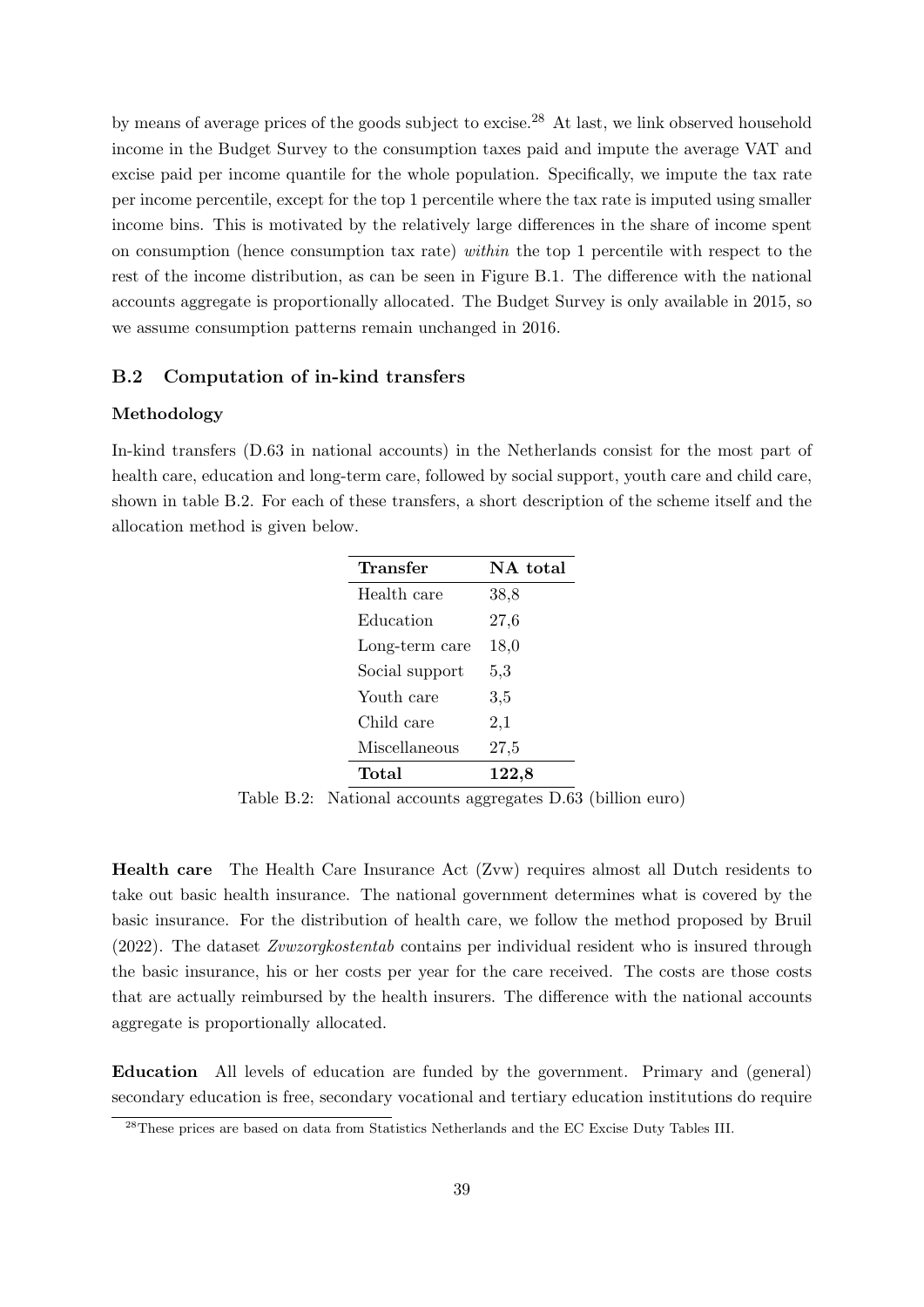tuition fees from students. In distributing education, we follow [Bruil](#page-33-1) [\(2022\)](#page-33-1) as well, using administrative data from The Education Administration (DUO) that contains a unique student number, the type of education enrolled in and the institution where education is followed. Enrollment is used as a proxy for the distribution of the national macro total, per type of education (primary, secondary, tertiary). This implies that every student makes the same costs within the type of education.

Long-term care The LTC system in the Netherlands is targeted at people who constantly need (intensive) care, such as the chronically ill, vulnerable elderly or people with a severe mental or physical disability. Gebwlztab contains data of all persons of 18 years and up who have made use of care for which the costs are borne by the Long-term care Act (Wlz) and for which a personal contribution must be paid. The national accounts aggregate is allocated among all registered users, taking into account average cost of the care type based on open data on the costs of several long-term care packages.[2930](#page-1-0)

Social support The Social Support Act (Wmo) requires municipalities to assist people who are unable to independently arrange the care and support they need.<sup>[31](#page-1-0)</sup> This includes services like companionship, day activities and sheltered accommodation for people with psychiatric disorders. In the dataset *Gebwmotab* individuals aged 18 and up who have made use of such facilities are observed.<sup>[32](#page-1-0)</sup> The amount of social support transfers are calculated as follows. Open data[33](#page-1-0) on social support expenditure at the national level are linked to all registered individuals who have received some kind of social support. By doing so we obtain an estimation of average cost per type of support, per four weeks. This estimation is used to calculate the costs per individual. The difference with the national accounts aggregate is proportionally allocated.

Youth care Various forms of youth care exist for individuals up to 18 years old. The Youth Act requires municipalities to ensure access to youth care and for granting it to young people and their parents. The data set *Jgdhulpbus* contains all provided trajectories for youth care in a given year, excluding youth protection and juvenile probation. We group all forms of youth

 $29$ [CBS, 2022](https://opendata.cbs.nl/statline/#/CBS/nl/dataset/82789NED/table)

 $30\,\text{As}$  explained in section [2,](#page-4-0) the long-term care premium is one of the mandatory social contributions for all Dutch residents. Long-term care is financed by both these premiums and via co-payments of long-term care users. Currently we do not consider these co-payments. Our allocation method could be improved in the future by doing just that, particularly as those co-payments are strongly income-dependent and thus might affect the income distribution considerably.

<sup>&</sup>lt;sup>31</sup>We do not take local differences into account, since we aim to show the redistributive effects of in-kind transfers at the national level. In practice however, important redistributive effects at the local level might arise when in-kind transfers differ strongly between municipalities. Since municipalities to some extent are free to shape their social policy, it is likely such local effects do exist.

 $32$ Only the facilities for which a personal contribution must be paid are registered. In 2016, municipalities could determine the height of personal contribution themselves, but were also free to grant exemptions, for example for low incomes. As a result, those individuals do not show up in the microdata. We do not know at which scale such exemptions are given. One possible consequence is that we underestimate the average in-kind transfer for lower incomes, since unregistered individuals that did receive support are more likely to be at the lower end of the income distribution.

<sup>33</sup>[CBS, 2022](https://opendata.cbs.nl/#/CBS/nl/dataset/84580NED/table)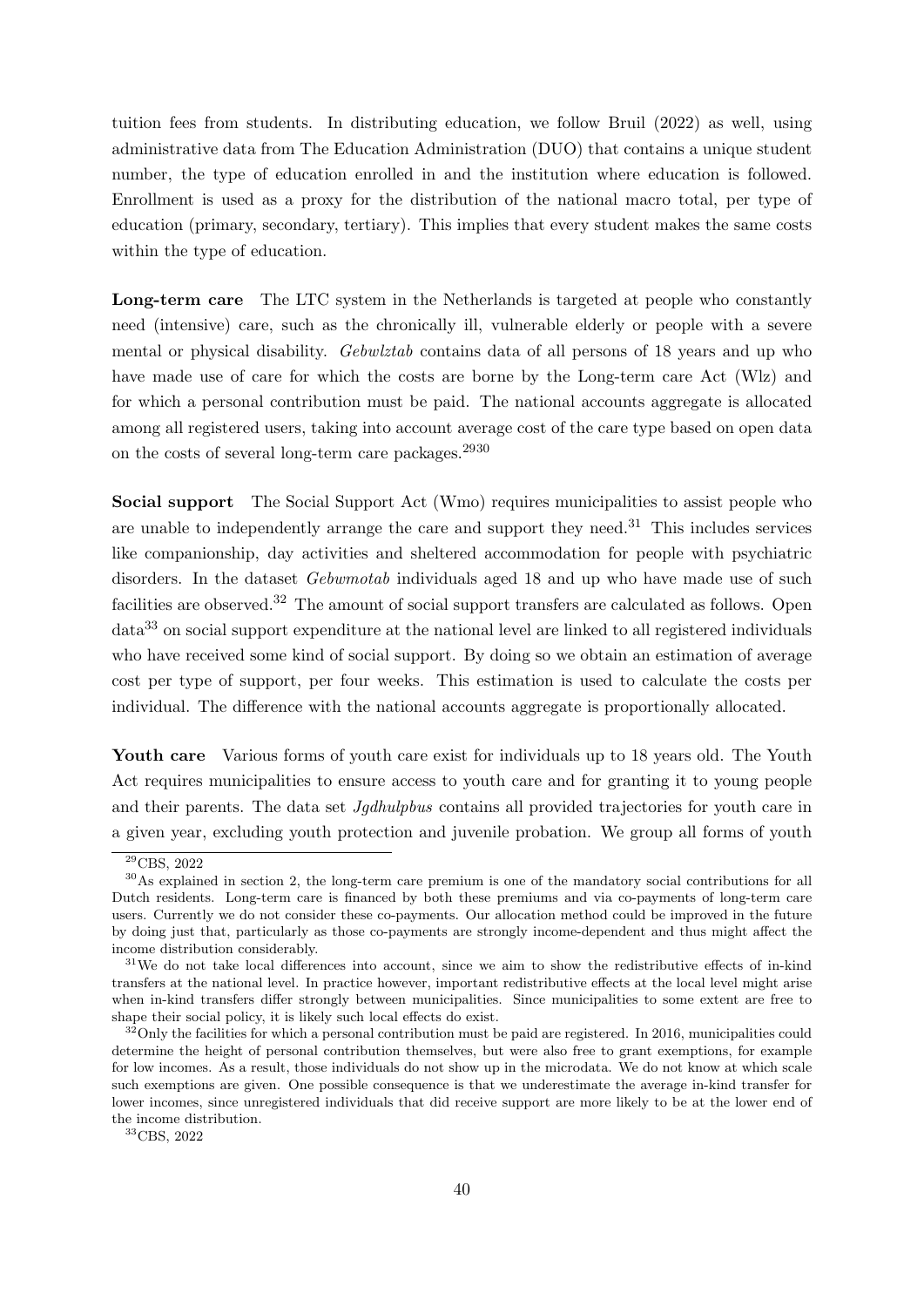care into care with and without residence, after which the average costs for each care type are estimated. Due to lack of expenditure data at the national level, we make use of open data on youth care expenditure of municipalities.<sup>[34](#page-1-0)</sup> Selecting only those municipalities that have registered their expenditure on the two types of care leaves us with data of 52 municipalities, out of 393. By linking these data to registered users of youth care in those municipalities, we estimate the average cost per day for each care type, which we impute to all observed individuals - hence assuming equal average costs for the missing municipalities.<sup>[35](#page-1-0)</sup> The difference with the national accounts aggregate is proportionally allocated.

Child care The childcare allowance depends on income, the number of children, the type of childcare and the number of hours worked. In the microdata we directly observe the childcare allowance received for all beneficiaries, on which we allocate the national accounts aggregate.

Miscellaneous We follow the method as described in [Bruil](#page-33-1) [\(2022\)](#page-33-1) when it comes to allocating the rest of the social transfers in-kind. Rent subsidies are allocated based on microdata, whereas other transfers, which consist of a variety of smaller schemes, are allocated either through a proxy or by evenly distributing them over an age group of eligible individuals.

## <span id="page-41-0"></span>B.3 Computation of corporate income and taxes

#### B.3.1 Separation between foreign and domestic income and taxes

In 2016, primary income of the corporate sector (B.5n of S.11 and S.12) amounted to  $\in 70.3$ billion, while corporations paid a total of  $\in 23$  billion in corporate taxes. Corporate primary income is made up of six different components:

- A.1 Earnings retained by Dutch corporations owned by Dutch households
- A.2 Earnings retained by Dutch corporations owned by foreign households through foreign portfolio investment (FPI)
- A.3 Earnings retained by foreign corporations owned by Dutch households through foreign direct investment (FDI)
- A.4 Corporate taxes paid by Dutch corporations owned by Dutch households
- A.5 Corporate taxes paid by Dutch corporations owned by foreign households through FPI
- A.6 Corporate taxes paid by Dutch corporations owned by foreign households through FDI This implies that the following income categories are not included:
- B.1 Earnings retained by foreign corporations owned by Dutch households through FPI
- B.2 Corporate taxes paid by foreign corporations owned by Dutch households through FPI
- B.3 Corporate taxes paid by foreign corporations owned by Dutch households through FDI
- B.4 Earnings retained by Dutch corporations owned by foreign households through FDI

<sup>34</sup>[CBS, 2022](https://opendata.cbs.nl/#/CBS/nl/dataset/83454NED/table?ts=1630489418255)

<sup>&</sup>lt;sup>35</sup>The data gap between the total of the calculated in-kind transfers and the NA aggregate suggests this is unlikely to hold in practice, although data gaps may also arise due to other factors, as discussed in section 3.2.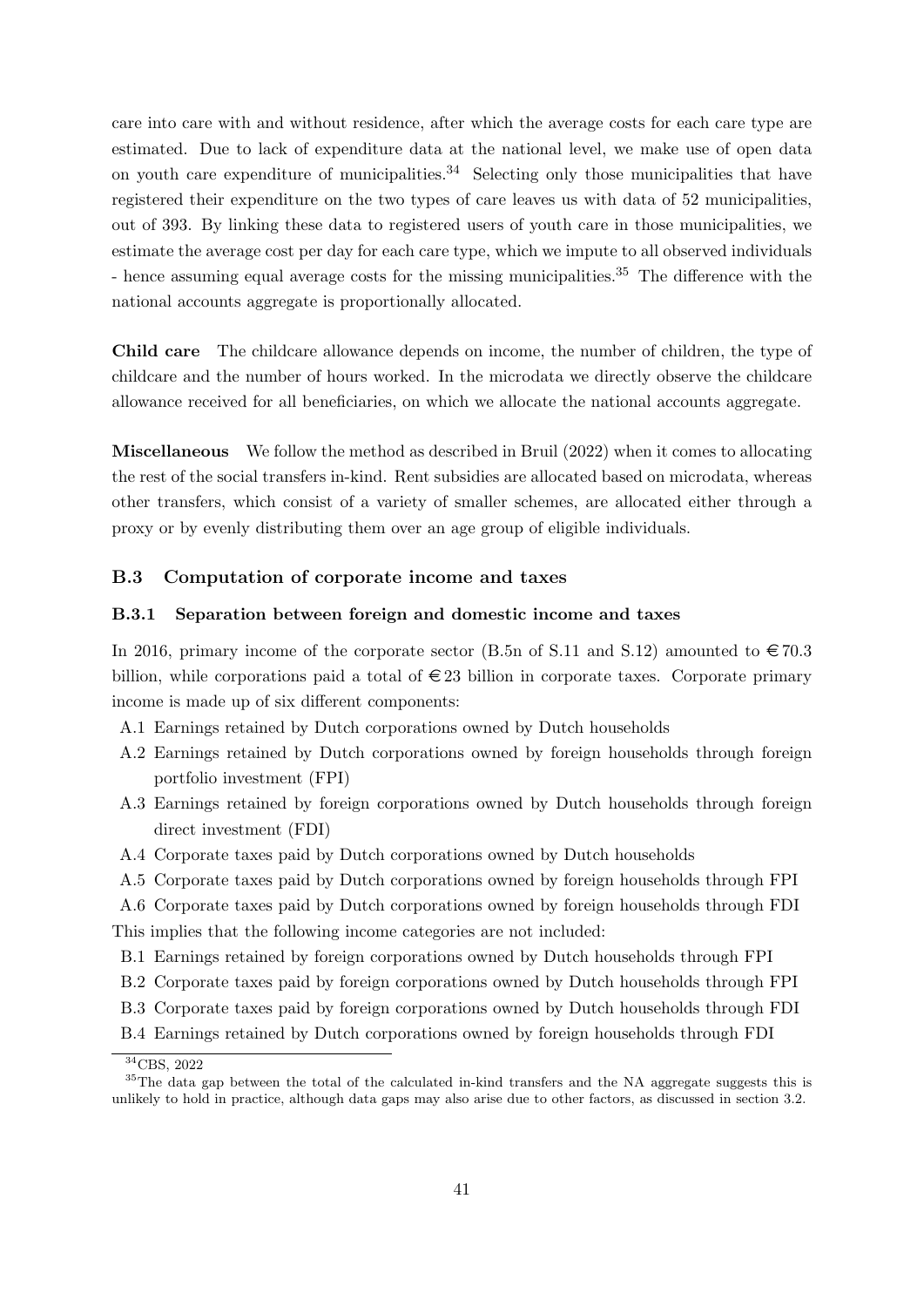We only want to distribute corporate income and taxes to Dutch households to the extent that the associated corporations are owned by Dutch households, that is  $A.1+A.3+A.4+B.1+B.2+B.3$ . The national accounts provide estimates of A.3 and B.4, while the Dutch central bank has previously estimated A.2 and B.1.

Estimating the other components is complicated by enormous in- and outflows of foreign direct investment and the associated income streams. A substantial part of these in- and outflows are associated with the corporate subsector "Captive financial institutions and money lenders" [S.127]. Detailed data from Statistics Netherlands on corporate subsectors allows us to distinguish between retained earnings by S.127 and all other corporate subsectors.

| NA category       | S.127  | Non-S.127 | Total  |
|-------------------|--------|-----------|--------|
| B.5n              | 3,836  | 66,458    | 70,294 |
| D.43 <sub>b</sub> | 37,864 | 20,171    | 58,035 |
| D.43m             | 3,963  | $-3,298$  | 665    |
| D.5 <sub>b</sub>  | 1,032  | 21,948    | 22,980 |

Table B.3: Retained earnings and corporate taxes by corporate subsectors

Our procedure starts with estimating A.6 separately for corporations in the S.127 subsector and those in other subsectors. In each case, we assume that the ratio between corporate taxes and gross retained earnings is the same for Dutch corporations owned by either Dutch households and foreign households through FPI  $(B.5n - D.43m)$  or by foreign households through FDI (D.43b). For S.127, this ratio equals 2.7% since corporate taxes equal  $\in 1,032$  million and earnings retained by Dutch S.127-corporations equal  $\in 37,737^{36}$  $\in 37,737^{36}$  $\in 37,737^{36}$  We apply this ratio to D.43b and find that the S.127 part of A.6 amounts to  $\in 1.065$  million.<sup>[37](#page-1-0)</sup> For the non-S.127 subsectors, this procedure returns  $\epsilon \in 6.512$  million as the amount paid in corporate taxes by foreign households who own Dutch corporations through direct investment. In total, A.6 thus amounts to  $\text{\textsterling }7.577$  million.

After accounting for taxes paid by foreign households through direct investment, we are left with  $\epsilon$ 62,052 million in earnings retained and  $\epsilon$ 15,403 million in corporate taxes paid by Dutch corporations owned by either Dutch households or by foreign households through portfolio investment. We assume that the ratio between taxes and earnings is the same for both types of ownership, which implies that foreign households paid an additional  $\epsilon \approx 8.102$ million in corporate taxes with Dutch households accounting for the remaining  $\epsilon$  7,301 million [A.4]. Earnings retained by Dutch corporations owned by Dutch shareholders then amounts to  $\in$  22,113 million [A.1].

Finally, we need to estimate the value of corporate taxes paid by foreign corporations owned by Dutch households [B.2+B.3]. We assume that the ratio of foreign corporate taxes to earnings retained by foreign corporations owned by Dutch households is the same as that of the domestic

<sup>&</sup>lt;sup>36</sup>Earnings retained by Dutch corporations corresponds to  $B.5n - D.43m + D.43b$ . We need to subtract D.43m because these are earnings retained by foreign corporations.

<sup>&</sup>lt;sup>37</sup>Since D.43b is expressed net of tax, the formula to obtain A.6 is  $2.7\%$ <sup>\*</sup>D.43b/(1-2.7%).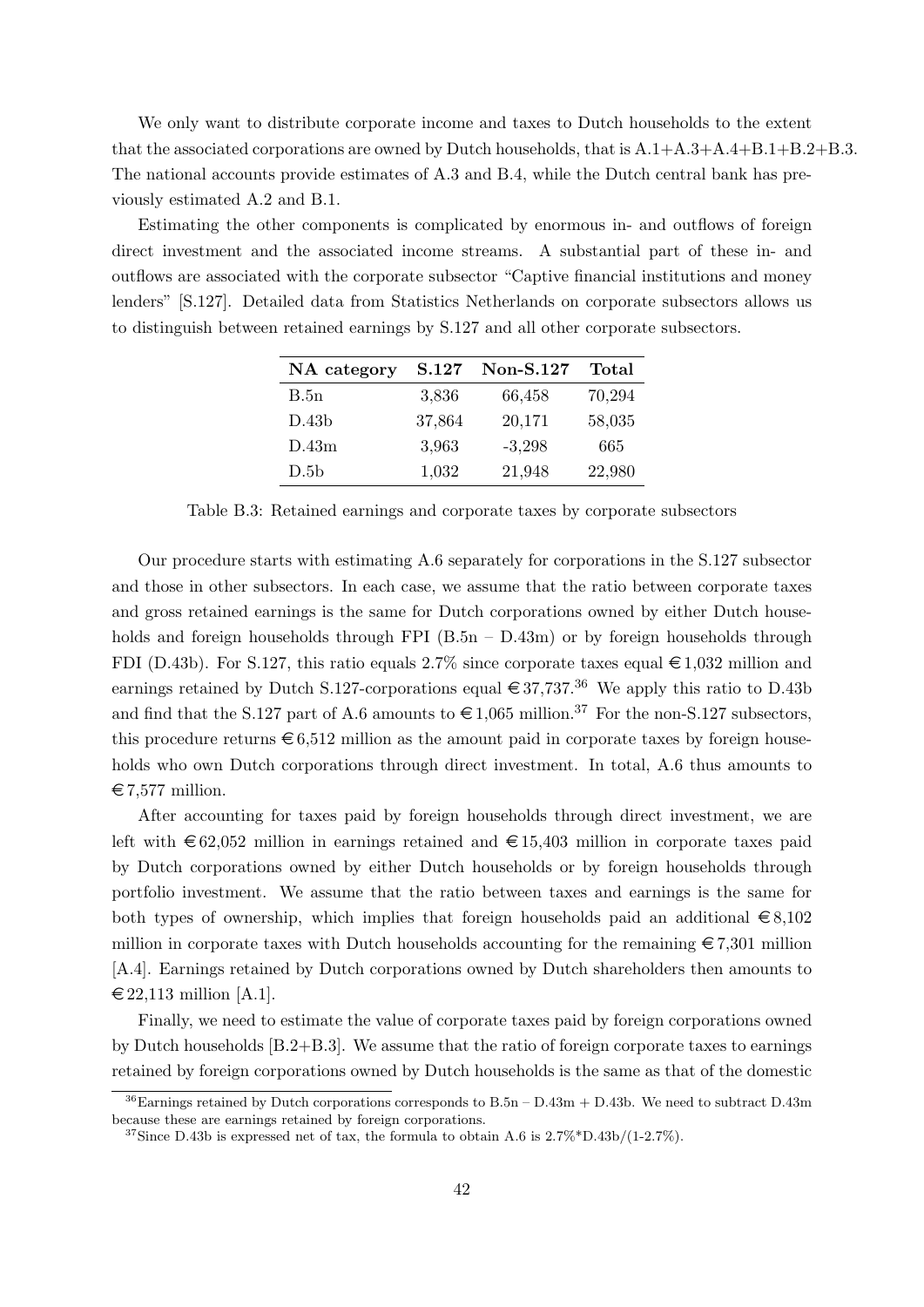equivalents, that is  $(B.2 / B.1) = (A.5 / A.2)$  and  $(B.3 / A.3) = (A.6 / B.4)$ . This results in estimates of  $\epsilon$ 8,289 million and  $\epsilon$ 87 million for corporate taxes paid by foreign corporations owned by Dutch households through FDI or FPI.

All combined, we assign to Dutch households a total of  $\epsilon$  63.6 billion in retained earnings and  $\in$  15.7 billion in corporate taxes.

## B.3.2 Separation between income and taxes attributed to households, pension funds, and government

After establishing how much retained earnings and corporate taxes need to be assigned to Dutch households, we need to determine how. Corporations that are not foreign-owned are owned by households, pension funds or the government. We use detailed macroeconomic financial balance sheets from Statistics Netherlands to determine what share of corporate retained earnings and taxes should be assigned to each of these sectors. For example, pension funds own 56% of equity of corporations, with households and the government accounting for 35% and 9% respectively. We therefore assign 56% of earnings retained and taxes paid by corporations according to households' pension wealth, 35% according to their equity wealth, while 9% gets added to the government's capital income.

For earnings retained and taxes paid by foreign corporations owned by Dutch households through portfolio investment, we need to take one additional step. The same macroeconomic balance sheets show that foreign portfolio investment if owned by corporations (61%), pension funds (32%), and households (7%). Thus, 61% of income and taxes follows the 56-36-9 division described above. Then 32% gets assigned to households based on their pension wealth, while 7% gets assigned according to households' equity wealth.

## B.3.3 Allocation of income and taxes to household using individual data

This section describes the approach used for the distribution of retained earnings and corporate income tax, based on the ownership dataset we have access to (see appendix  $A$ ).

We observe, for each firm owned by at least one substantial owner (above 5\% of ownership), the ownership shares as well as the fiscal profit. We proportionally assign all fiscal profits to their direct owners, which can either be individuals or firms. Since individuals can own multiple firms, we sum all assigned profits for each individual. Next, we subtract from these profits the total amount of dividends that the individual received from their closely-held businesses. These dividends are available from the data on personal income taxes. The retained earnings are equal to the difference between the total profits that are assigned to an individual and the received dividends. There can be complex networks of ownership, where firms (A) owned by individuals can also have shares in other firms (B). When these latter firms (B) make profits, they can either retain them or pay them out as dividends to their owners (A). Our approach works conditional on the assumption that in both cases, A correctly includes the total profits of B in their own profit statement. This generally does not lead to double taxation, since the Netherlands has an exemption for profits of affiliated firms.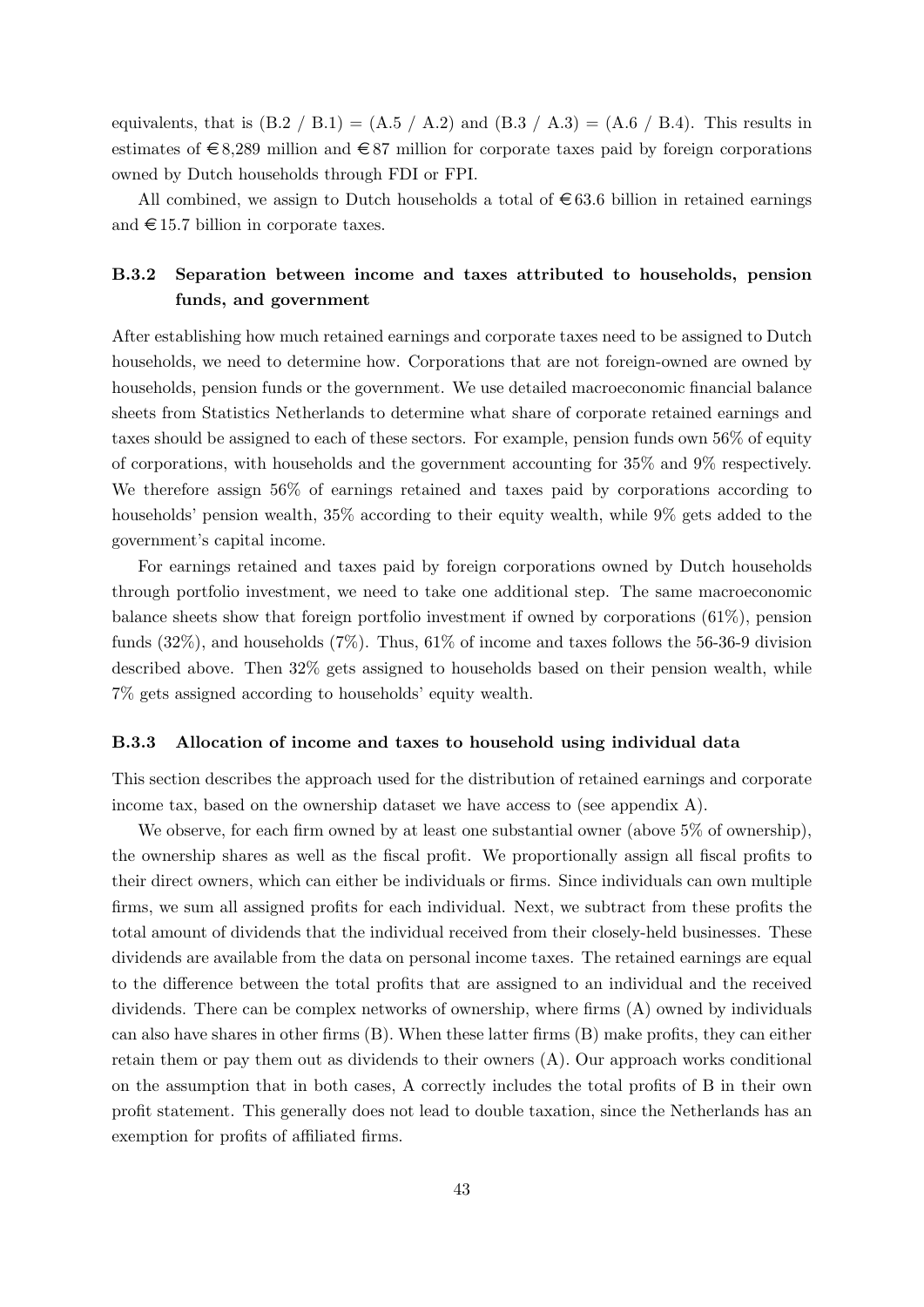The retained earnings from the national accounts that could not be allocated to owners of closely-held businesses are allocated proportional to equity holdings (other than equity in closely-held businesses). Next, corporate income taxes from the national accounts are assigned proportionally to the retained earnings. We could not directly assign corporate income taxes based on the ownership structure, since the firm data in this dataset do not include taxes.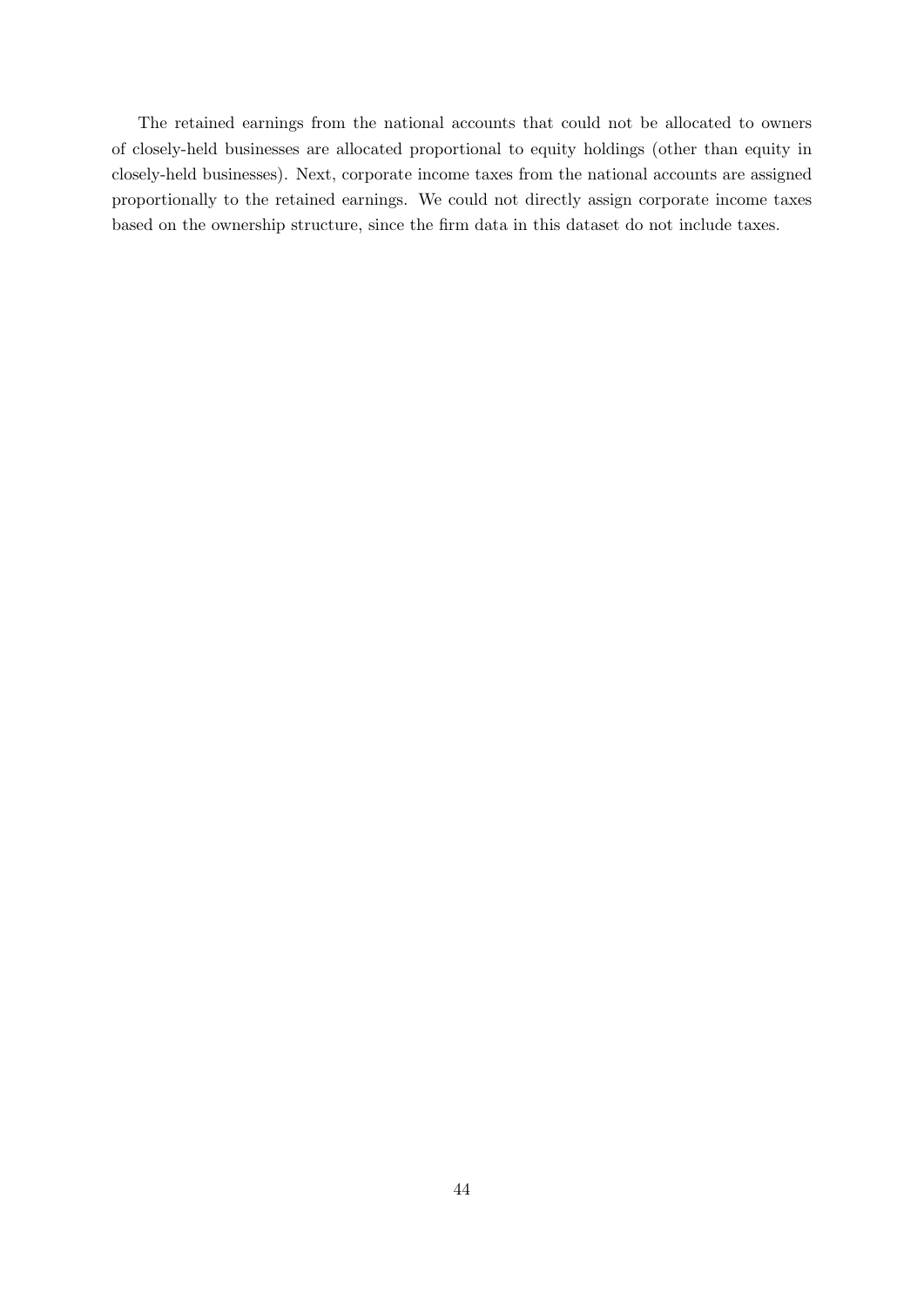# C Additional Tables and Figures



<span id="page-45-0"></span>Figure C.1: Average amount of in-kind transfers, by scenarios and ranking variable

NOTE: This Figure presents the income shares of the top 10 and bottom 50 groups, for the pre- and post- tax income and for different scenarios for computing them. The exact values can be found in Table [C.1.](#page-47-0)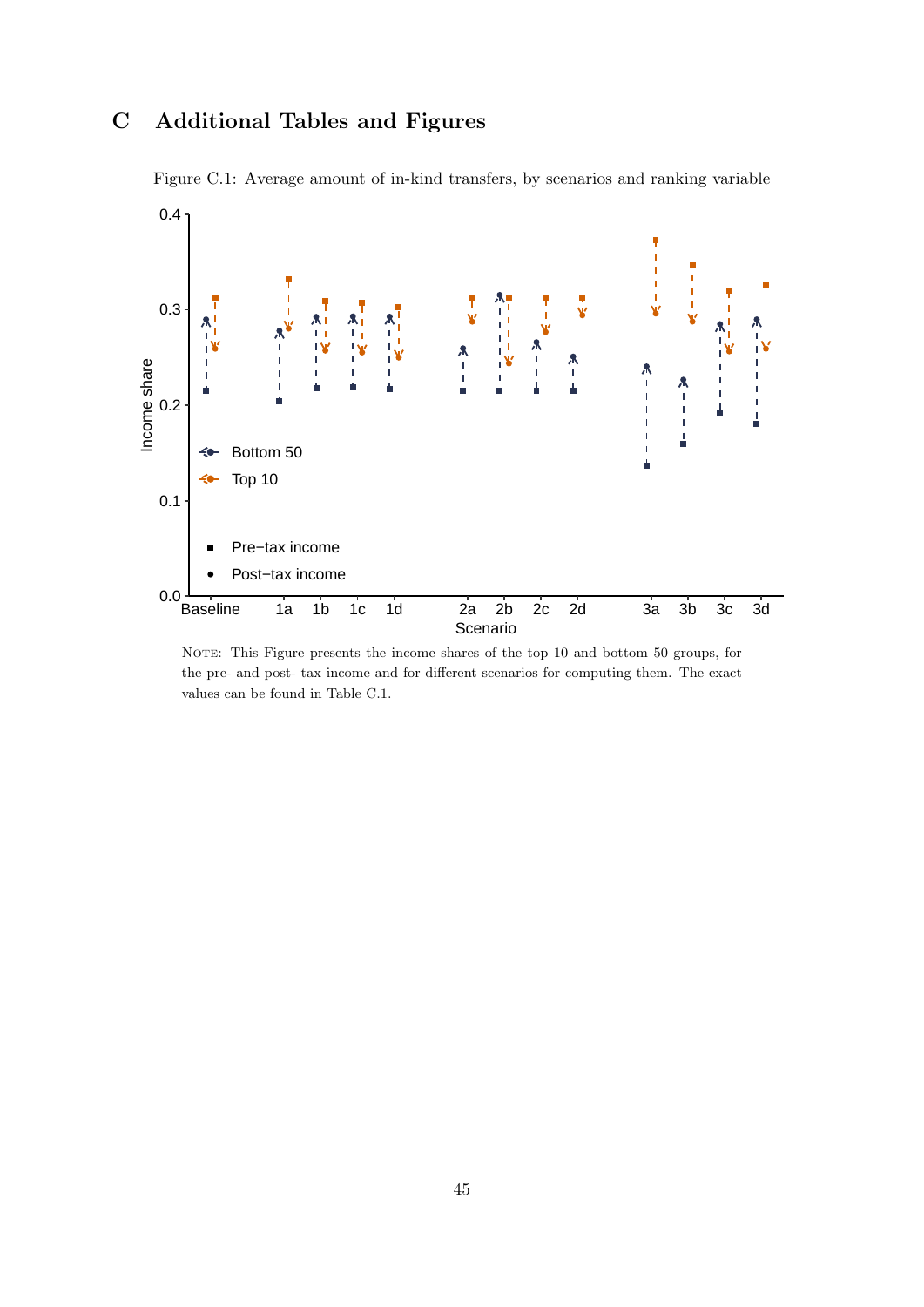

<span id="page-46-0"></span>Figure C.2: Average amount of in-kind transfers, by scenarios and ranking variable

NOTE: This Figure presents the average amount of in-kind transfers received by group of income, when ranking individuals by pre-tax income (panel A) and post-tax income (panel B), and for different assumptions for the distribution of in-kind transfers. Baseline (black line) distribution is based on the actual consumption of in-kind transfers as much as possible (see appendix [B.2](#page-39-0) for details). Alternative scenarios presents a proportional (scenario 3a, in blue), lump-sum (scenario 3b, in orange), or the baseline wid (scenario 3c, in green) allocation. See section [5](#page-26-0) for a motivation and discussion around these alternative scenarios.